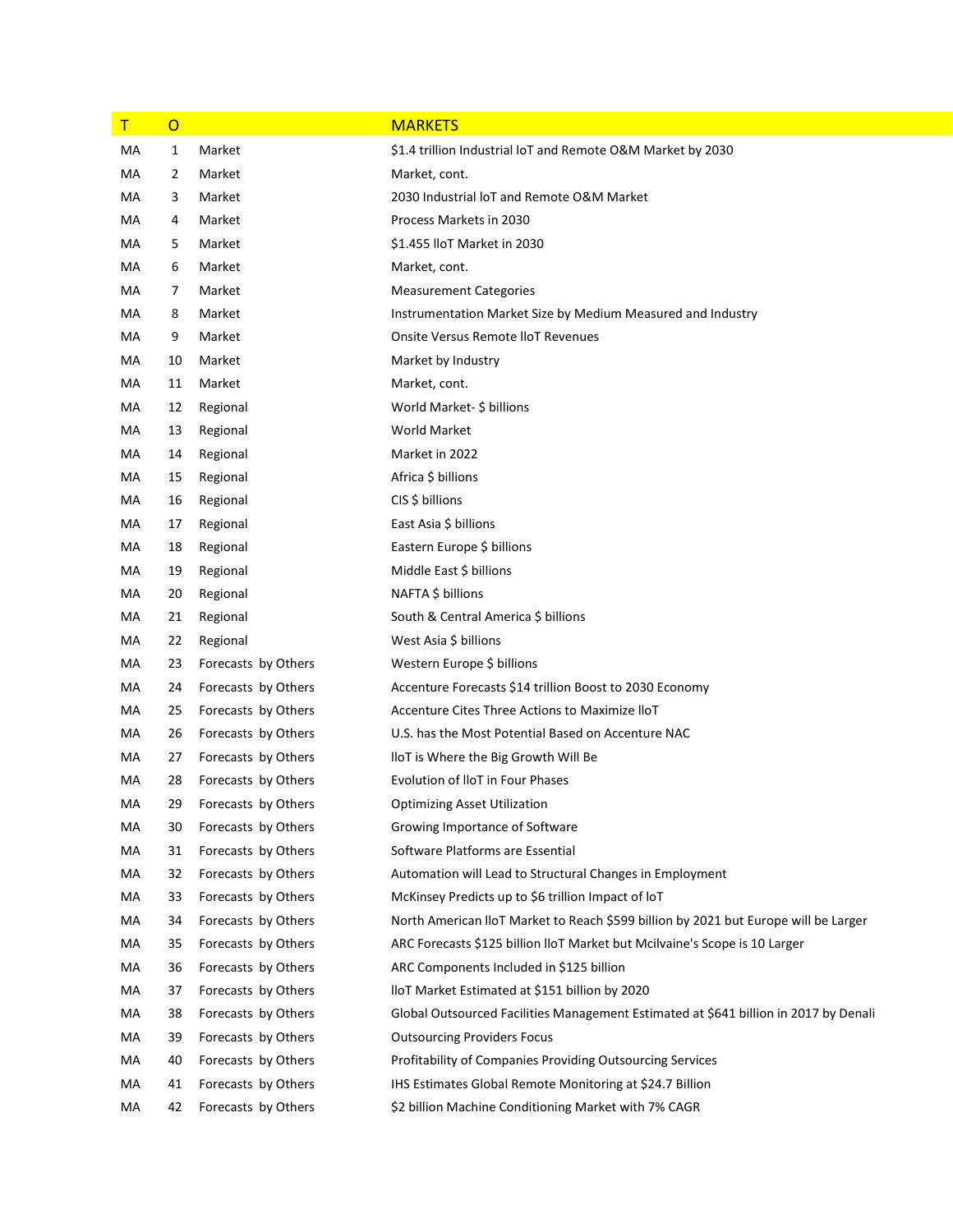| МA           | 43           | Forecasts by Others              | SCADA Market Growing to \$20-30 billion by 2020                                                  |
|--------------|--------------|----------------------------------|--------------------------------------------------------------------------------------------------|
| МA           | 44           | Forecasts by Others              | SCADA Market Shares in Oil and Gas                                                               |
| МA           | 45           | Forecasts by Others              | Process Automation and Instrumentation Market to exceed \$100 billion by 2020                    |
| МA           | 46           | Forecasts by Others              | DCS Market to Reach \$20 billion by 2020                                                         |
| МA           | 47           | Forecasts by Others              | \$24 billion DCS Market by 2022 According to Allied Market Research                              |
| МA           | 48           | Forecasts by Others              | PLC Market to Grow to \$15 billion this year (2017)                                              |
| МA           | 49           | Forecasts by Others              | Wind Turbine Problems Solved by Remote Monitoring                                                |
| MA           | 50           | Forecasts by Others              | \$299 million Global Offshore Wind Remote Monitoring                                             |
| $\mathbf{T}$ | $\mathbf{0}$ |                                  | <b>REFINERY MARKET</b>                                                                           |
| REF          | $\mathbf{1}$ |                                  | <b>Table of Contents</b>                                                                         |
| ref          | 2            |                                  | Overview                                                                                         |
| REF          | 3            |                                  | Detailed Market Forecasts of Products                                                            |
| REF          | 4            |                                  | Component Suppliers can Generate Guide, Control and Measure Revenues                             |
| REF          | 5            |                                  | The Importance of IIoT on Future Component Revenues is IIIustrated with a Valve Example          |
| REF          | 6            |                                  | Forecasts for the 100 Top Refineries                                                             |
| REF          | 7            |                                  | <b>Refining Markets</b>                                                                          |
| REF          | 8            | <b>Refinery Processes</b>        | <b>Refinery Products</b>                                                                         |
| <b>REF</b>   | 9            | <b>Refinery Processes</b>        | <b>Refinery Processes</b>                                                                        |
| FER          | 10           | <b>Refinery Decision Systems</b> | lloT will be Empowered by lloW. This includes Refinery Decision Systems with SMUES               |
| ref          | 11           | <b>Refinery Decision Systems</b> | Refinery Decisions includes a Continually Expanding Intelligence System                          |
| <b>REF</b>   | 12           | <b>Refinery Decision Systems</b> | Many Potential Decision Systems                                                                  |
| <b>REF</b>   | 13           | <b>Refinery Decision Systems</b> | lloT examples-FCC                                                                                |
| ref          | 14           | <b>Refinery Decision Systems</b> | Delayed Coker Valves                                                                             |
| <b>REF</b>   | 15           | <b>Refinery Decision Systems</b> | Valve Decision Guides-Delayed Cokers and Molecular Sieves Background Information in Intelligence |
| ref          | 16           | <b>Refinery Decision Systems</b> | Seal Decisions                                                                                   |
| <b>REF</b>   | 17           | <b>Refinery Decision Systems</b> | Golden Specialty Webinar January 4                                                               |
| ref          | 18           | <b>Refinery Decision Systems</b> | Water and Remediation Issues in Intelligence System will Lead to Decision Systems                |
| ref          | 19           | Guide                            | Schneider Electric                                                                               |
| REF          | 20           | Guide                            | Bp                                                                                               |
| ref          | 21           | Guide                            | Chevron                                                                                          |
| ref          | 22           | Guide                            | Ecopetrol                                                                                        |
| <b>REF</b>   | 23           | Guide                            | Hewlett Packard Enterprise Provides IIoT Solutions to Texmark Chemicals                          |
| <b>REF</b>   | 24           | Guide                            | WiPro Optimizes Crude Blends                                                                     |
| ref          | 25           | Guide                            | OSI Soft                                                                                         |
| REF          | 26           | Guide                            | OSI Soft, cont.                                                                                  |
| <b>REF</b>   | 27           | Guide                            | OSI Soft, cont.                                                                                  |
| REF          | 28           | Control & Measurement            | IloT- Refinery Cooling Tower                                                                     |
| REF          | 29           | Control & Measurement            | United Refining is using ITT Condition Monitoring on Pumps along with Support Services           |
| REF          | 30           | Control & Measurement            | IloT- Sulfur Handling - Corrosion Monitoring                                                     |
| <b>REF</b>   | 31           | Control & Measurement            | Belden Connectivithy Products used in Remote Monitoring at Tula Refinery                         |
| <b>REF</b>   | 32           | Control & Measurement            | Wireless Transmitters allow Economic Control and Monitoring Upgrades                             |
| T            | $\mathbf{0}$ |                                  | <b>OVERVIEW</b>                                                                                  |
| OV           | $\mathbf{1}$ |                                  | Data-Information-Knowledge-Wisdom (DIKW) Machine vs Human                                        |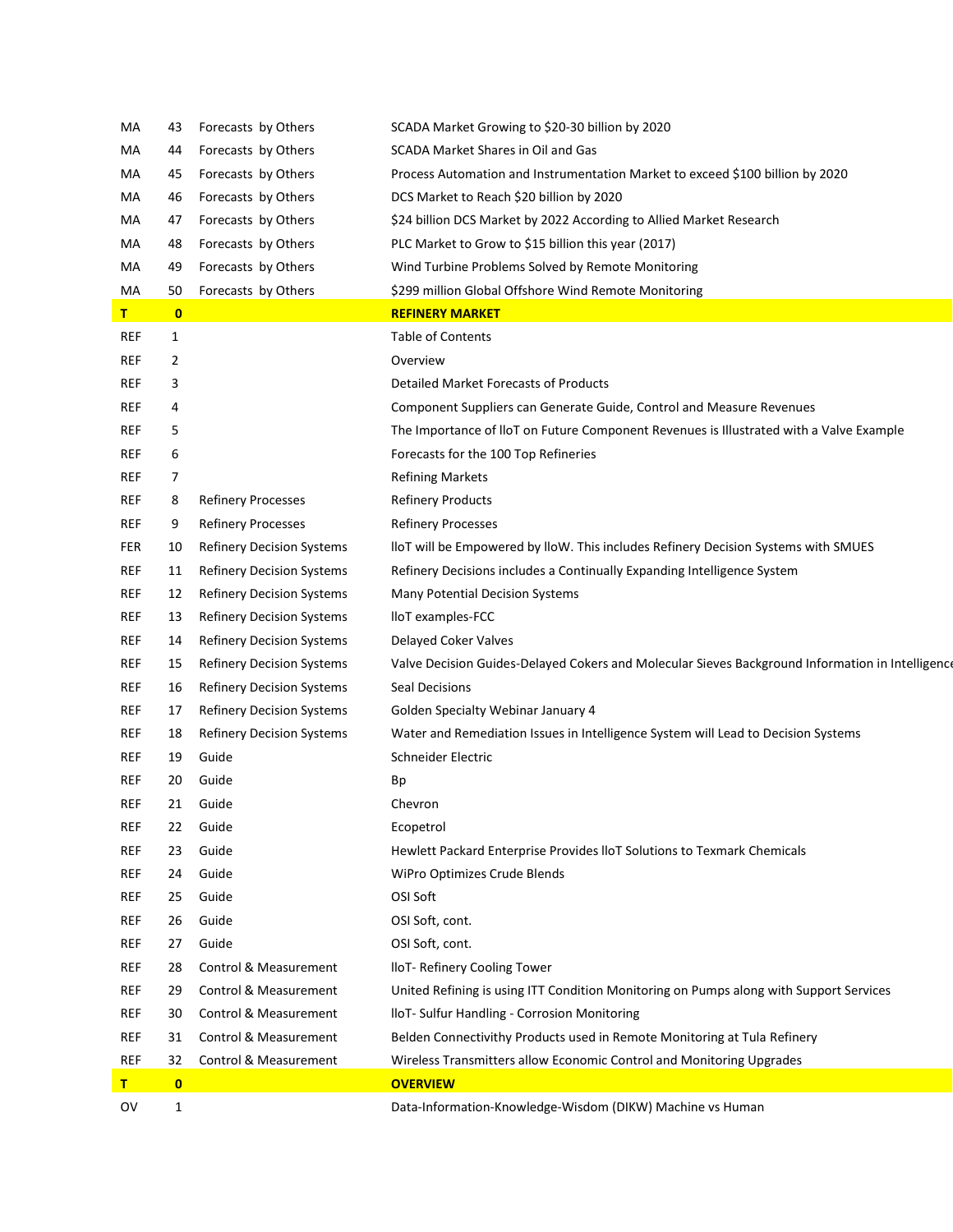| ov         | 2         |           | Four Components of the IIoT                                    |
|------------|-----------|-----------|----------------------------------------------------------------|
| ov         | 3         |           | IloT is about Things while SCADA is Processes                  |
| OV         | 4         |           | <b>IloT</b> Architectures                                      |
| OV         | 5         |           | <b>Remote Monitoring Services</b>                              |
| ov         | 6         |           | Remote Monitoring with Service in the Cloud                    |
| ov         | 7         |           | Comparing Traditional Sensor Network to IloT Digi-key graphics |
| ov         | 8         |           | loT World Forum Reference Model                                |
| OV         | 9         |           | Comparing Traditional Sensor Network to IloT                   |
| ov         | 10        |           | loT World Forum Reference Model                                |
| ov         | 11        |           | GE Industrial Internet Control System                          |
| ov         | 12        |           | HPE Analysis of a Four Stage IloT Solution                     |
| OV         | 13        |           | Four Stages of an IloT Solution (HPE)                          |
| T.         | $\bullet$ |           | <b>SHALE GAS MARKET AND PROCESSES</b>                          |
| <b>SH</b>  | 1         |           | Shale Gas Markets and Processes (EPCs play a big role)         |
| <b>SH</b>  | 2         |           | <b>Introductory Note</b>                                       |
| SH         | 3         |           | Shale Oil Markets                                              |
| SH         | 4         |           | U.S. Oil Production                                            |
| SH         | 5         |           | Oil Prices will be Subject to a Number of Factors              |
| <b>SH</b>  | 6         |           | Gas Supply and Demand                                          |
| <b>SH</b>  | 7         |           | U.S. Slated to be Net Gas Exporter                             |
| <b>SH</b>  | 8         |           | Shale Gas Market Overview                                      |
| SH         | 9         |           | Shale Gas Market Overview                                      |
| <b>SH</b>  | 10        |           | Shale Gas Market Overview                                      |
| SH         | 11        |           | Shale Gas Market Asia                                          |
| SH         | 12        |           | <b>Shale Gas Market Factors</b>                                |
| SH         | 13        |           | Monitor, Compressor and Valve Opportunity Ranking              |
| <b>SH</b>  | 14        |           | Monitor, Compressor and Valve Opportunity Ranking, cont.       |
| SH         | 15        | Processes | Shale Gas                                                      |
| SH         | 16        | Processes | Processing Plants, Pipeline, Compressor Stations, Storage      |
| SH         | 17        | Processes | Crude Oil Piplelines in the United States                      |
| <b>SH</b>  | 18        | Processes | Shell Ethane Cracker                                           |
| <b>SH</b>  | 19        | Processes | Ethane Cracker Process Flow Diagram                            |
| <b>SH</b>  | 20        | Processes | Ethane Cracker Process Flow Diagram, cont.                     |
| <b>SH</b>  | 21        | Processes | <b>Product and Application Mapping</b>                         |
| <b>SH</b>  | 22        | Processes | Process Flow Diagram Gas Processing Plant                      |
| <b>SH</b>  | 23        | Processes | Process Flow Diagram LNG Liquefaction Plant                    |
| <b>SH</b>  | 24        | Producers | Shale Oil and Gas Producers                                    |
| <b>SH</b>  | 25        | Producers | Shale Oil and Gas Producers, cont.                             |
| <b>SH</b>  | 26        | Producers | Largest Shale-Focused Companies                                |
| T.         | $\bullet$ |           | <b>RENEWABLE ENERGY</b>                                        |
| <b>REW</b> | 1         |           | Renewable Energy Increased by 161 GW in 2016                   |
| <b>REW</b> | 2         |           | Wind & Solar Power are Now Cost-Competitive                    |
| <b>REW</b> | 3         |           | Largest Wind Turbine Operators                                 |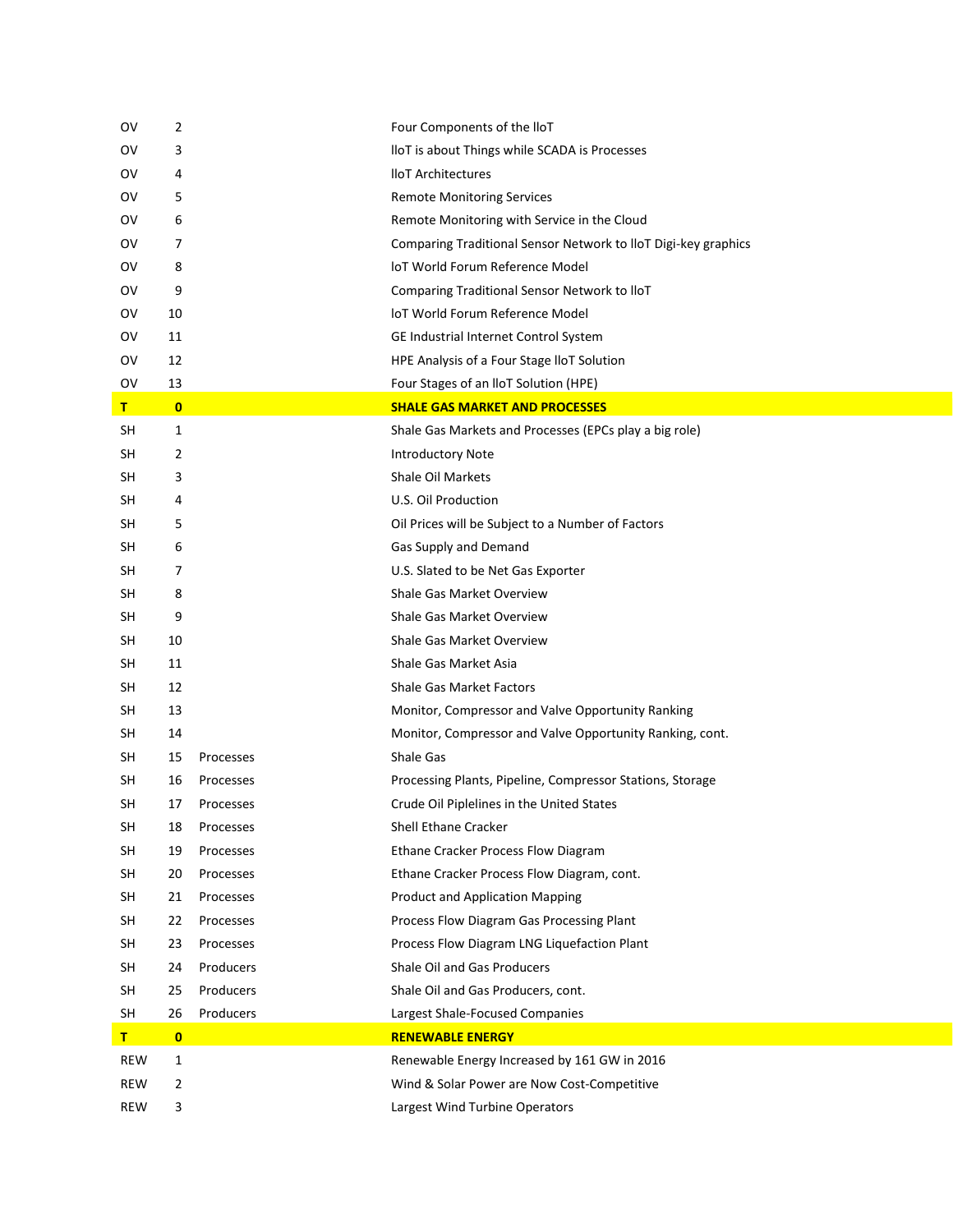| <b>REW</b> | 4  |                           | American Market becoming more Concentrated including big Push by BHE                                                      |
|------------|----|---------------------------|---------------------------------------------------------------------------------------------------------------------------|
| <b>REW</b> | 5  |                           | Cumulative European Offshore Wind Capacity is 11,000 MW through 2015                                                      |
| <b>REW</b> | 6  |                           | EON Installed the Most European Offshore Wind in 2014 (MW%)                                                               |
| <b>REW</b> | 7  |                           | Lower Energy Bills Drive Move to Renewable Energy                                                                         |
| <b>REW</b> | 8  |                           | Power Purchase Agreements                                                                                                 |
| <b>REW</b> | 9  |                           | Corporate Renewable Energy Buyers                                                                                         |
| <b>REW</b> | 10 |                           | Wind Growth                                                                                                               |
| <b>REW</b> | 11 |                           | Top Suppliers of Wind turbines in 2016                                                                                    |
| <b>REW</b> | 12 |                           | Duke Energy's Renewable Control Center                                                                                    |
| <b>REW</b> | 13 |                           | Solar PV Growth                                                                                                           |
| <b>REW</b> | 14 |                           | Leading U.S. Utility PV Developers                                                                                        |
| <b>REW</b> | 15 |                           | Many Tools in PV IloT                                                                                                     |
| <b>REW</b> | 16 |                           | lloT Optimizes Microgrid                                                                                                  |
| <b>REW</b> | 17 |                           | <b>Purpose Built Operations Centers</b>                                                                                   |
| <b>REW</b> | 18 |                           | Concentrating Solar Thermal Power (CSP) Growth                                                                            |
| <b>REW</b> | 19 |                           | L&T Solar Offers Control System for Solar Farms                                                                           |
| <b>REW</b> | 20 |                           | Hydropower Growth                                                                                                         |
| <b>REW</b> | 21 |                           | GE Introduces Digital Hydro Plant                                                                                         |
| <b>REW</b> | 22 |                           | <b>Biomass Power Growth</b>                                                                                               |
| <b>REW</b> | 23 |                           | Geothermal Growth<br>Yokogawa Electric Corp. has devloped a hot spring monitoring sys. solution based on its lloT archite |
| <b>REW</b> | 24 |                           | ste.                                                                                                                      |
| <b>REW</b> | 25 |                           | Yokogawa to Control Indonesian Geothermal Unit                                                                            |
| <b>REW</b> | 26 |                           | Emerson System Applied to Geothermal Plants                                                                               |
| REW        | 27 | <b>BHE Example</b>        | <b>BHE Energy Assets</b>                                                                                                  |
| <b>REW</b> | 28 | <b>BHE Example</b>        | <b>BHE has Diversified Portfolio</b>                                                                                      |
| <b>REW</b> | 29 | <b>BHE Example</b>        | <b>BHE Revenue and EBITDA Diversification</b>                                                                             |
| <b>REW</b> | 30 | <b>BHE Example</b>        | <b>BHE Asset Profile</b>                                                                                                  |
| <b>REW</b> | 31 | <b>BHE Example</b>        | <b>BHE Generation Diversification</b>                                                                                     |
| REW        | 32 | <b>BHE Example</b>        | <b>BHE Wind and Solar Investments</b>                                                                                     |
| REW        | 33 | <b>BHE Example</b>        | BHE Capital Expenditures and Cash Flows                                                                                   |
| <b>REW</b> | 34 | <b>BHE Example</b>        | <b>BHE Capital Investment Plan</b>                                                                                        |
| REW        | 35 | <b>BHE Example</b>        | BHE is the Largest Wind Turbine Operator in the U.S.                                                                      |
| <b>REW</b> | 36 | <b>BHE Example</b>        | <b>BHE Wind Repowering</b>                                                                                                |
| <b>REW</b> | 37 | <b>BHE Example</b>        | PacificCorp Environmental Position                                                                                        |
| <b>REW</b> | 38 | <b>BHE Example</b>        | <b>BHE Power Generation</b>                                                                                               |
| REW        | 39 | <b>BHE Example</b>        | <b>BHE Renewables</b>                                                                                                     |
| REW        | 40 | <b>BHE Example</b>        | BHE Renewables, cont.                                                                                                     |
| REW        | 41 | Control & Instrumentation | <b>ABB Automation Systems</b>                                                                                             |
| REW        | 42 | Control & Instrumentation | Uptake Data Analytics                                                                                                     |
| REW        | 43 | Control & Instrumentation | Lufft and other OTT Hydromet Companies are Supplying Renewables Instrumentation                                           |
| REW        | 44 | Control & Instrumentation | Wind Turbine Condition Monitoring                                                                                         |
| REW        | 45 | Control & Instrumentation | GE Bently Nevada Measures Wind Turbine Vibration and can be Incorporated in PulsePoint Monito                             |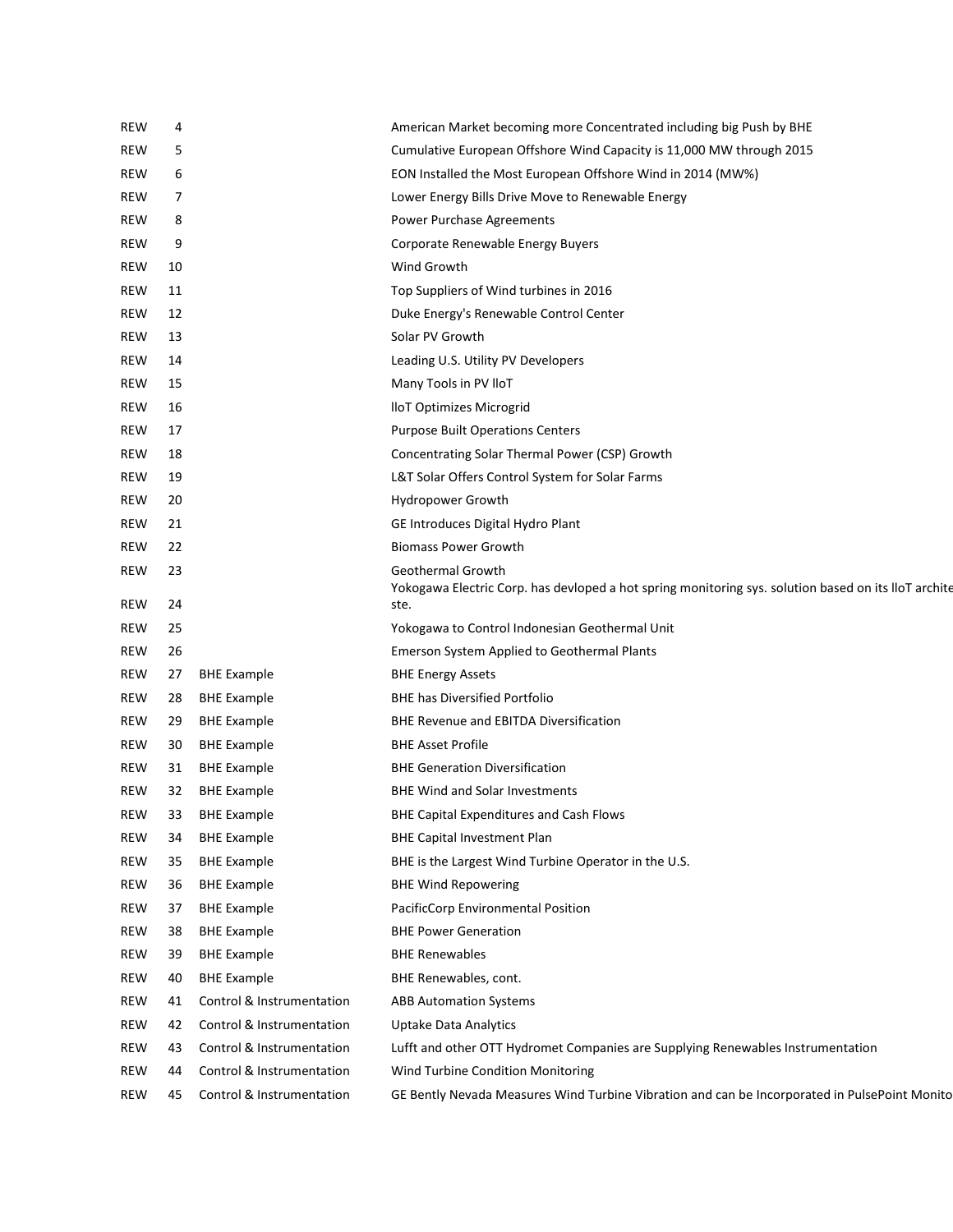| REW        | 46           | Control & Instrumentation   | Bruel & Kjaer Vibro Monitors 7,000 Wind Turbines                                                   |
|------------|--------------|-----------------------------|----------------------------------------------------------------------------------------------------|
| REW        | 47           | Control & Instrumentation   | National Instruments Provides a Unique Solution to Condition Monitoring                            |
| REW        | 48           | Control & Instrumentation   | DNV GL Opens Test Facility                                                                         |
| <b>REW</b> | 49           | Control & Instrumentation   | NREL Providing Research on Gearbox Reliability                                                     |
| REW        | 50           | Control & Instrumentation   | 2017 Update of O&M Status                                                                          |
| REW        | 51           | Control & Instrumentation   | O&M R&D: Big Picture                                                                               |
| REW        | 52           | Control & Instrumentation   | Reliability Database: Damage Distribution                                                          |
| <b>REW</b> | 53           | Control & Instrumentation   | <b>Gearbox Reliability Challenge</b>                                                               |
| REW        | 54           | Control & Instrumentation   | Gearbox reliability Has Been Improved                                                              |
| REW        | 55           | Control & Instrumentation   | Condition Monitoring and O&M                                                                       |
| REW        | 56           | Control & Instrumentation   | Component reliability Improvement through Performance and Condition Monitoring                     |
| <b>REW</b> | 57           | Control & Instrumentation   | Maintenance for Mission-Critical Subsystems                                                        |
| REW        | 58           | Control & Instrumentation   | <b>Compact Filter Field Testing and Analysis</b>                                                   |
| <b>REW</b> | 59           | Control & Instrumentation   | Compact Filter Field Testing and Analysis, cont.                                                   |
| REW        | 60           | Control & Instrumentation   | Hydac Components in a Wind Turbine System                                                          |
| <b>REW</b> | 61           | Control & Instrumentation   | Filtration Group Two Stage Filter                                                                  |
| <b>REW</b> | 62           | Control & Instrumentation   | Parker Hose, Filters, Pumps, Valves and Accumulators for Wind Turbines                             |
| <b>REW</b> | 63           | Control & Instrumentation   | Parker Systems, Condition Monitoring and Sealing for Wind Turbines                                 |
| T          | $\mathbf{0}$ |                             | <b>DESALINATION MARKET</b>                                                                         |
| <b>DES</b> | 1            | Overview                    | Forty Percent of Flow and Treat Products for Desalination will be Purchased by Just Forty Companio |
| <b>DES</b> | 2            | Overview                    | <b>Desalination Market Segment Size</b>                                                            |
| <b>DES</b> | 3            | Overview                    | Desalination Forecast and Comparison to Fresh Water                                                |
| DES        | 4            | Overview                    | Gulf Cooperation Council Market to increase to 6600 mgd by 2020                                    |
| <b>DES</b> | 5            | Brackish Water and ZLD      | <b>Brackish Water Quantities</b>                                                                   |
| DES        | 6            | Brackish Water and ZLD      | Brackish Water Definition and Impact on Market Size                                                |
| <b>DES</b> | 7            | Brackish Water and ZLD      | Flow Back Water from Hydraulic Fracturing contains much Higher Salt Content than does Seawater     |
| <b>DES</b> | 8            | Brackish Water and ZLD      | Power Plant ZLD Systems have many of the Same Challenges and Components as Desalination Syst       |
| DES        | 9            |                             |                                                                                                    |
| DES        |              | Brackish Water and ZLD      | <b>Explanation of Recovery</b>                                                                     |
|            | 10           | Brackish Water and ZLD      | Process Flow Diagram                                                                               |
| DES        | 11           | <b>Chinese Desalination</b> | 807 MGD of Desal by 2020                                                                           |
| <b>DES</b> | 12           | <b>Chinese Desalination</b> | China Status vs Rest of the World                                                                  |
| DES        | 13           | <b>Chinese Desalination</b> | Desalination Capacity has Grown Rapidly                                                            |
| DES        | 14           | <b>Chinese Desalination</b> | RO has a 63% Penetration of Chinese Desal Market                                                   |
| <b>DES</b> | 15           | <b>Chinese Desalination</b> | Water Diversion Projects are not Going to Make Much Difference                                     |
| DES        | 16           | <b>Chinese Desalination</b> | Foreign Based Technology Predominates                                                              |
| DES        | 17           | <b>Chinese Desalination</b> | 80 million tons of Desal Capacity in ROW vs 1 million                                              |
| <b>DES</b> | 18           | <b>Chinese Desalination</b> | Alternatives to Desalination are not Attractive                                                    |
| <b>DES</b> | 19           | <b>Chinese Desalination</b> | <b>Industrial Desalination Summary</b>                                                             |
| DES        | 20           | <b>Chinese Desalination</b> | Industrial Desalination Comprises 70 % of the Flow                                                 |
| <b>DES</b> | 21           | <b>Chinese Desalination</b> | Tianjin is the Most Active Locality                                                                |
| <b>DES</b> | 22           | <b>Chinese Desalination</b> | <b>Existing Chinese Industrial Desal Plants</b>                                                    |
| <b>DES</b> | 23           | <b>Chinese Desalination</b> | Shenua Hebei Power Desal System                                                                    |
|            |              |                             |                                                                                                    |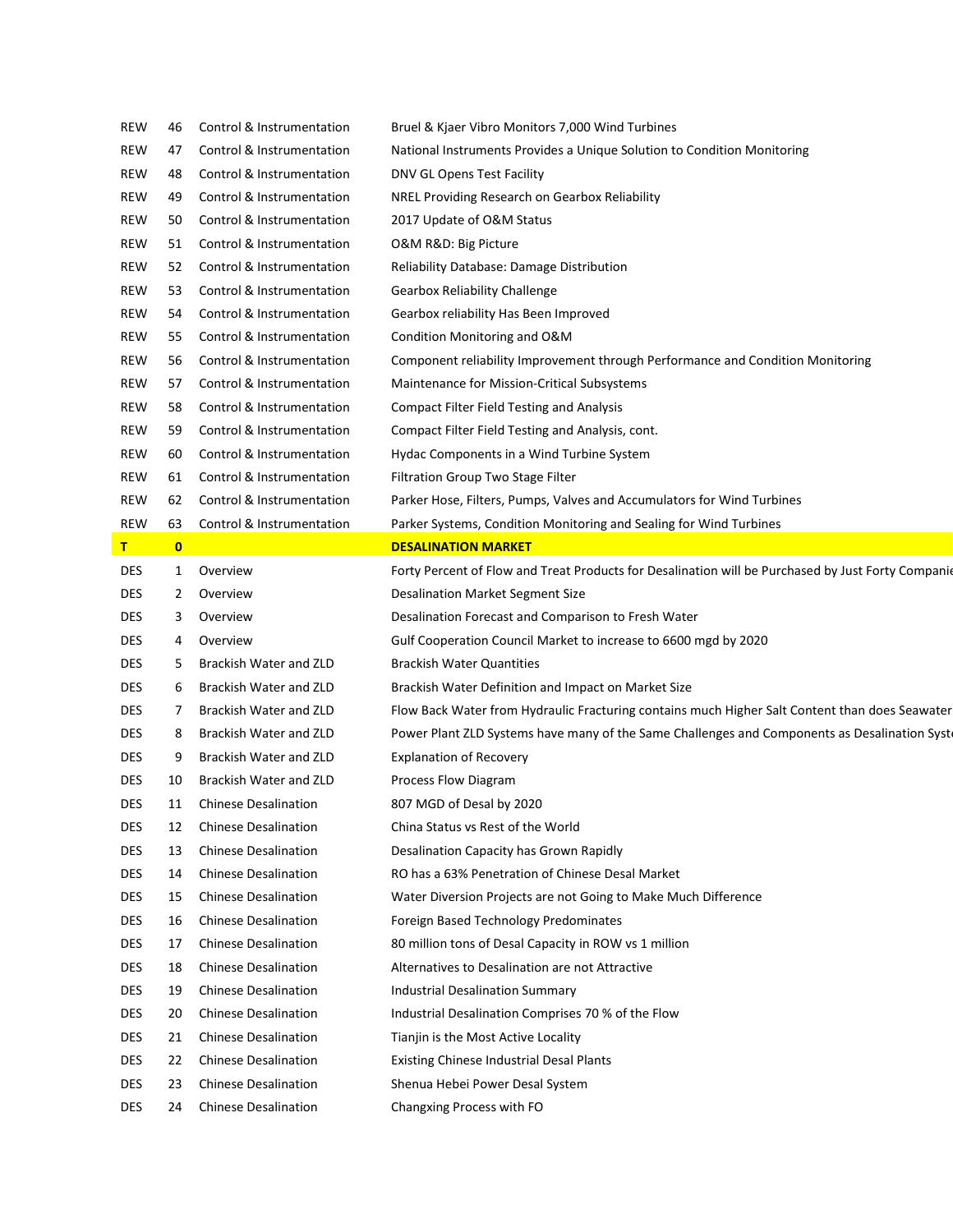| <b>DES</b> | 25 | <b>Chinese Desalination</b>      | Tianjin-IDE MED for Coal Plant                                                                 |
|------------|----|----------------------------------|------------------------------------------------------------------------------------------------|
| <b>DES</b> | 26 | <b>Chinese Desalination</b>      | Hangzhou Sells Desal System from China to Vietnam Coal Plan                                    |
| DES        | 27 | <b>Chinese Desalination</b>      | Hong Kong a Good Potential                                                                     |
| <b>DES</b> | 28 | <b>Chinese Desalination</b>      | Tseung Kwan O Plant                                                                            |
| <b>DES</b> | 29 | <b>Chinese Desalination</b>      | Quingdao SWRO-Abengoa is one of Several Privately Owned Plants                                 |
| <b>DES</b> | 30 | <b>Chinese Desalination</b>      | <b>Industry Participants</b>                                                                   |
| DES        | 31 | <b>Chinese Desalination</b>      | Beijin Woteer                                                                                  |
| <b>DES</b> | 32 | <b>Chinese Desalination</b>      | Bohai \$1.1 billion Desalination Plant                                                         |
| DES        | 33 | <b>Chinese Desalination</b>      | <b>Engineering Companies -1</b>                                                                |
| <b>DES</b> | 34 | <b>Chinese Desalination</b>      | <b>Engineering Companies -2</b>                                                                |
| DES        | 35 | <b>Chinese Desalination</b>      | <b>Engineering Companies -3</b>                                                                |
| <b>DES</b> | 36 | <b>Chinese Desalination</b>      | <b>Membrane Companies</b>                                                                      |
| DES        | 37 | <b>Technology Comparisons</b>    | Oman Power Details Show Interconnection of Flow and Treat Products                             |
| <b>DES</b> | 38 | <b>Technology Comparisons</b>    | Multiple Filters and Pumps                                                                     |
| DES        | 39 | <b>Technology Comparisons</b>    | Process Diagram                                                                                |
| <b>DES</b> | 40 | <b>Technology Comparisons</b>    | <b>Classification of Desalination Technologies</b>                                             |
| <b>DES</b> | 41 | <b>Technology Comparisons</b>    | <b>Technologies and Use</b>                                                                    |
| <b>DES</b> | 42 | <b>Technology Comparisons</b>    | MSF Advantages and Disadvantages                                                               |
| DES        | 43 | <b>Technology Comparisons</b>    | Reverse Osmosis System Design                                                                  |
| <b>DES</b> | 44 | <b>Technology Comparisons</b>    | RO Plant Design with Pre Treatment                                                             |
| <b>DES</b> | 45 | <b>Technology Comparisons</b>    | Reverse Osmosis Desalination: Overall Plant                                                    |
| <b>DES</b> | 46 | <b>Technology Comparisons</b>    | Advantages and Disadvantages of RO                                                             |
| DES        | 47 | <b>Technology Comparisons</b>    | Ashkelon RO Plant with Production of 300,000 m3/day                                            |
| <b>DES</b> | 48 | <b>Technology Comparisons</b>    | Designing an RO System                                                                         |
| Des        | 49 | <b>Technology Comparisons</b>    | Multi-Effect Distillation (MED)                                                                |
| DES        | 50 | <b>Technology Comparisons</b>    | MED Advantages and Disadvantages                                                               |
| DES        | 51 | <b>Technology Comparisons</b>    | <b>Electrochemical Desalination</b>                                                            |
| <b>DES</b> | 52 | Membranes                        | Today, 30 Ongoing R&D Projects devoted to Membrane Development                                 |
| <b>DES</b> | 53 | <b>Membranes</b>                 | Virtually ALL RO Membranes in Western Desalination Applications are Spiral Wound Configuration |
| <b>DES</b> | 54 | Membranes                        | Spiral Wound Pretreatment Trend                                                                |
| DES        | 55 | Membranes                        | <b>Hollow Fiber RO Membrane Module</b>                                                         |
| DES        | 56 | Membranes                        | Structure of Spiral Wound RO Membrane Module                                                   |
| DES        | 57 | Membranes                        | NF-RO-MED                                                                                      |
| DES        | 58 | Membranes                        | Japanese Membrane Supplier Market Shares                                                       |
| DES        | 59 | Membranes                        | <b>UF-MF Membranes</b>                                                                         |
| DES        | 60 | Costs                            | <b>Plant Construction Cost Comparison</b>                                                      |
| DES        | 61 | Costs                            | Operation cost for SWRO                                                                        |
| DES        | 62 | Costs                            | <b>Operation Cost for MSF</b>                                                                  |
| DES        | 63 | Costs                            | Operation Cost for MED                                                                         |
| DES        | 64 | <b>Desalination Plant Owners</b> | Largest Desalination Plant Operators                                                           |
| DES        | 65 | <b>Desalination Plant Owners</b> | TAQA is the Largest Desalination Operating Company                                             |
| DES        | 66 | <b>Desalination Plant Owners</b> | Aquaventure                                                                                    |
| DES        | 67 | <b>Desalination Plant Owners</b> | Veolia is a Leading Operator as well as Supplier                                               |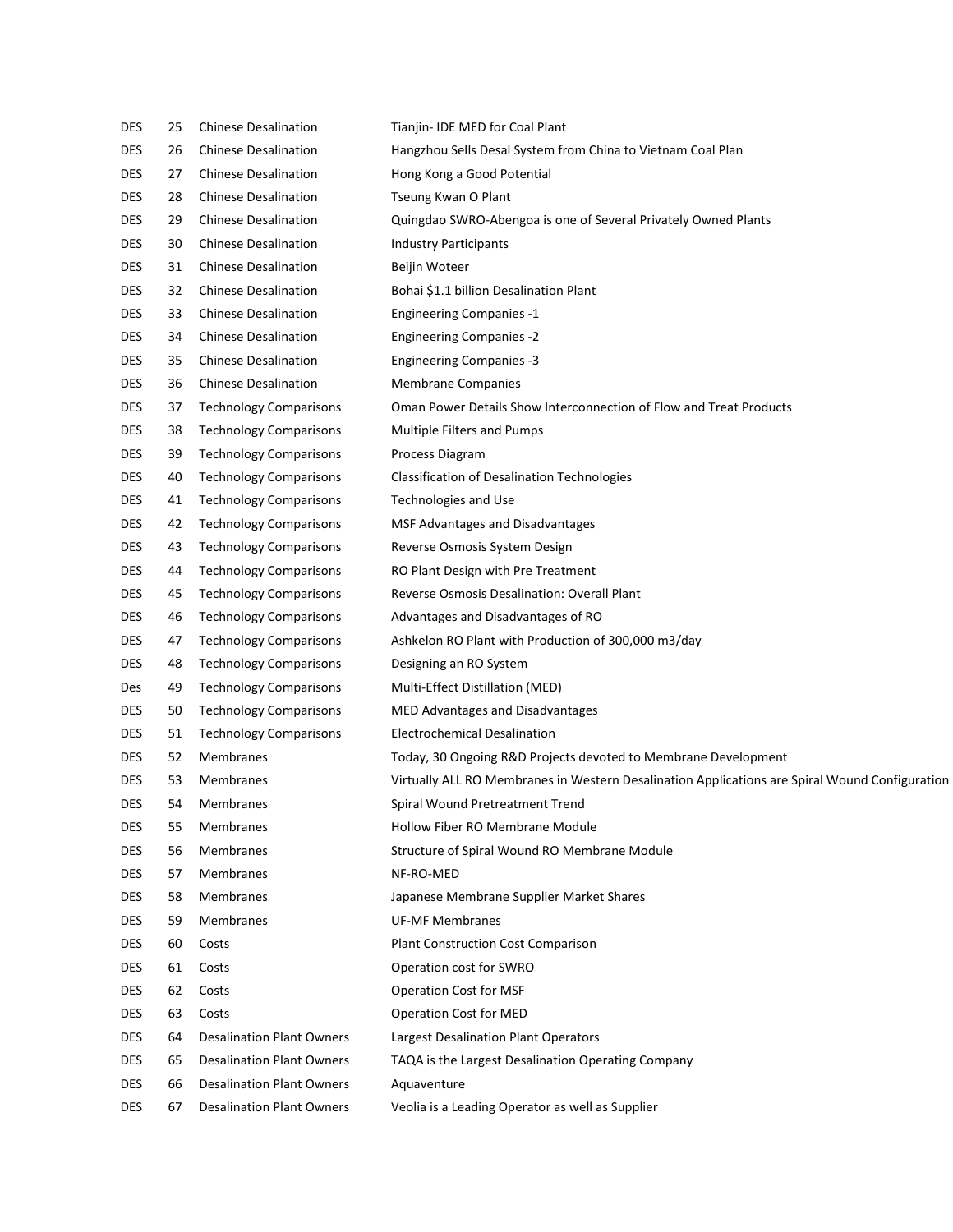| <b>DES</b>   | 68       | Vales                          | Challenges for Valves in Seawater Desalination                                                  |
|--------------|----------|--------------------------------|-------------------------------------------------------------------------------------------------|
| <b>DES</b>   | 69       | Vales                          | Some of the Valve Suppliers for Desalination                                                    |
| <b>DES</b>   | 70       | Vales                          | Bray Valves used in Range of Desalination Applications                                          |
| <b>DES</b>   | 71       | Vales                          | <b>Specific Valve Applications</b>                                                              |
| <b>DES</b>   | 72       | Vales                          | Victaulic Acquired MTS and Plays a Major Role in Joints and Valves for Desalination             |
| <b>DES</b>   | 73       | Vales                          | MTS Valve with Victaulic Ends                                                                   |
| <b>DES</b>   | 74       | Vales                          | <b>Plug Designs</b>                                                                             |
| <b>DES</b>   | 75       | Vales                          | Integrated New RO System Technology                                                             |
| <b>DES</b>   | 76       | vales                          | Integrated New RO System Technology, cont.                                                      |
| <b>DES</b>   | 77       | Vales                          | Integrated New RO System Technology, cont.                                                      |
| <b>DES</b>   | 78       | Vales                          | Integrated New RO System Technology, cont.                                                      |
| <b>DES</b>   | 79       | Vales                          | Integrated New RO System Technology, cont.                                                      |
| <b>DES</b>   | 80       | Vales                          | Valves for Seawater Intake (AVK)                                                                |
| <b>DES</b>   | 81       | Vales                          | Crane Triple Offset Deals with High Pressure Desalination Applications                          |
| DES          | 82       | Vales                          | Auma Actuators Used for Flow Control Valves at Nemmeli Desalination Plant                       |
| <b>DES</b>   | 83       | <b>Automation and Controls</b> | Yokogawa has Order from Doosan for Controls for Doha                                            |
| <b>DES</b>   | 84       | <b>Automation and Controls</b> | <b>Crenger Simplifies Controls Programming</b>                                                  |
| <b>DES</b>   | 85       | <b>Automation and Controls</b> | Rockwell Automates World's Largest Desal Plant                                                  |
| <b>DES</b>   | 86       | <b>Automation and Controls</b> | ABB Provides Control for New Systems and Upgrades Older Ones                                    |
| <b>DES</b>   | 87       | <b>Automation and Controls</b> | YSI provides Monitors for Process and Effluent Water Quality                                    |
| <b>DES</b>   | 88       | <b>Automation and Controls</b> | Remote Monitoring by Osmoflo PlantConnect                                                       |
| <b>DES</b>   | 89       | <b>Automation and Controls</b> | Pentair Monitors Bay Salinity in Australian Desal System                                        |
| <b>DES</b>   | 90       | <b>System Suppliers</b>        | Veolia has more than 6.8 million m3/d Experience, but GE/Suez Merger creates Equal Size Competi |
| <b>DES</b>   | 91       | <b>System Suppliers</b>        | Capacity in Individual Countries                                                                |
| DES          | 92       | <b>System Suppliers</b>        | Capacity in Individual Countries, cont.                                                         |
| DES          | 93       | <b>System Suppliers</b>        | Suez has over 250 Desalination References                                                       |
| <b>DES</b>   | 94       | <b>System Suppliers</b>        | GE and Suez Provide the Complete Range of Desalination Plant Equipment and Services             |
| <b>DES</b>   | 95       | <b>System Suppliers</b>        | Suez and Solvay have Chinese Contract to Treat Brine                                            |
| <b>DES</b>   | 96       | <b>System Suppliers</b>        | Suez will Build and Operate Mexican Plant                                                       |
| Des          | 97       | <b>System Suppliers</b>        | Aqualyng                                                                                        |
| $\mathsf{T}$ | $\bf{0}$ |                                | <b>VALVE</b>                                                                                    |
| VA           | 1        | Market                         | The Role of High Performance Valves in IloT                                                     |
| VA           | 2        | Market                         | High Performance Valve Classification                                                           |
| VA           | 3        | Market                         | Total Industrial Valve Revenues in 2030                                                         |
| VA           | 4        | Market                         | High Performance Valve Sales to 3rd Parties will be \$17 billion                                |
| VA           | 5        | Market                         | Digital Process Management Levels (Honeywell)                                                   |
| VA           | 6        | Market                         | Scope Hierarchy                                                                                 |
| VA           | 7        | Market                         | Who will Capture the Larges Scope?                                                              |
| VA           | 8        | Market                         | High Performance Decision Guides-Oil & Gas                                                      |
| VA           | 9        | Market                         | High Performance Decision Guides- Power                                                         |
| VA           | 10       | Market                         | Valve Market 2017-2015                                                                          |
| VA           | 11       | Market                         | High Growth for Smart Valves and Remote Monitoring                                              |
| VA           | 12       | Market                         | Thousands of Continually Updated White Papers                                                   |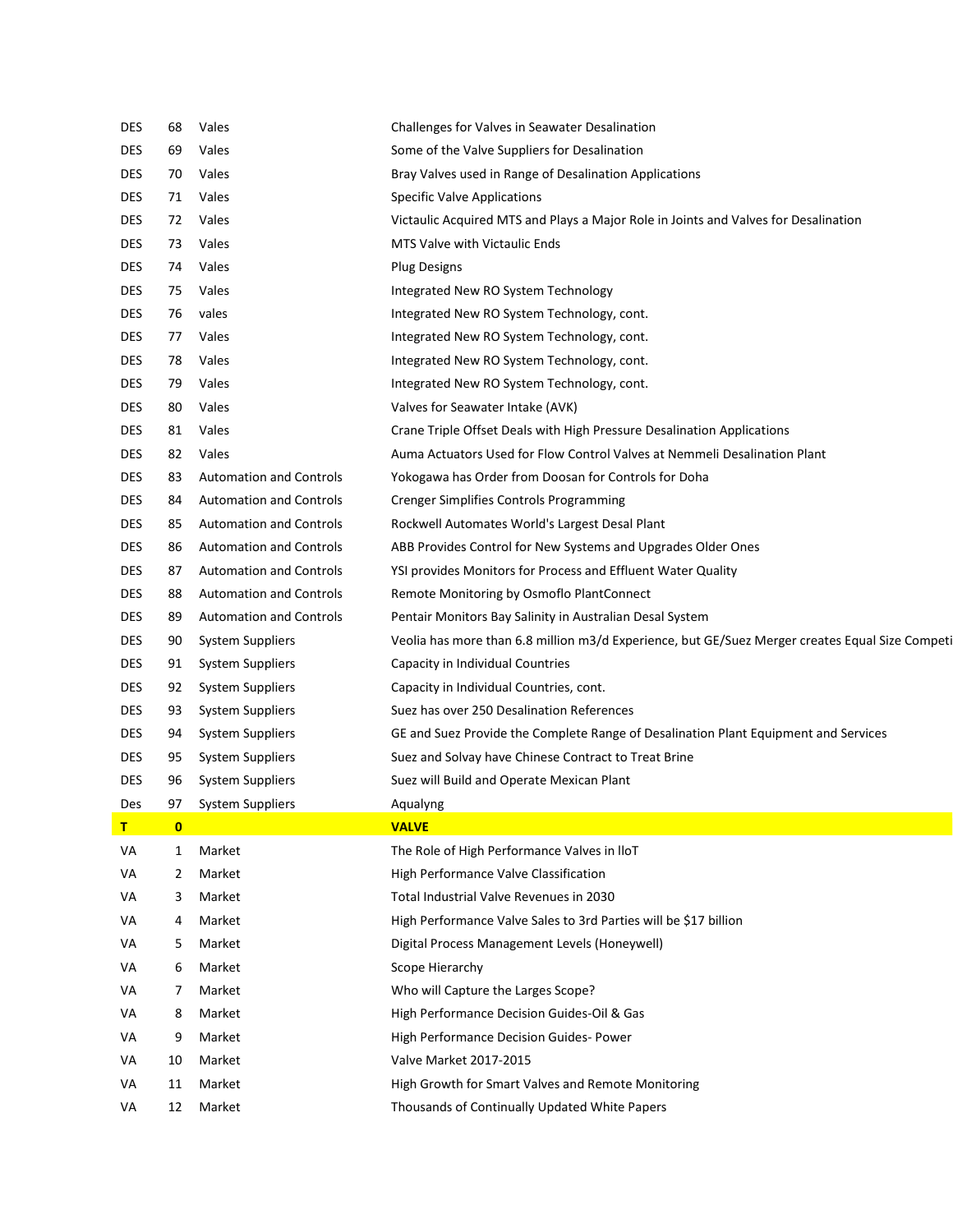| VA | 13           | Market                      | Increasing Market Share and Profits                                                       |
|----|--------------|-----------------------------|-------------------------------------------------------------------------------------------|
| VA | 14           | Valve lloT Programs         | Emerson valve Predictive Maintenance Program                                              |
| VA | 15           | Valve lloT Programs         | Taking Valve Management Programs to the Cloud                                             |
| VA | 16           | Valve lloT Programs         | <b>Westlock Controls Intellis</b>                                                         |
| VA | 17           | Valve lloT Programs         | Westlock Intellis Functions as Part of IloT                                               |
| VA | 18           | Valve lloT Programs         | <b>Westlock Accutrak Wireless Monitoring</b>                                              |
| VA | 19           | Valve lloT Programs         | Auma Cloud Program under Construction                                                     |
| VA | 20           | Valve lloT Programs         | Using Fuzzy Logic to Predict and Control Valve Performance                                |
| VA | 21           | Valve lloT Programs         | Flowserve Domain Knowledge on Pumps and Valves and Honeywell Inspire Provide IIoT Service |
| VA | 22           | Valve lloT Programs         | Need to Connect On-Off Valves including Solenoid Air Pilot Valves                         |
| VA | 23           | Valve lloT Programs         | Pneumatic Solenoid Valves with Diagnostic Capability Available from Festo                 |
| VA | 24           | Valve lloT Programs         | Automation Supplier Resident Expects better for Pump and Valve Expertise than End User    |
| VA | 25           | <b>Condition Monitoring</b> | Valve Condition Monitoring Systems                                                        |
| VA | 26           | <b>Condition Monitoring</b> | Shell Ormen Lange Provides Condition Monitoring for the Moving Components                 |
| VA | 27           | <b>Condition Monitoring</b> | Condition Monitoring of the 41 most Critical Shutdown Isolation Valves                    |
| VA | 28           | <b>Condition Monitoring</b> | Leaks Detected with Acoustic Emission Sensors                                             |
| VA | 29           | <b>Condition Monitoring</b> | Challenge with Very Large Valves and High Pressures                                       |
| VA | 30           | <b>Condition Monitoring</b> | Data is Captured and Utilized within and without the Shell Network                        |
| VA | 31           | <b>Condition Monitoring</b> | <b>MRC Valve Watch</b>                                                                    |
| VA | 32           | <b>Condition Monitoring</b> | Benefits of a Valve Monitoring System (MRC)                                               |
| VA | 33           | <b>Condition Monitoring</b> | Rish Management Benefits                                                                  |
| т  | $\mathbf{0}$ |                             | <b>FOOD INDUSTRY</b>                                                                      |
| FO | 1            |                             | Overview                                                                                  |
| FO | 2            |                             | Wise Crowds for Each                                                                      |
| FO | 3            | Markets                     | Food - \$ billions                                                                        |
| FO | 4            | Markets                     | Food Manufacturers: World Rankings 1-3                                                    |
| FO | 5            | Markets                     | World Rankings 4-8                                                                        |
| FO | 6            | Markets                     | World Rankings #7 to 10                                                                   |
| FO | 7            | Markets                     | U.S. Food Manufacturer Rankings as of 2015                                                |
| FO | 8            | Markets                     | Nearly Half Food Processors are Moving Forward with IloT                                  |
| FO | 9            | Markets                     | lloT needs to be Justified Based on Food Equipment effectiveness                          |
| FO | 10           | Markets                     | Forecasts for all Combust, flow and treat products and Services for 75 Food Processors    |
| FO | 11           | Markets                     | ConAgra and World food Pump Purchases \$ millions, 2018                                   |
| FO | 12           | Markets                     | Control Valves - Food Industry \$ millions                                                |
| FO | 13           | Markets                     | On- Off Valves - Food Industry \$ millions                                                |
| FO | 14           | Markets                     | Forecasts by Type of Food Product \$ millions - Filtration                                |
| FO | 15           | <b>Typical Processes</b>    | Juice Processing                                                                          |
| FO | 16           | <b>Typical Processes</b>    | Fruit and Vegetable processing - Seepex Pumps                                             |
| FO | 17           | <b>Typical Processes</b>    | Beer Processing, 3M Purification                                                          |
|    |              |                             |                                                                                           |
| FO | 18           | <b>Typical Processes</b>    | Wine Processing, Alfa Laval                                                               |
| FO | 19           | <b>Typical Processes</b>    | Tea Processing, Alfa Laval                                                                |
| FO | 20           | <b>Typical Processes</b>    | Soy Processing, Alfa Laval                                                                |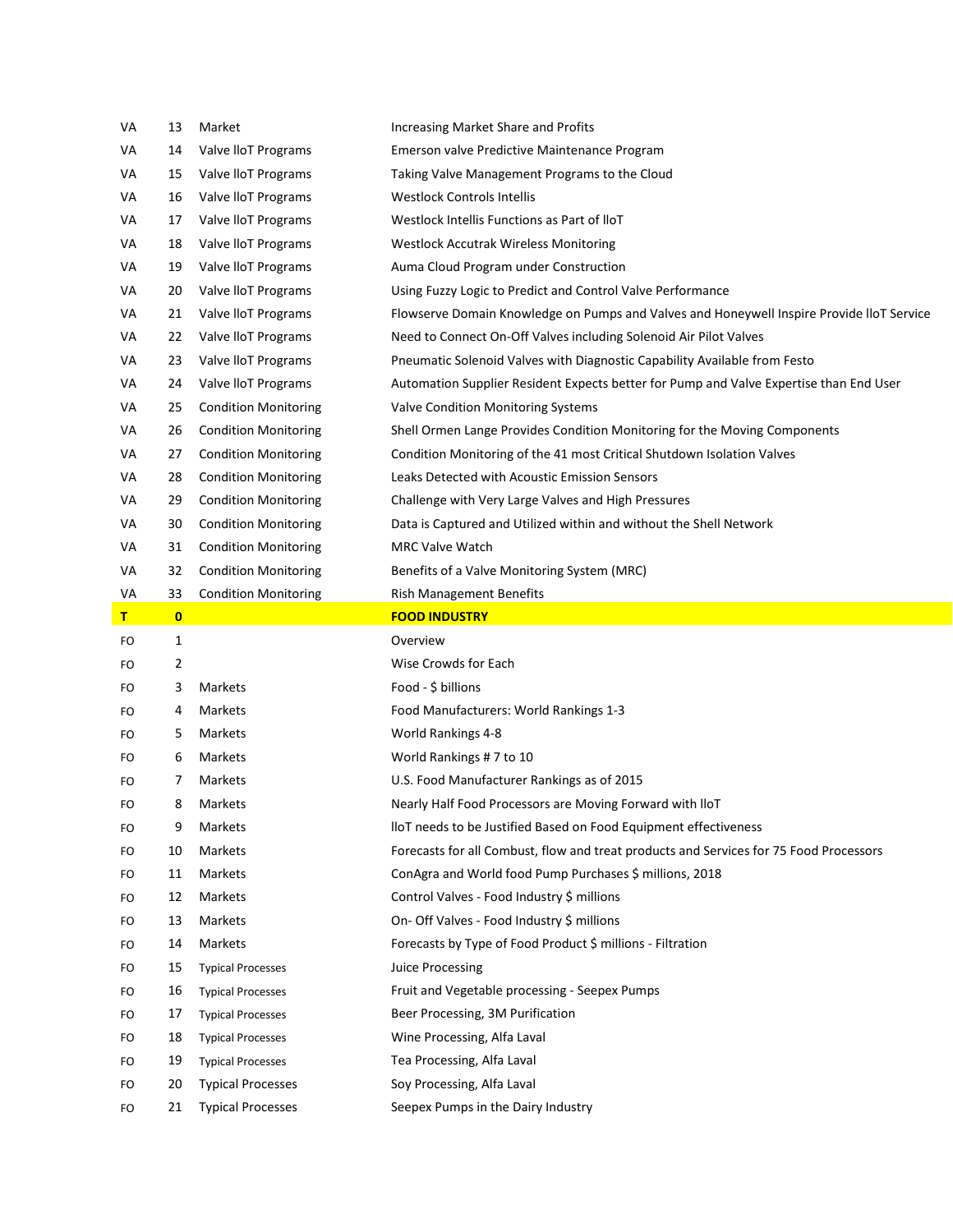| FO | 22 | <b>Typical Processes</b> | Crane Clean in Place System with Valves and Pumps                                       |
|----|----|--------------------------|-----------------------------------------------------------------------------------------|
| FO | 23 | ConAgra-Lamb Weston      | ConAgra Split into Two Public Companies                                                 |
| FO | 24 | ConAgra-Lamb Weston      | Overview of Lamb Weston                                                                 |
| FO | 25 | ConAgra-Lamb Weston      | 60 years of Continuous Expansion                                                        |
| FO | 26 | ConAgra-Lamb Weston      | Positioned for the Future with our Global Footprint                                     |
| FO | 27 | ConAgra-Lamb Weston      | Global Footprint in Prime Growing Regions sets Foundation for Efficiency                |
| FO | 28 | ConAgra Brands           | \$8 billion Business with Lconic, Leading Brands                                        |
| FO | 29 | ConAgra Brands           | Embedding New Portfolio Management Principles (PMPs)                                    |
| FO | 30 | ConAgra Brands           | Innovation is a Primary Driver of Market Growth                                         |
| FO | 31 | ConAgra Brands           | Driving Trade Productivity -\$100 MM                                                    |
| FO | 32 | ConAgra Brands           | Granular View Reveals Accessible Growth Pockets                                         |
| FO | 33 | ConAgra Brands           | And Our Supply Chain is Undergoing Significant Change as the Company Evolves            |
| FO | 34 | ConAgra Brands           | Despite these Changes, Our Supply Chain Remains Complex                                 |
| FO | 35 | ConAgra Brands           | Historical Approach to Measuring Productivity                                           |
| FO | 36 | ConAgra Brands           | We Have Moved to New Productivity Measure                                               |
| FO | 37 | ConAgra Brands           | Our Plan is to Increase Realized Productivity by 15-20%                                 |
| FO | 38 | ConAgra Brands           | Our Model for Driving Productivity/Margin                                               |
| FO | 39 | ConAgra Brands           | <b>New Reporting Segments</b>                                                           |
| FO | 40 | ConAgra Brands           | CapEx Balanced Between Infrastructure and Growth/Savings                                |
| FO | 41 | ConAgra Brands           | One ConAgra Plant Discharges more than 6 million Gallons of Treated Wastewater per Day  |
| FO | 42 | ConAgra Brands           | McIlvaine Toxic Water Emission Data at each ConAgra Plant                               |
| FO | 43 | ConAgra Brands           | Details on Boilers at all ConAgra and U.S. Industrial Plants                            |
| FO | 44 | ConAgra Brands           | Idaho water Reuse Permit has Good Info                                                  |
| FO | 45 | ConAgra Brands           | 82 Sustainable Development Projects Reduce Water, Waste, Energy and Costs at ConAgra    |
| FO | 46 | ConAgra Brands           | Sweet Potatoes processed with Most Efficient use of Water                               |
| FO | 47 | ConAgra Brands           | Delhi Produces Biogas                                                                   |
| FO | 48 | ConAgra Brands           | <b>Additional Flow/Treat Projects</b>                                                   |
| FO | 49 | ConAgra Brands           | Lots of Enviromental Projects                                                           |
| FO | 50 | ConAgra Brands           | Marsh-McBirney Flow Meter at Sidney Facility                                            |
| FO | 51 | ConAgra Brands           | Milton Provides Anaerobic Treatment of ConAgra Wastewater                               |
| FO | 52 | ConAgra Brands           | Milton using Westfalia Centrifuge and Cummins Engines                                   |
| FO | 53 | ConAgra Brands           | Evoqua - ADI Furnished Reactors at Milton                                               |
| FO | 54 | ConAgra Brands           | <b>Contacts from Milton</b>                                                             |
| FO | 55 | ConAgra Brands           | Gordon Rupp Pumps at Russellvile                                                        |
| FO | 56 | ConAgra Brands           | ADI Chosen for Mexican Plant                                                            |
| FO | 57 | ConAgra Brands           | ConAgra uses ABB Dodge Ball Bearings at all its Plants                                  |
| FO | 58 | ConAgra Brands           | ConAgra using Infosys Information Automation Platform                                   |
| FO | 59 | ConAgra Brands           | Pilgrim pays ConAgra \$54K/month to treat Chicken Wastewater at Batesville              |
| FO | 60 | ConAgra Brands           | Terra Demand Sensing Software used by ConAgra                                           |
| FO | 61 | ConAgra Brands           | ConAgra using IBM Software with Signal Demand Enterprise Optimizer                      |
| FO | 62 | ConAgra Brands           | Rockwell Automation System at ConAgra-Omaha with Systems Integration by Concept Systems |
| FO | 63 | ConAgra Brands           | Who is Concept Systems                                                                  |
| FO | 64 | ConAgra Brands           | <b>Business Challenge</b>                                                               |
|    |    |                          |                                                                                         |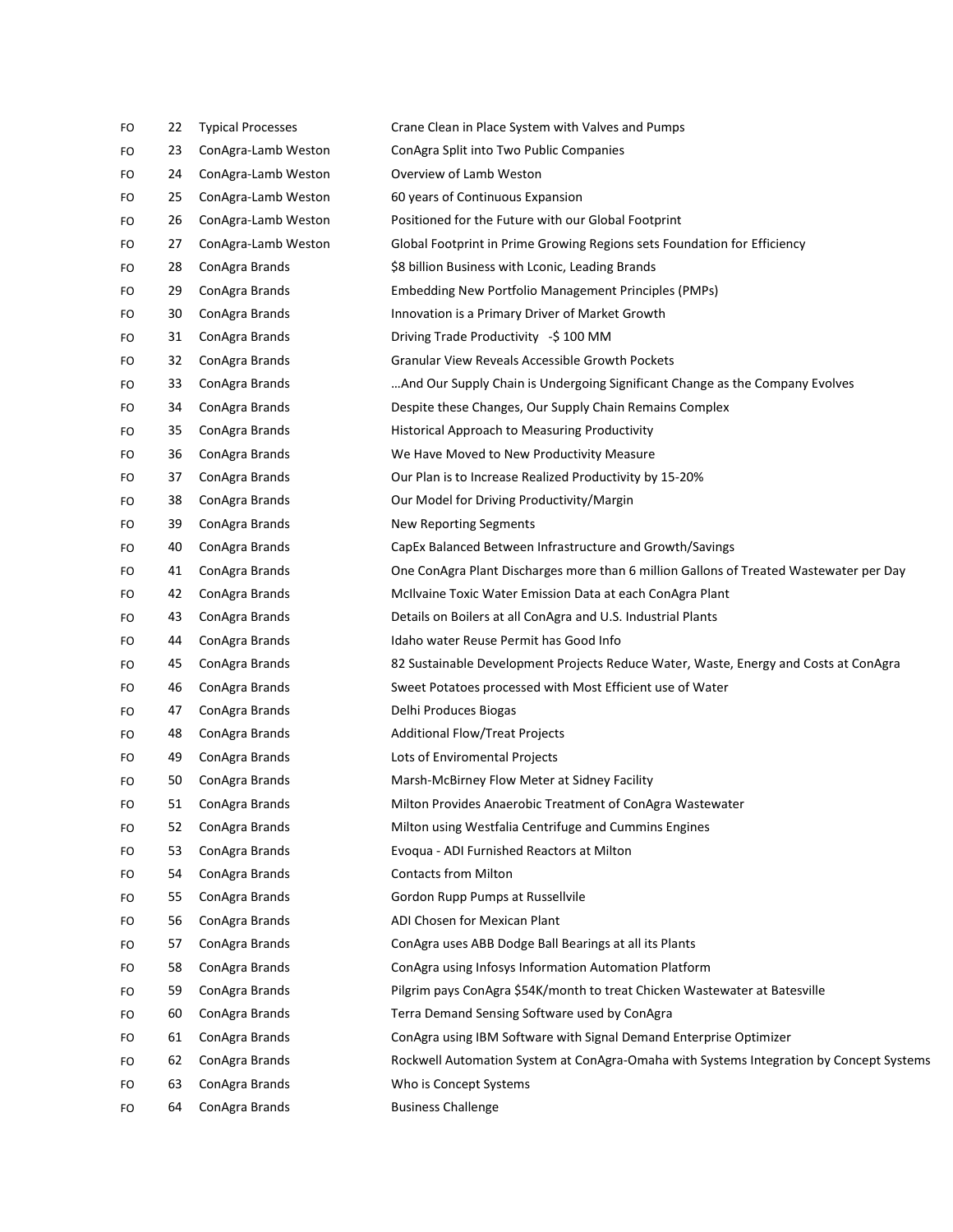| FO | 65 | ConAgra Brands          | <b>Customer Requirements</b>                                                                    |
|----|----|-------------------------|-------------------------------------------------------------------------------------------------|
| FO | 66 | ConAgra Brands          | Solutions                                                                                       |
| FO | 67 | ConAgra Brands          | Solutions - Lead Integrator Model                                                               |
| FO | 68 | ConAgra Brands          | Solutions - Lead Integrator Model, cont.                                                        |
| FO | 69 | ConAgra Brands          | New Projects - Deep Process Knowledge Needed                                                    |
| FO | 70 | ConAgra Brands          | Solution                                                                                        |
| FO | 71 | ConAgra Brands          | Solution, cont.                                                                                 |
| FO | 72 | ConAgra Brands          | <b>Results and Benefits</b>                                                                     |
| FO | 73 | ConAgra Brands          | Summary                                                                                         |
| FO | 74 | ConAgra Brands          | Dunbar Mechanical Performs ConAgra Upgrades                                                     |
| FO | 75 | ConAgra Brands          | Dunbar Mechanical - More ConAgra Plants                                                         |
| FO | 76 | ConAgra Brands          | 86 Contacts at ConAgra on LinkedIn                                                              |
| FO | 77 | lloT/Food Manufacturing | ABB ECS System at Wander                                                                        |
| FO | 78 | lloT/Food Manufacturing | Automatic Weighing, Dosing, and Mixing at Wander                                                |
| FO | 79 | lloT/Food Manufacturing | Abb Manufacturing Execution System (MES) Raises Productivity for DSM Nutritional Products       |
| FO | 80 | lloT/Food Manufacturing | DSM Achieving Double Digit Efficiency Improvement                                               |
| FO | 81 | lloT/Food Manufacturing | ABB Supplies MES as Well as Process Control Systems and Products                                |
| FO | 82 | lloT/Food Manufacturing | ABB 800xA DCS Connection with ERP Increases Productivity of AAK                                 |
| FO | 83 | lloT/Food Manufacturing | ABB Sensors, Transmitters, Positioners, Signal Converters in F&B-General                        |
| FO | 84 | lloT/Food Manufacturing | ABB Sensors, Transmitters, Positioners, Signal Converters in F&B-Sugar                          |
| FO | 85 | lloT/Food Manufacturing | ABB I/P Signal Converter Solves Enzyme Plant Valve Problem                                      |
| FO | 86 | lloT/Food Manufacturing | ABB LM80 Laser Level Transmitter Solves Molasses Measurement Problem                            |
| FO | 87 | lloT/Food Manufacturing | Malteurop Selects ABB Bearings and Motors                                                       |
| FO | 88 | lloT/Food Manufacturing | ABB VSD Allows Energy Reduction with Safety protection                                          |
| FO | 89 | lloT/Food Manufacturing | <b>ABB Drives for Food Decanters</b>                                                            |
| FO | 90 | lloT/Food Manufacturing | <b>ABB PLC for Food Decanters</b>                                                               |
| FO | 91 | lloT/Food Manufacturing | ABB Robotics in the Food Industry                                                               |
| FO | 92 | lloT/Food Manufacturing | Accenture Analytics Allows Global Food and Beverage Company to Improve Tactical and Strategic A |
| FO | 93 | lloT/Food Manufacturing | Alfa Laval Provides Systems and Components Designed for High Performance                        |
| FO | 94 | lloT/Food Manufacturing | Alfa Laval Performance Agreement for Brazilian Sugar Company                                    |
| FO | 95 | lloT/Food Manufacturing | Alfa Laval is Providing Separation Solutions to Recover Product from Wastewater                 |
| FO | 96 | lloT/Food Manufacturing | Bete Nozzles for Food Spray Dryers                                                              |
| FO | 97 | lloT/Food Manufacturing | Cisco Connected Factory at Campofrio Food Group                                                 |
| FO | 98 | lloT/Food Manufacturing | Cisco - Sugar Creek Packing                                                                     |
| FO | 99 | lloT/Food Manufacturing | Sugar Creek Wastewater Treatment                                                                |
| FO | ## | lloT/Food Manufacturing | Colfax-Howden-Food Industry MVR                                                                 |
| FO | ## | lloT/Food Manufacturing | Colfax Howden ExVel Applications                                                                |
| FO | ## | lloT/Food Manufacturing | Colfax has Expanded into Fans, Compressors, and Software                                        |
| FO | ## | lloT/Food Manufacturing | FLIR™ Cameras for Automated Temperature Measurements                                            |
| FO | ## | lloT/Food Manufacturing | Filtration Group filter Press Cloths Reduce Product Losses and Down Time                        |
| FO | ## | lloT/Food Manufacturing | GE-7 Proven Steps to Success                                                                    |
| FO | ## | lloT/Food Manufacturing | GEA Using SAP for Predictive Maintenance and Service                                            |
| FO | ## | lloT/Food Manufacturing | GEA Ammonia Compressors in Automated System at SugarCreek                                       |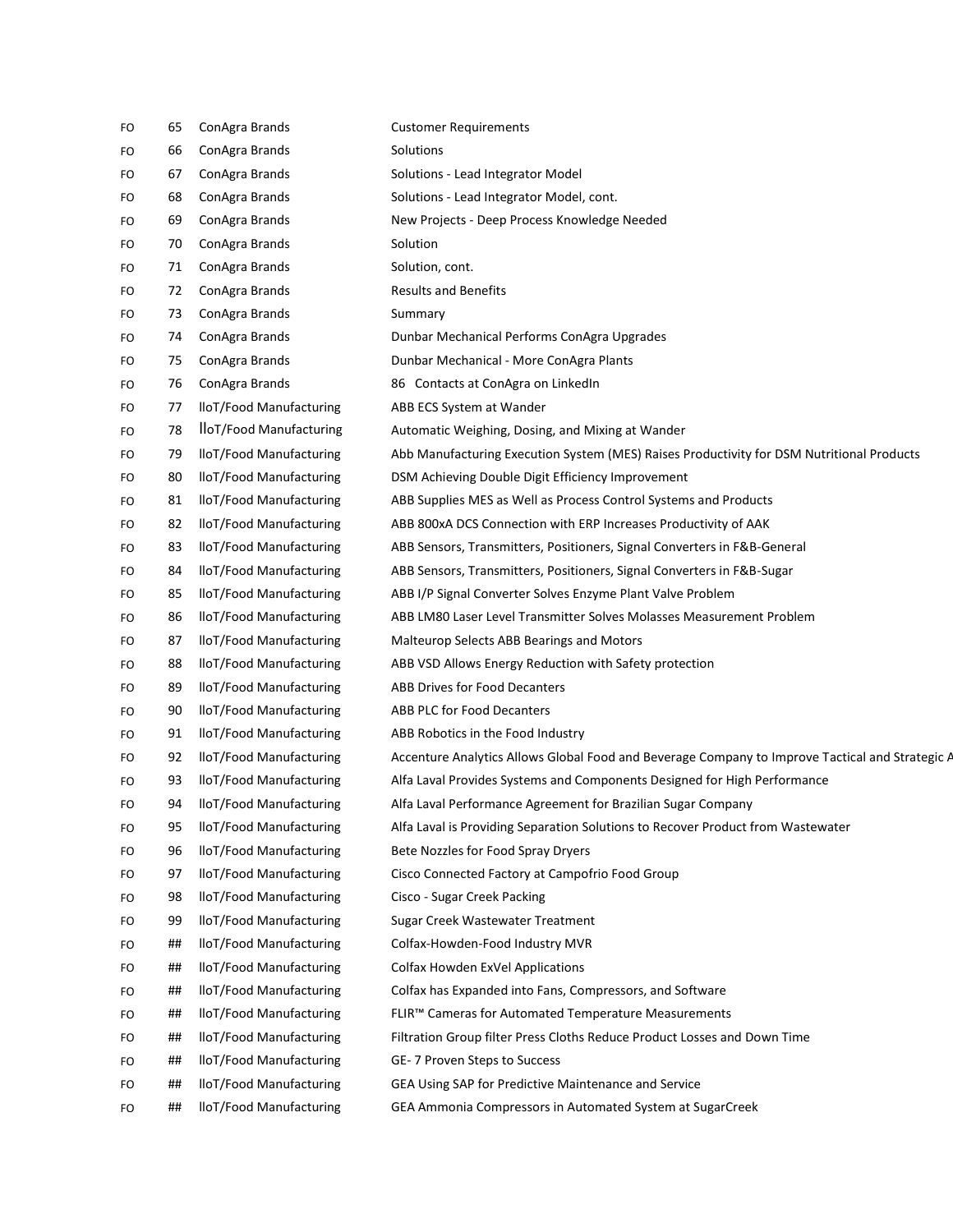| FO  | ##           | lloT/Food Manufacturing | GEA is Monitoring Food and Beverage Processing from Start to Finish                                                              |
|-----|--------------|-------------------------|----------------------------------------------------------------------------------------------------------------------------------|
| FO  | ##           | lloT/Food Manufacturing | Honeywell Xtralis Smoke Detection System at Patties Foods                                                                        |
| FO  | ##           | lloT/Food Manufacturing | Honeywell Combustion Safety Support for ConAgra and other Food Manufacturers                                                     |
| FO  | ##           | lloT/Food Manufacturing | <b>Hench Control</b>                                                                                                             |
| FO  | ##           | lloT/Food Manufacturing | Ichida Remote Software Solutions for Food Manufacturers                                                                          |
| FO  | ##           | lloT/Food Manufacturing | Key Sorters are Digital Information Centers                                                                                      |
| FO  | ##           | lloT/Food Manufacturing | Nalco 3 D TRASAR reduces Cooling Tower Maintenance and reduces Sewerage Costs at Food Proce                                      |
| FO  | ##           | lloT/Food Manufacturing | SAP Event Management for the Food Industry                                                                                       |
| FO  | ##           | lloT/Food Manufacturing | Parker Dominick-Hunter CO2 Purification System                                                                                   |
| FO  | ##           | lloT/Food Manufacturing | At Middleton Distilleries Seepex Supplied more than the Pumps - an IloW Solutions                                                |
| FO  | ##           | lloT/Food Manufacturing | Schneider Electric                                                                                                               |
| FO  | ##           | lloT/Food Manufacturing | Schneider Electric Wonderware at New Belgium Brewery in Colorado                                                                 |
| FO  | ##           | lloT/Food Manufacturing | Sensire Oy Food Remote Monitoring of Food Processing                                                                             |
| FO  | ##           | lloT/Food Manufacturing | Spraying Systems Co. Suggests Continuous Monitoring of your Spray Nozzle Systems                                                 |
| FO  | ##           | lloT/Food Manufacturing | Spraying Systems Co. Suggests Continuous Monitoring of your Spray Nozzle Systems, cont.                                          |
| FO  | ##           | lloT/Food Manufacturing | Yara Remote Water Status Monitoring for Crops                                                                                    |
| T   | $\mathbf{0}$ |                         | <b>NUCLEAR COMBUST, FLOW AND TREAT MARKETS</b>                                                                                   |
| ΝU  | 1            | Markets                 | Nuclear Power Generation will Grow at 2.3 Percent                                                                                |
| ΝU  | 2            | Markets                 | Nuclear Power Plant Combust, Flow and treat Purchases 2018 - \$ millions                                                         |
| ΝU  | 3            | Markets                 | Continuous Forecasting of Purchases by Operators and EPCs                                                                        |
| ΝU  | 4            | Markets                 | Top 10 Nuclear Generation Countries                                                                                              |
| ΝU  | 5            | Markets                 | China Key to Nuclear                                                                                                             |
| ΝU  | 6            | Markets                 | China has Aggressive Nuclear Program                                                                                             |
| ΝU  | 7            | Markets                 | Chinese Five Year Plan - 2018-2022 Includes more than 60 GW in Operation and 30 GW under Cons                                    |
| ΝU  | 8            | Operators               | Exelon has Consolidated Nuclear Operations in the U.S.                                                                           |
| ΝU  | 9            | <b>Operators</b>        | KEPCO is the Sixth Largest Nuclear Plant Operator                                                                                |
| ΝU  | 10           | <b>Operators</b>        | Rosenergoatom has 35 Nuclear Blocks                                                                                              |
| ΝU  | 11           | Operators               | EDF Operates Plants and with Areva is also Building Plants                                                                       |
| ΝU  | 12           | <b>Operators</b>        | Luminant has Top Performing Nuclear Plant                                                                                        |
| ΝU  | 13           | Operators               | The Luminant Power Optimization Center                                                                                           |
| NU  | 14           | Operators               | POC Valve Stream                                                                                                                 |
| ΝU  | 15           | Operators               | <b>POC Client Services</b>                                                                                                       |
| ΝU  | 16           | <b>Operators</b>        | Wireless Equipment Monitoring System                                                                                             |
| ΝU  | 17           | <b>Operators</b>        | Predicting Failure - Main Power Transformer                                                                                      |
| ΝU  | 18           | <b>Operators</b>        | Additional Examples of Remote M&D Contributions to Operations                                                                    |
| ΝU  | 19           | <b>Operators</b>        | The Convergence of Technolgies and Industry                                                                                      |
| NU. | 20           | <b>Operators</b>        | <b>Expanding Industry Operating Experience Programs</b>                                                                          |
| ΝU  | 21           | <b>Operators</b>        | Industry Sponsored Remote Monitoring & Diagnostics                                                                               |
| ΝU  | 22           | Operators               | System Architecture Luminant                                                                                                     |
| ΝU  | 23           | <b>Operators</b>        | Technology Stack used at Luminant                                                                                                |
| ΝU  | 24           | Guide                   | lloW to Retain Nuclear Knowledge                                                                                                 |
| ΝU  |              |                         |                                                                                                                                  |
|     | 25           | Guide<br>Guide          | lloW needs to Address and Leverage the Source<br>ICERICS provides the Widom of the Crowd with Organized Subject Matter Expertise |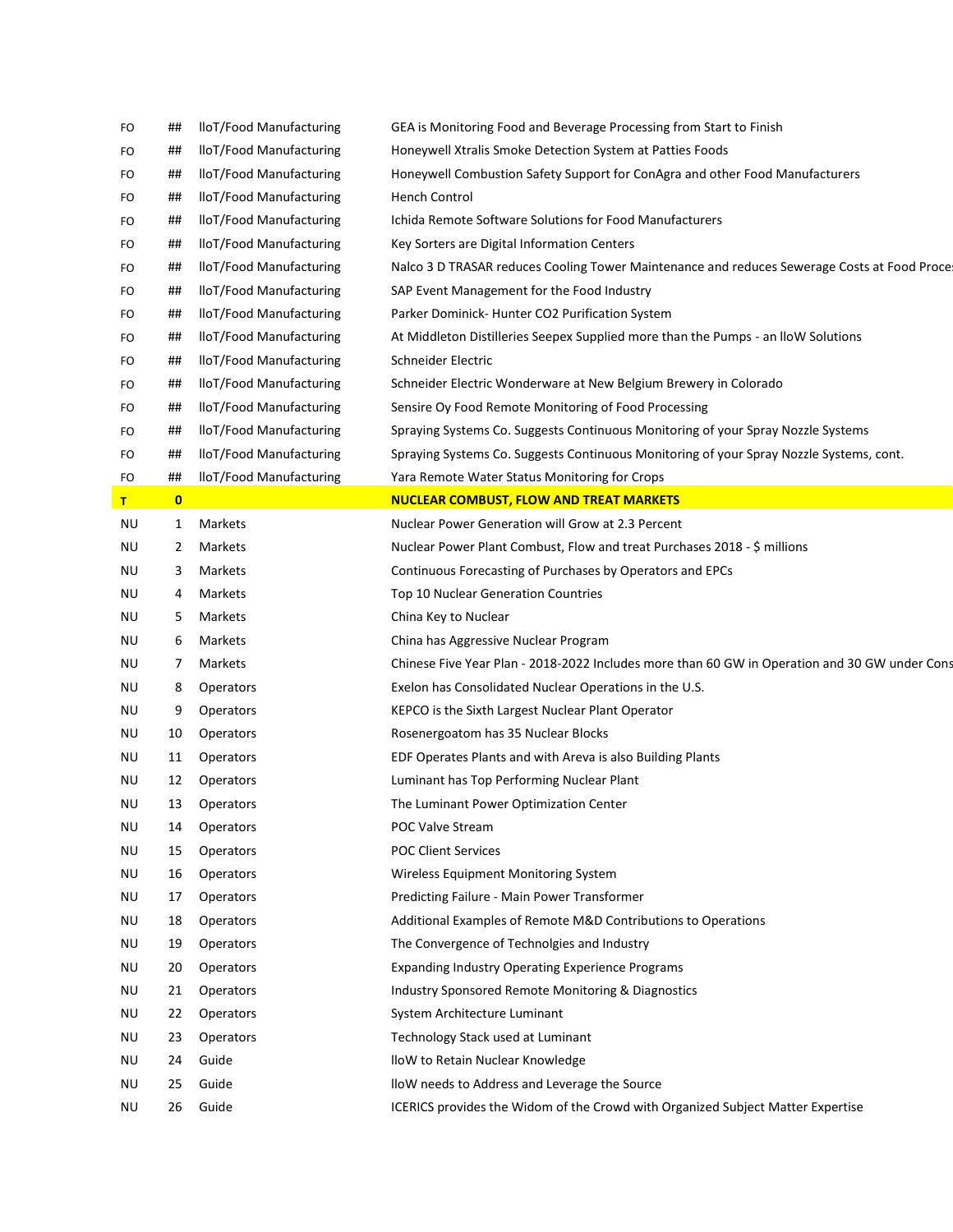| <b>CHE</b> | 1        |            | McIlvaine Provides Support for Industrial loT and Remote Monitoring                    |
|------------|----------|------------|----------------------------------------------------------------------------------------|
| T.         | $\bf{0}$ |            | <b>CHEMICAL INDUSTRY</b>                                                               |
| ΝU         | 67       | Filtration | Veolia System Removes Cesium at Fukishima                                              |
| ΝU         | 66       | Filtration | Veolia Cleanup Operations for Both Low and Intermediate Level Radioactive Liquid Waste |
| ΝU         | 65       | Filtration | Water Filtration in Nuclear Plants - Examples                                          |
| ΝU         | 64       | Filtration | Air Filter - Examples                                                                  |
| ΝU         | 63       | Pumps      | Mitsubishi Supplies the Pumps and the Complete Plants                                  |
| ΝU         | 62       | Pumps      | MHI Pumps for Nuclear Plants                                                           |
| ΝU         | 61       | Pumps      | Forsmark, Sweden, Nuclear Power Plant-Units 1-3 using KSB Pumps and Valves             |
| ΝU         | 60       | Measure    | Thermo Scientific Area Radiation Monitoring                                            |
| ΝU         | 59       | Control    | Eaton Provides Sub Station Automation Upgrades for AEP                                 |
| ΝU         | 58       | Control    | Eaton Provides a Range of control Components                                           |
| ΝU         | 57       | Control    | AREVA Monitoring and Control                                                           |
| ΝU         | 56       | Control    | M&P International Coda DAS for Remote Piping Monitoring                                |
| ΝU         | 55       | Control    | Yokogawa Integrated Solutions for Monitoring and Control                               |
| ΝU         | 54       | Guide      | <b>EPRI Knowledge Management and Subject Matter</b>                                    |
| ΝU         | 53       | Guide      | Private Cloud Advantages and Disadvantages, Conclusions                                |
| ΝU         | 52       | Guide      | Private Cloud Advantages and Disadvantages, cont.                                      |
| ΝU         | 51       | Guide      | Private Cloud Advantages and Disadvantages                                             |
| ΝU         | 50       | Guide      | Many Suppliers of Cloud Services                                                       |
| ΝU         | 49       | Guide      | Cloud Computing-Deployment Models                                                      |
| ΝU         | 48       | Guide      | Cloud Computing, cont.                                                                 |
| ΝU         | 47       | Guide      | <b>Cloud Computing</b>                                                                 |
| ΝU         | 46       | Guide      | Financial Benefits of Virtualization were Proven                                       |
| ΝU         | 45       | Guide      | Expanding the Use of Virtualization                                                    |
| ΝU         | 44       | Guide      | Success with Virtualization since October 2016                                         |
| ΝU         | 43       | Guide      | Software on Each Server                                                                |
| ΝU         | 42       | Guide      | Implementation of Virtualization and Oyster Creek                                      |
| ΝU         | 41       | Guide      | Platform Virtualization Is a Lower Cost Alternative for Aging Plant                    |
| ΝU         | 40       | Guide      | Virtualization as an Obsolescence Mitigation Strategy                                  |
| ΝU         | 39       | Guide      | Exelon Asset Management Strategy                                                       |
| ΝU         | 38       | Guide      | After Fukishima there has been Big Investment in Robotic Recovery Vehicle R&D          |
| ΝU         | 37       | Guide      | HollySys Nuclear Power Plant Automation                                                |
| ΝU         | 36       | Guide      | Monitoring and Diagnostics Information Exchange                                        |
| ΝU         | 35       | Guide      | Curtiss Wright FAM, cont.                                                              |
| ΝU         | 34       | Guide      | <b>Curtiss Wright FAMOS</b>                                                            |
| ΝU         | 33       | Guide      | <b>Typical Process Flow</b>                                                            |
| ΝU         | 32       | Guide      | <b>Curtiss Wright Condition Monitoring</b>                                             |
| ΝU         | 31       | Guide      | Curtiss Wright EPHQ and EQ Power Suite                                                 |
| ΝU         | 30       | Guide      | <b>Curtiss Wright Plant Performance</b>                                                |
| ΝU         | 29       | Guide      | <b>CANBERRA's Data Management</b>                                                      |
| ΝU         | 28       | Guide      | Exelon Using OSIsoft PI System                                                         |
| ΝU         | 27       | Guide      | The Fifth and Sixth IERICS Missions                                                    |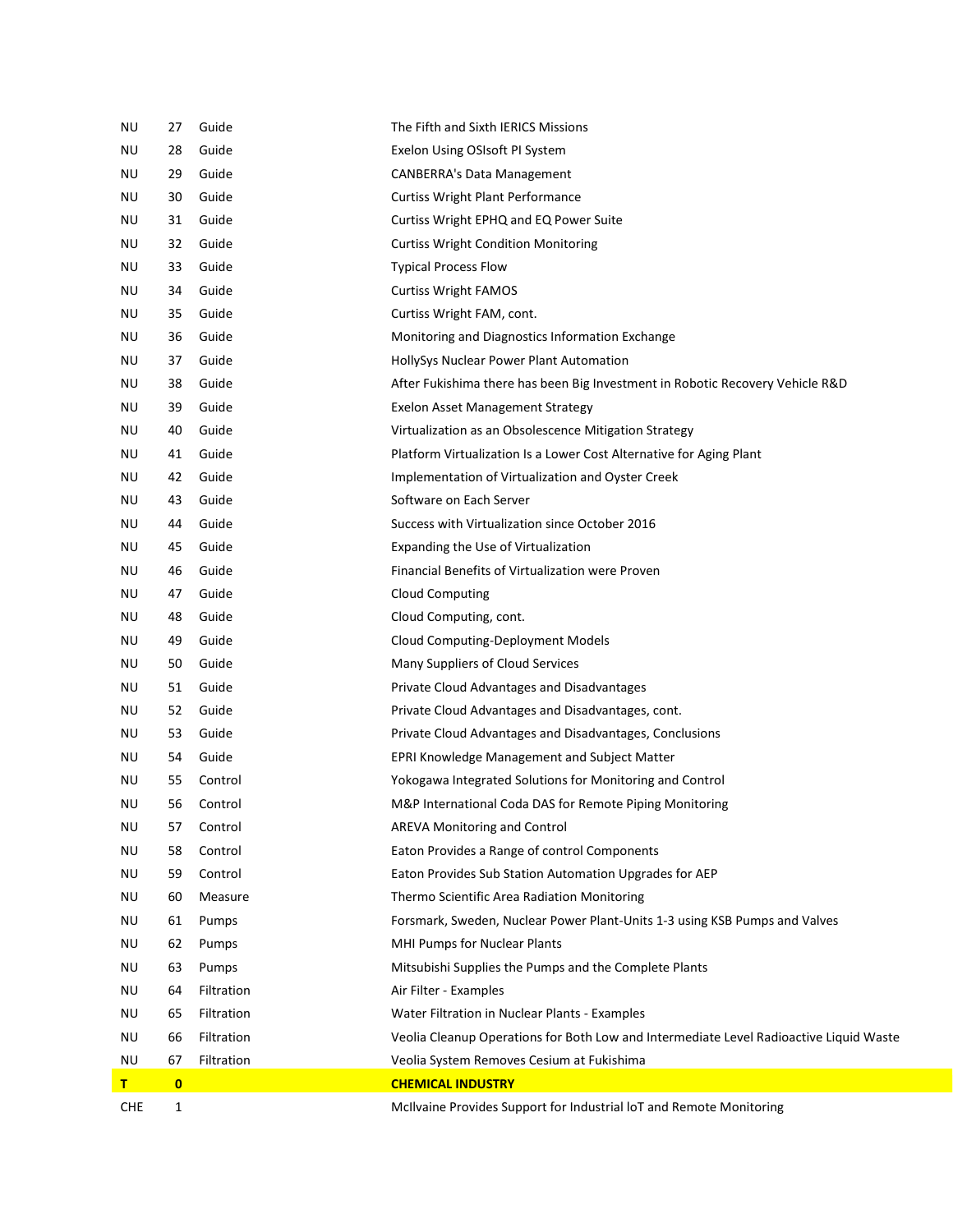| <b>CHE</b> | 2  | Overview                 | lloT Empowered by lloW in the Chemical Industry                                                      |
|------------|----|--------------------------|------------------------------------------------------------------------------------------------------|
| <b>CHE</b> | 3  | Overview                 | lloT & Remote O&M Chemical Industry \$ billion                                                       |
| <b>CHE</b> | 4  | <b>Supplier Examples</b> | Accenture relaunching Best Practices for Chemical Manufacturers                                      |
| <b>CHE</b> | 5. | Supplier Examples        | Nexen Chemical, Manitoba Canada using Emerson Delta V                                                |
| <b>CHE</b> | 6  | <b>Supplier Examples</b> | Blaser uses GE Software for Process Improvements                                                     |
| <b>CHE</b> | 7  | <b>Supplier Examples</b> | Profertil is Benefiting from GE Asset Answers                                                        |
| <b>CHE</b> | 8  | <b>Supplier Examples</b> | Honeywell Automation College - Distillation                                                          |
| <b>CHE</b> | 9  | <b>Supplier Examples</b> | IBM allows Chemical Companies to Leverage the Cloud                                                  |
| <b>CHE</b> | 10 | <b>Supplier Examples</b> | IBM Recommendations for Cloud Success                                                                |
| <b>CHE</b> | 11 | <b>Supplier Examples</b> | Linde Provides Complete Hydrogen Solutions for Chemical Plants                                       |
| <b>CHE</b> | 12 | <b>Supplier Examples</b> | Linde Hydrogen Process                                                                               |
| <b>CHE</b> | 13 | <b>Supplier Examples</b> | Linde Hy6drogen Systems Utilize Lots of Flow and Treat Components                                    |
| <b>CHE</b> | 14 | <b>Supplier Examples</b> | Linde Ozone for the Chemical Industry                                                                |
| <b>CHE</b> | 15 | <b>Supplier Examples</b> | McKinsey Model helps Chemical Manufacturer Understand Variations in Value Chain                      |
| <b>CHE</b> | 16 | <b>Supplier Examples</b> | Microsoft Dynamics used for ERP Solutions by SAGlobal                                                |
| <b>CHE</b> | 17 | <b>Supplier Examples</b> | Dow Teams with Northwest Analytics to Predict Trends                                                 |
| <b>CHE</b> | 18 | <b>Supplier Examples</b> | Rockwell Supplies comprehensive Automation for Syngenta Crop Protection                              |
| <b>CHE</b> | 19 | <b>Supplier Examples</b> | Whitmore Manufacturing Converts and all Manual Lubricant Facility to a Fully Automated Plant         |
| <b>CHE</b> | 20 | <b>Supplier Examples</b> | Schneider Electric Wonderware IntelaTrac for Chemical Processors                                     |
| <b>CHE</b> | 21 | <b>Supplier Examples</b> | Siemens Comos Provides Tools for Automation At DSM                                                   |
| <b>CHE</b> | 22 | <b>Supplier Examples</b> | Siements Tunable Diode Laser Widely Used in Chemical Industry                                        |
| <b>CHE</b> | 23 | <b>Supplier Examples</b> | Yokogawa, Microsoft, FogHorn, Bayshore Networks and Telit Collaborate on IloT                        |
| <b>CHE</b> | 24 | <b>Supplier Examples</b> | Yokogawa 2nd Generation TDL has Improved Reliability                                                 |
| <b>CHE</b> | 25 | 20 Largest Operators     | Largest Chemical Companies                                                                           |
| <b>CHE</b> | 26 | 20 Largest Operators     | Chemical companies - Rankings 11-21                                                                  |
| <b>CHE</b> | 27 | 20 Largest Operators     | Basf (Ludwigshafen, Germany)                                                                         |
| <b>CHE</b> | 28 | 20 Largest Operators     | <b>BASF's Segments</b>                                                                               |
| <b>CHE</b> | 29 | 20 Largest Operators     | Seven Core Technologies will Enable Industry 4.0 in Chemicals                                        |
| <b>CHE</b> | 30 | 20 Largest Operators     | BASF 4.0 Fully Integrated Networks with our Partner                                                  |
| <b>CHE</b> | 31 | 20 Largest Operators     | In 2018, the IT Lanscape will be Leaner, Globally Standardized, and provides one Professional Interf |
| <b>CHE</b> | 32 | 20 Largest Operators     | Key takeaways                                                                                        |
| <b>CHE</b> | 33 | 20 Largest Operators     | Strategic Procurement Suite for Indirect and Direct Procurement with ERP Interfaces                  |
| <b>CHE</b> | 34 | 20 Largest Operators     | <b>Process Optimization</b>                                                                          |
| <b>CHE</b> | 35 | 20 Largest Operators     | Attractive Applications Identified along the Value Chain                                             |
| <b>CHE</b> | 36 | 20 Largest Operators     | Objectives and Measures to Support Realization of Business Benefits                                  |
| <b>CHE</b> | 37 | 20 Largest Operators     | IoT and (Traditional) Operational Technology                                                         |
| <b>CHE</b> | 38 | 20 Largest Operators     | Procurement IT Tools Core Business Requirements & Benefits                                           |
| <b>CHE</b> | 39 | 20 Largest Operators     | How SPS and VIP fit into the Digital Procurement Landscape                                           |
| <b>CHE</b> | 40 | 20 Largest Operators     | Predictive Maintenance - Wireless                                                                    |
| <b>CHE</b> | 41 | 20 Largest Operators     | Predictive Maintenance - Wired                                                                       |
| <b>CHE</b> | 42 | 20 Largest Operators     | Wisdom Created around Gas Analysis is an Example of the Interconnection Potential                    |
| <b>CHE</b> | 43 | 20 Largest Operators     | E+H Provides Process Knowledge and TDL                                                               |
| <b>CHE</b> | 44 | 20 Largest Operators     | Dow Chemical (Midland, USA)                                                                          |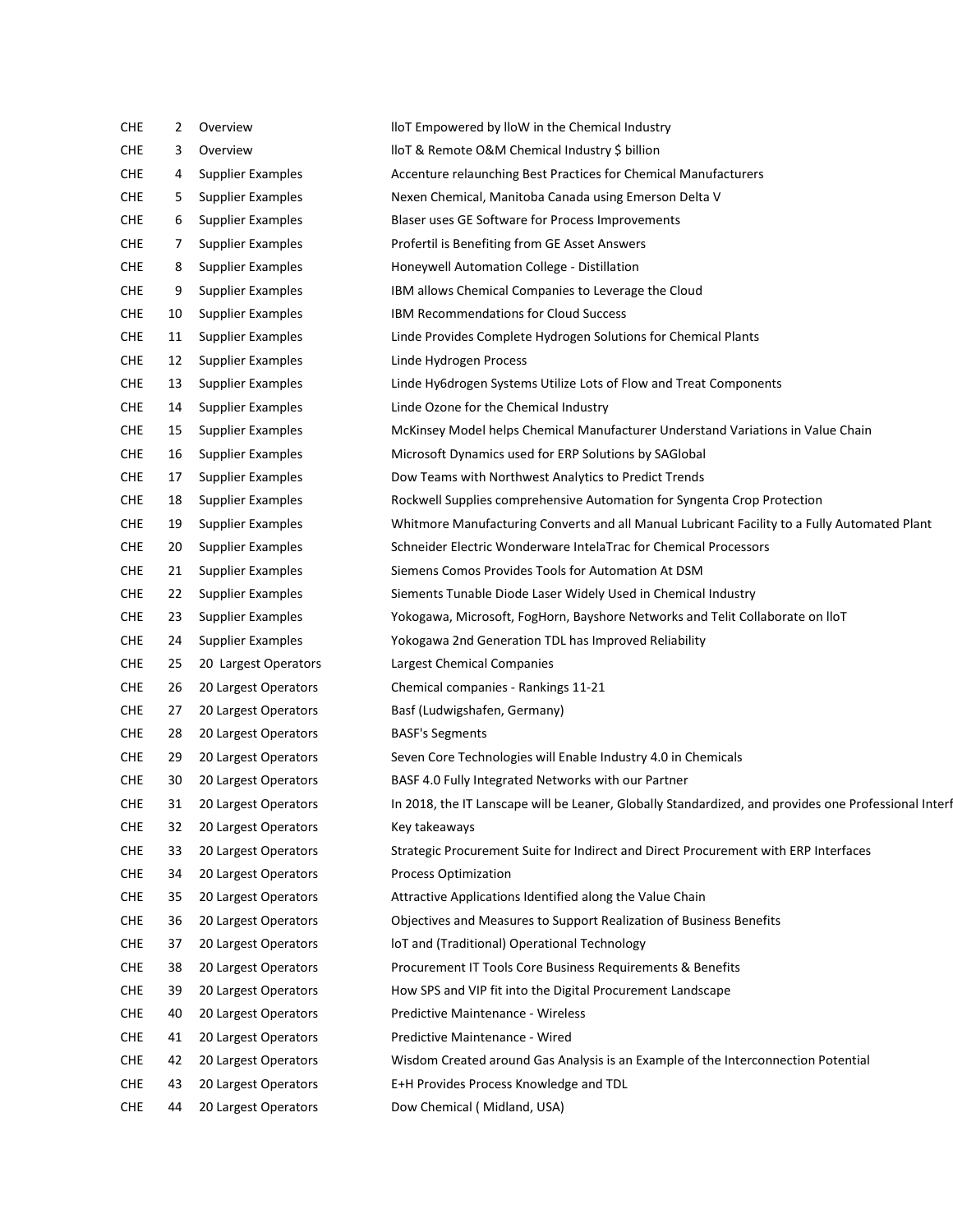| <b>CHE</b> | 45           | 20 Largest Operators         | Dow DuPont to become Largest Chemical Company                                                 |
|------------|--------------|------------------------------|-----------------------------------------------------------------------------------------------|
| <b>CHE</b> | 46           | 20 Largest Operators         | <b>EMI</b> at Dow                                                                             |
| <b>CHE</b> | 47           | 20 Largest Operators         | Sinopec (China Petroleum and Chemical Corp) Ranking for Flow and Treat is #1                  |
| <b>CHE</b> | 48           | 20 Largest Operators         | Sinopec has Risen to the Top Position in Asia                                                 |
| <b>CHE</b> | 49           | 20 Largest Operators         | Sabic (Riyadh, Saudi Arabia)                                                                  |
| <b>CHE</b> | 50           | 20 Largest Operators         | Covestro                                                                                      |
| <b>CHE</b> | 51           | 20 Largest Operators         | Hype Cycle for Emerging Technologies 2015                                                     |
| <b>CHE</b> | 52           | 20 Largest Operators         | Digital Strategies require Integration from Suppliers to Customers                            |
| <b>CHE</b> | 53           | 20 Largest Operators         | Industry 4.0 - How to Navigate Digitization of the Manufacturing Sector                       |
| <b>CHE</b> | 54           | 20 Largest Operators         | Industry 4.0 - How to Navigate Digitization of the Manufacturing Sector, cont                 |
| <b>CHE</b> | 55           | 20 Largest Operators         | What is Chemicals 4.0?                                                                        |
| <b>CHE</b> | 56           | 20 Largest Operators         | <b>Condition Monitoring</b>                                                                   |
| <b>CHE</b> | 57           | 20 Largest Operators         | Challenge #1: Linking Data/Fast Deployment                                                    |
| <b>CHE</b> | 58           | 20 Largest Operators         | Covestro Use of Emerson Delta V                                                               |
| <b>CHE</b> | 59           | 20 Largest Operators         | <b>Covestro Challenges</b>                                                                    |
| <b>CHE</b> | 60           | 20 Largest Operators         | Digital Manufacturing Approach at Covestro                                                    |
| <b>CHE</b> | 61           | People, Projects, Plant Data | New Marketing Environment Created by IloW and IloT                                            |
| <b>CHE</b> | 62           | People, Projects, Plant Data | LinkedIn Contacts at BASF                                                                     |
| <b>CHE</b> | 63           | People, Projects, Plant Data | BASF LinkedIn Examples, cont.                                                                 |
| <b>CHE</b> | 64           | People, Projects, Plant Data | Netzer Leads the Digital Transformation at BASF                                               |
| <b>CHE</b> | 65           | People, Projects, Plant Data | BASF has Blogs to provide Interconnection                                                     |
| <b>CHE</b> | 66           | People, Projects, Plant Data | <b>BASF Plant Locations</b>                                                                   |
| <b>CHE</b> | 67           | People, Projects, Plant Data | New BASF MDI Project at Geismar, LA                                                           |
| <b>CHE</b> | 68           | People, Projects, Plant Data | New Large Project Information Needs to be Shared by Many                                      |
| <b>CHE</b> | 69           | People, Projects, Plant Data | New Project Examples, cont.                                                                   |
| <b>CHE</b> | 70           | People, Projects, Plant Data | Recent BASF Expansion in South America                                                        |
| <b>CHE</b> | 71           | People, Projects, Plant Data | BASF South Africa Upgrades SCADA Systems with Wonderware                                      |
| <b>CHE</b> | 72           | People, Projects, Plant Data | BASF Supplies Treatment Chemicals to the Chemical Industry                                    |
| <b>CHE</b> | 73           | People, Projects, Plant Data | Dow Plants Listed in McIlvaine's Industrial Plants and People                                 |
| <b>CHE</b> | 74           | People, Projects, Plant Data | Dow Water Discharges from Industrial Plants and People                                        |
| <b>CHE</b> | 75           | People, Projects, Plant Data | Dow Plaquemine Industrial Boilers/Heater                                                      |
| T          | $\bullet$    |                              | <b>PHARMACEUTICAL INDUSTRY</b>                                                                |
| PHA        | $\mathbf{1}$ |                              | <b>Table of Contents</b>                                                                      |
| PHA        | 2            |                              | Webinar Attendees June 27, 2017                                                               |
| PHA        | 3            |                              | LEWA's Membrane Pumps Technical                                                               |
| PHA        | 4            |                              | Pharmaceutical IIoT and Remote O&M Market will exceed \$25 billion in 2025                    |
| PHA        | 5            |                              | Pharmaceuticall lloT & Remote O&M Market \$ billion                                           |
| PHA        | 6            |                              | Capital Expenditures by Sector                                                                |
| PHA        | 7            |                              | McIlvaine Forecasts for Cross flow Membrane Revenues in the Pharmaceutical Sector-\$ millions |
| PHA        | 8            |                              | McIlvaine Forecasts for Liquid Cartridge Filters in the Pharmaceutical Sector- \$ millions    |
| PHA        | 9            |                              | McIlvaine Pump Forecast for the Pharmaceutical Sector \$ millions                             |
| PHA        | 10           |                              | McIlvaine On-Off Valve Forecast for the Pharmaceutical Sector - \$ millions                   |
| PHA        | 11           |                              | McIlvaine Control Valve Forecast for the Pharmaceutical Sector - \$ millions                  |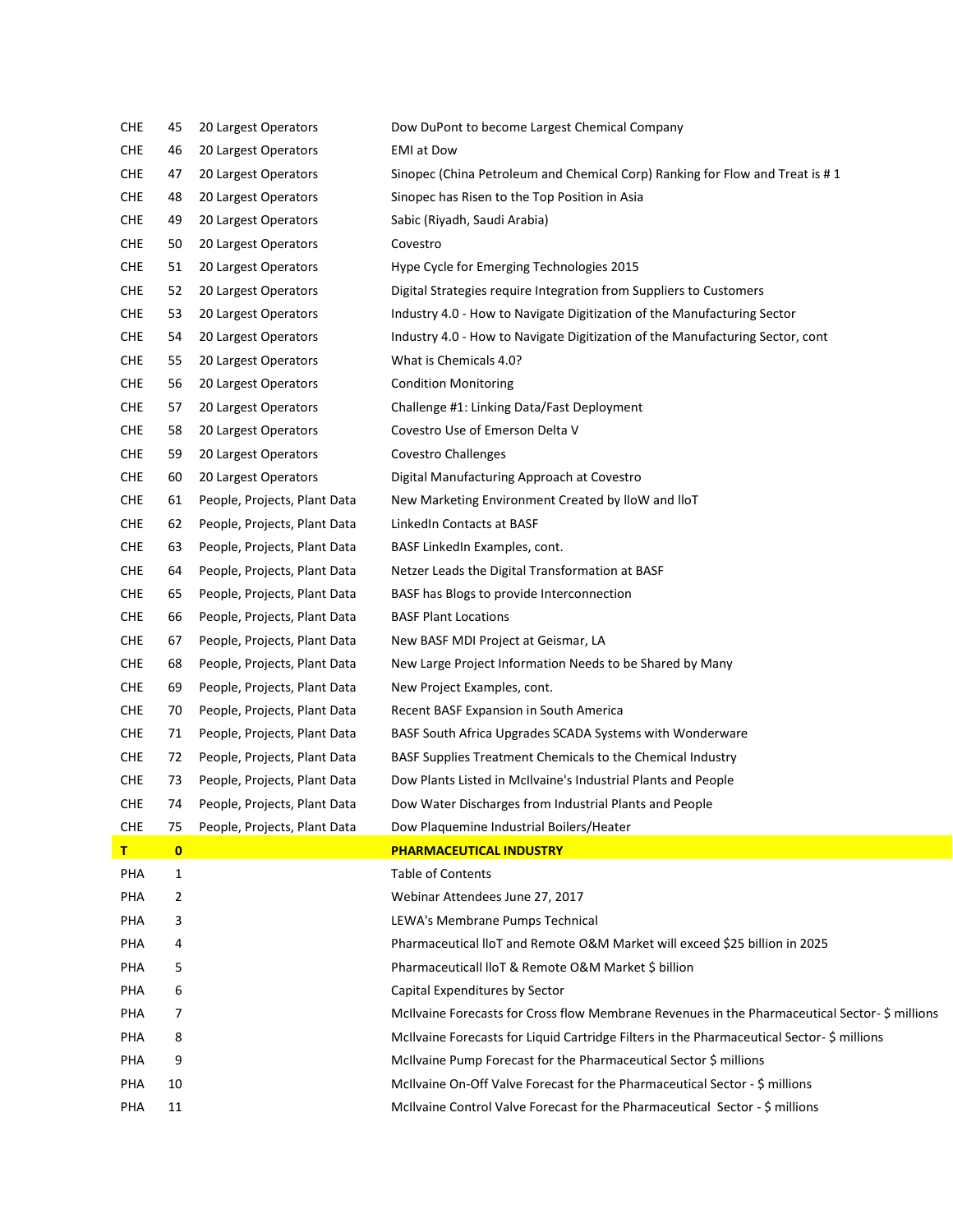| PHA | 12 |                       | McIlvaine Scrubber Knowledge System Analyzing Pharma Since 1974                                   |
|-----|----|-----------------------|---------------------------------------------------------------------------------------------------|
| PHA | 13 |                       | McIlvaine Fabric Filter Knowledge System for Pharma since 1974 - Issue 482 in 2015                |
| PHA | 14 |                       | Water Sensing Applications in Pharmaceuticals (Water for Injection vs Pure Water) - Mcilvaine UP\ |
| PHA | 15 |                       | Sensor Improvements for Ultrapure Water from McIlvaine UPW Market Report                          |
| PHA | 16 | Top Pharma Purchasers | <b>Pharmaceutical Sales: Branded vs Generics</b>                                                  |
| PHA | 17 | Top Pharma Purchasers | Top Ten Pharmaceutical Companies                                                                  |
| PHA | 18 | Top Pharma Purchasers | <b>Total Revenues vs Pharmaceutical Revenues</b>                                                  |
| PHA | 19 | Top Pharma Purchasers | Largest Pharmaceutical Plant IIoT and Remote O&M Purchases in 2020                                |
| PHA | 20 | Top Pharma Purchasers | Largest Pharmaceutical Plant IIoT and Remote O&M Purchases in 2020, cont.                         |
| PHA | 21 | <b>Novartis</b>       | Novartis is a Large Pharmaceutical Company with sales of \$32.6 billion                           |
| PHA | 22 | Novartis              | Novartis Production and R&D Sites                                                                 |
| PHA | 23 | <b>Novartis</b>       | Novartis Total Water Withdrawal by Source                                                         |
| PHA | 24 | Novartis              | Novartis Air Pollution Control Program                                                            |
| PHA | 25 | <b>Novartis</b>       | Some of the 64,000 LinkedIn Connections at Novartis                                               |
| PHA | 26 | Novartis              | Novartis toxic Emissions from McIlvaine Air Toxic Emitter Database                                |
| PHA | 27 | <b>Novartis</b>       | Novartis in Mcilvaine Cleanroom Project                                                           |
| PHA | 28 | Novartis              | McIlvaine Cleanroom Projects, cont.                                                               |
| PHA | 29 | <b>Novartis</b>       | Big People Matter more than Big Data                                                              |
| PHA | 30 | Novartis              | Novartis - OSI Partnership                                                                        |
| PHA | 31 | <b>Novartis</b>       | Novartis Analysis of Automation Trends                                                            |
| PHA | 32 | Novartis              | Four Automation Business Drivers for Novartis                                                     |
| PHA | 33 | Novartis              | OSIsoft PI System as the Central DATA Layer                                                       |
| PHA | 34 | Novartis              | <b>Novartis Critical Success Factors</b>                                                          |
| PHA | 35 | Novartis              | Lights Out Manufacturing                                                                          |
| PHA | 36 | Suppliers             | Alkemy Innovation uses a Suite of Available Technologies and Tools to Support Optimal Data Analy  |
| PHA | 37 | Suppliers             | Alkemy Innovation Bioreactor Data Analytics with Multiple Devices                                 |
| PHA | 38 | Suppliers             | Alfa Laval ThinkTop Controls and Monitors Pneumatic Valves                                        |
| PHA | 39 | Suppliers             | AVK InterAPP Valves for Bachem AG                                                                 |
| PHA | 40 | Suppliers             | Buerkert has Software and Components for Pharama IIoT and Remote O&M                              |
| PHA | 41 | Suppliers             | Burkert Device Cloud Remote Monitoring, Data Acquistion & Worldwide Alarming                      |
| PHA | 42 | Suppliers             | <b>Buerkert Pneumatic Process Interface</b>                                                       |
| PHA | 43 | Suppliers             | COPA-DATA UK: Pharma should be Moving to Open Automation Software                                 |
| PHA | 44 | <b>Suppliers</b>      | Danaher Pall Provides Single Use Systems with Automation                                          |
| PHA | 45 | Suppliers             | Danaher- Hach TOC Analyzers for Trihalomethane Excursions                                         |
| PHA | 46 | Suppliers             | Danaher Chemtreat has a Wide Range of Chemicals for Pharma Water and Wastewater as Well as $\ell$ |
| PHA | 47 | <b>Suppliers</b>      | Danaher Chemtreat Monitoring and Control                                                          |
| PHA | 48 | Suppliers             | Simplifying Monitoring of Chromatography, Fermentation, Phase Separation and Filtration with E+I  |
| PHA | 49 | Suppliers             | <b>Emerson Valves in Pharma Applications</b>                                                      |
| PHA | 50 | Suppliers             | Pharma Company Benefits from Emerson Wireless                                                     |
| PHA | 51 | Suppliers             | Emerson Fisher Control Valves at Indena Anti-Cancer Compound Plant Automation, Italy              |
| PHA | 52 | Suppliers             | Evoqua Supplies Solution to Healthcare Manufacturer                                               |
| PHA | 53 | Suppliers             | ITT Partnering with Pharma Companies to Improve Valve Maintenance                                 |
| PHA | 54 | Suppliers             | <b>ITT Diaphragm Valves</b>                                                                       |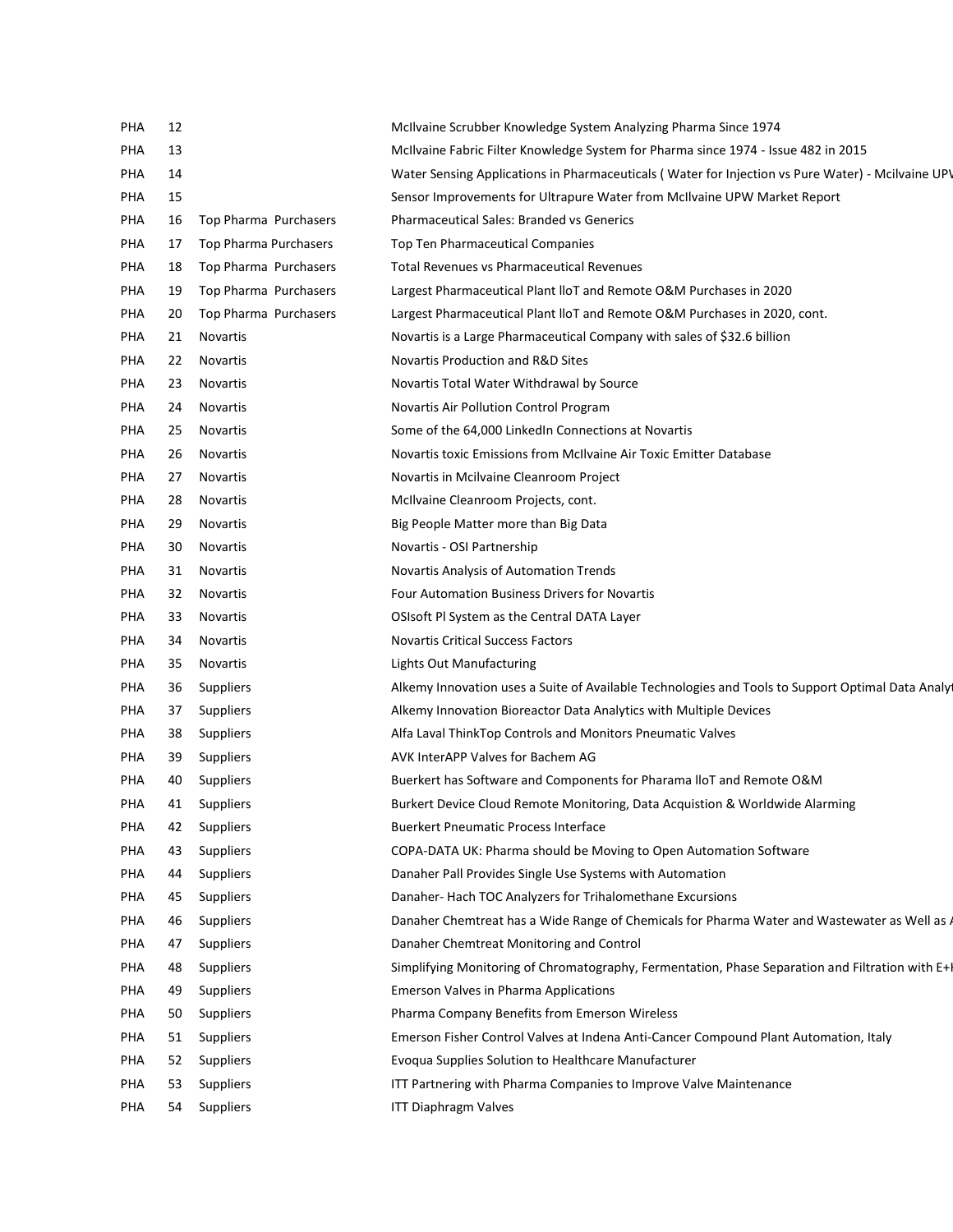| PHA | 55       | Suppliers                        | LEWA Diaphragm Pumps (EHEDG approved)                                                               |
|-----|----------|----------------------------------|-----------------------------------------------------------------------------------------------------|
| PHA | 56       | Suppliers                        | LEWA Hygienic Designs - Maximum Cleanability                                                        |
| PHA | 57       | Suppliers                        | LEWA's Membrane Pumps Technical                                                                     |
| PHA | 58       | Suppliers                        | Examples of LEWA Bio/Pharm Systems                                                                  |
| PHA | 59       | Suppliers                        | Cell Rupture/Homogenization Pump/System                                                             |
| PHA | 60       | Suppliers                        | LEWA Diaphragm Pumps Designed for Lowest Total Cost of Ownership                                    |
| PHA | 61       | Suppliers                        | Smart Condition Monitoring from Mitsubishi Electric                                                 |
| PHA | 62       | Suppliers                        | Pharma Presentations at OSIsoft 2017 User Conference                                                |
| PHA | 63       | Suppliers                        | Rockwell Eliminates Contamination problem for Sterile Injectables Manufacturer                      |
| PHA | 64       | Suppliers                        | Saunders- VUE (Automation Portfolio)                                                                |
| PHA | 65       | Suppliers                        | Saunders- VUE (Automation Portfolio, cont.)                                                         |
| PHA | 66       | Suppliers                        | Saunders - VUE (Value Proposition)                                                                  |
| PHA | 67       | Suppliers                        | Saunders - VUE (Features)                                                                           |
| PHA | 68       | Suppliers                        | Saunders - VUE (Key Selling Features)                                                               |
| PHA | 69       | Suppliers                        | Samson Valve High Control Accuracy in Pharma                                                        |
| PHA | 70       | Suppliers                        | Seeq is the Google of Industrial Process Data                                                       |
| PHA | 71       | Suppliers                        | Seeq Harnessing the Power of Available Data                                                         |
| PHA | 72       | Suppliers                        | Seeq - Choose the Right Data Manaagement and Visualization Components                               |
| PHA | 73       | Suppliers                        | SchuF Valves with P.A.T. Technology                                                                 |
| PHA | 74       | Suppliers                        | SchuF Valves with P.A.T. Technology Dual-Probe Sensors                                              |
| PHA | 75       | Suppliers                        | ScuF Valves with P.A.T. Technology - LiquiSonic Sensor from SensoTech                               |
| PHA | 76       | Suppliers                        | SensoTech Monitors Concentrations in Pharma Applications                                            |
| PHA | 77       | Suppliers                        | SensoTech Monitors Concentrations in Pharma Applications, cont.                                     |
| PHA | 78       | Suppliers                        | Thermo Fisher Aquires Finesse to Provide Scalable Control Automation Systems for Bioproduction      |
| PHA | 79       | Suppliers                        | Thermo Finesse Smart Factory                                                                        |
| PHA | 80       | Suppliers                        | Finesse Single Use Sensors for Bioreactors                                                          |
| PHA | 81       | Suppliers                        | Thermo Process Mass Spectrometer                                                                    |
| PHA | 82       | Suppliers                        | Process Mass Spectrometry Advantages in Analyzing Drying Processes                                  |
| PHA | 83       | Suppliers                        | Veeva Fault Unifies Global Data, Content and Processes across Clinical Operations in a Single Cloud |
| т   | $\bf{0}$ |                                  | <b>SEMICONDUCTOR INDUSTRY</b>                                                                       |
| SEM | 1        | Markets                          | IIoT Market Coverage from Components to Cloud Systems                                               |
| SEM | 2        | Markets                          | lloT Purchases by Electronics Companies \$ billions                                                 |
| SEM | 3        | Markets                          | Semiconductor Room and Space Forecasts                                                              |
| SEM | 4        | Markets                          | Semiconductor Cleanroom Components \$ millions                                                      |
| SEM | 5        | Markets                          | Scrubber Purchases \$ millions (Electronics)                                                        |
| SEM | 6        | Markets                          | Ultrapure Water Purchases \$ 1000s - All Industries                                                 |
| SEM | 7        | Markets                          | Ultrapure Water Purchases \$1000s                                                                   |
| SEM | 8        | Markets                          | Pump Forecasts \$ millions (Electronics)                                                            |
| SEM | 9        | Markets                          | Valve Revenues \$ millions (Electronics)                                                            |
| SEM | 10       | Largest Semiconductor Purchasers | Semiconductor Supplier Market Shares                                                                |
| SEM | 11       | Largest Semiconductor Purchasers | 1Q15 Top 20 Semiconductor Sales Leaders (\$M, Including Foundries)                                  |
| SEM | 12       | Largest Semiconductor Purchasers | TSMC is Largest Chip Manufacturer                                                                   |
| SEM | 13       | Largest Semiconductor Purchasers | TSMC has 56% Foundry Market Share                                                                   |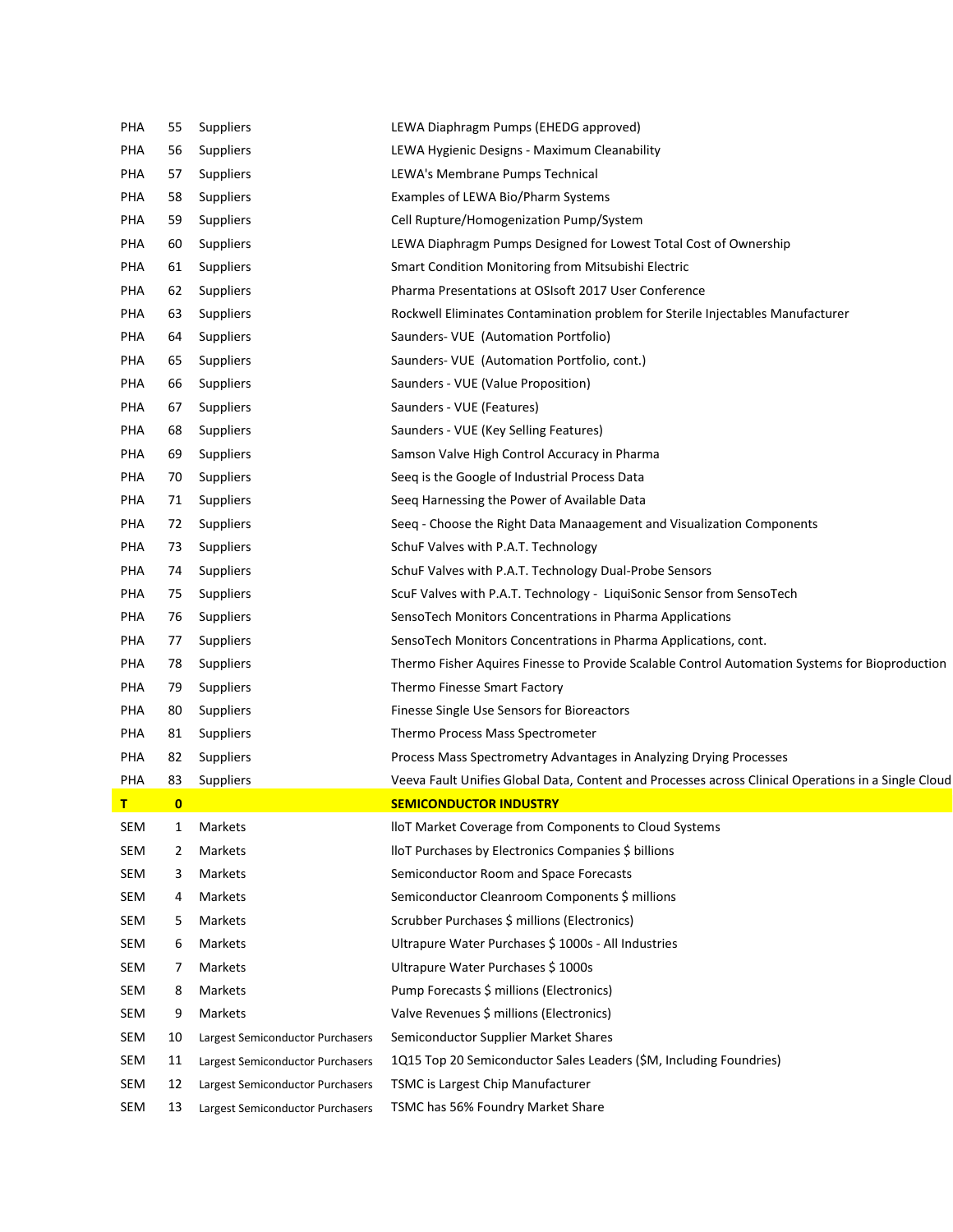| SEM | 14           | Largest Semiconductor Purchasers | <b>TSMC Water and Energy Improvements</b>                                                       |
|-----|--------------|----------------------------------|-------------------------------------------------------------------------------------------------|
| SEM | 15           | Largest Semiconductor Purchasers | <b>TSMC Water Treatment</b>                                                                     |
| SEM | 16           | Largest Semiconductor Purchasers | <b>TSMC Watewater Treatment</b>                                                                 |
| SEM | 17           | Largest Semiconductor Purchasers | <b>TSMC Air Pollution Control</b>                                                               |
| SEM | 18           | Largest Semiconductor Purchasers | <b>TSMC Facilities</b>                                                                          |
| SEM | 19           | Largest Semiconductor Purchasers | TSMC Projects have been Reported in McIlvaine Publications since 1987                           |
| SEM | 20           | Largest Semiconductor Purchasers | TSMC is Moving to 5nm Production by 2020                                                        |
| SEM | 21           | Semiconductor Challenge          | Remote Monitoring and Quick Response to Imprive Semiconductor Equipment Productivity            |
| SEM | 22           | Semiconductor Challenge          | The Challenge of Monitoring Multiple Supplier Systems and Multiple Fabs                         |
| SEM | 23           | Semiconductor Challenge          | Critical Issues in Gas Delivery for Advanced Semiconductor Processing                           |
| SEM | 24           | Semiconductor Challenge          | Integrated Fab Data Systems Track Health of Gas Delivery Systems                                |
| SEM | 25           | Suppliers                        | Applied Energy Systems Gas Delivery                                                             |
| SEM | 26           | Suppliers                        | Brooks Instruments Provides DLI Vaporizers as well as Mass Flow Instruments                     |
| SEM | 27           | Suppliers                        | Dakota Semiconductor Gas Delivery System                                                        |
| SEM | 28           | Suppliers                        | Honeywell Supplies the Automation Software, Sensors, Logic Controllers and Smoke Detection Syst |
| SEM | 29           | Suppliers                        | Honeywell VESDA Automated Smoke Detection                                                       |
| SEM | 30           | Suppliers                        | Silica Removal for Semiconductor UPW                                                            |
| SEM | 31           | Suppliers                        | Incoming Water - Delonization                                                                   |
| SEM | 32           | Suppliers                        | Water Purification - Resin Depletion                                                            |
| SEM | 33           | Suppliers                        | Theory of Operation                                                                             |
| SEM | 34           | Suppliers                        | <b>Energy Efficiency Synergy</b>                                                                |
| SEM | 35           | Suppliers                        | New Age Motors - ECM                                                                            |
| SEM | 36           | Suppliers                        | <b>ECM Impediments</b>                                                                          |
| SEM | 37           | Suppliers                        | Let's Introduce a Cleanroom Application to Support Explanation of ECM Advantages                |
| SEM | 38           | Suppliers                        | Styles of FFUs                                                                                  |
| SEM | 39           | Suppliers                        | Example 2x4 FFUs                                                                                |
| SEM | 40           | Suppliers                        | Pro-ECM Basic Economic Advantage                                                                |
| SEM | 41           | Suppliers                        | FFU Controls, Basic to Variable to GUI Based Controllers w/Multi-Zone & Sensors                 |
| SEM | 42           | Suppliers                        | High Integration Controls Examples                                                              |
| SEM | 43           | Suppliers                        | <b>Controls Stimulus #3 Sensors</b>                                                             |
| SEM | 44           | Suppliers                        | For Cleanrooms, Where might Control Systems be Specified                                        |
| SEM | 45           | Suppliers                        | Large Scale ECM & Controls Comparison                                                           |
| SEM | 46           | Suppliers                        | Fujikin-Carten                                                                                  |
| SEM | 47           | <b>Suppliers</b>                 | Lighthouse Measures Multiple cleanroom Parameters                                               |
| SEM | 48           | Suppliers                        | <b>MKS Instruments and Controls</b>                                                             |
| SEM | 49           | Suppliers                        | MKS Microwave Plasma Subsystems                                                                 |
| SEM | 50           | Suppliers                        | PureAir Monitoring Systems Provides Oxygen Monitoring where Low Levels must be Measured         |
| SEM | 51           | Suppliers                        | TSI Facility Monitoring System                                                                  |
| SEM | 52           | Suppliers                        | UCT- Turnkey Chemical and Gas Delivery Systems                                                  |
| т   | $\mathbf{0}$ |                                  | <b>NUCLEAR VALVES</b>                                                                           |
| NuV | $\mathbf{1}$ |                                  | The Industrial Internet of Wisdom will change the route to Market for Nuclear Valve Suppliers   |
| NuV | 2            |                                  | Assistance to the Supplier                                                                      |
| NuV | 3            |                                  | Nuclear Valve Study                                                                             |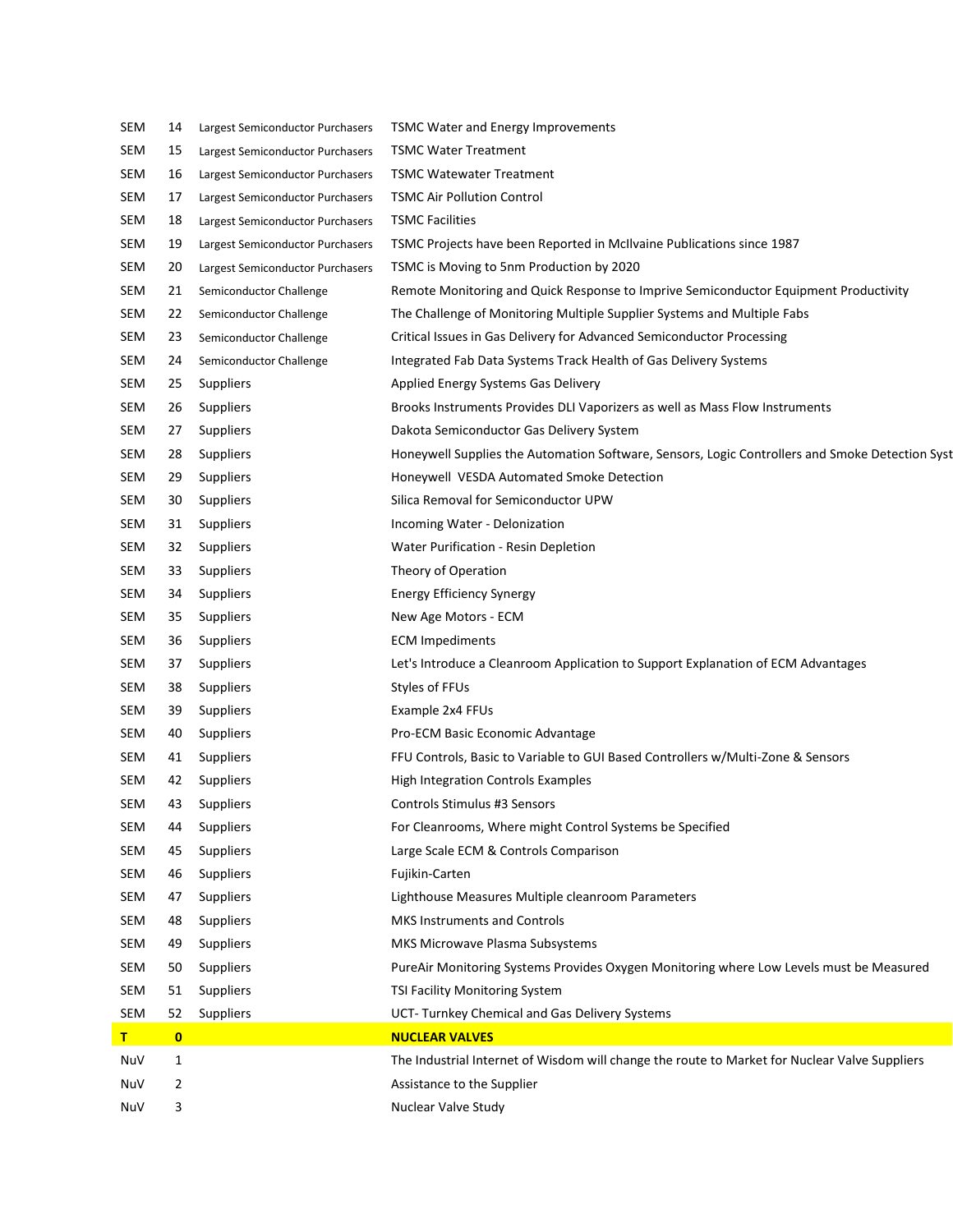| NuV | 4            |                  | AP 1000 Core Cooling System                                                                       |
|-----|--------------|------------------|---------------------------------------------------------------------------------------------------|
| NuV | 5            |                  | Detailed Forecasts down to the Specific Valves Numbers of Valves for AP1000 Reactor Design by Va  |
| NuV | 6            |                  | Numbers of Valves for AP1000 Reactor                                                              |
| NuV | 7            |                  | Primary Loop Reactor Cooling System (RCS)                                                         |
| NuV | 8            |                  | Secondary System Valves                                                                           |
| NuV | 9            |                  | Owner-Operator Personnel in Each Plant and in Each Role Need to Interconnect                      |
| NuV | 10           |                  | Supplier and Utility Connect - BHE Makes Multiple Interconnections Possible                       |
| NuV | 11           |                  | Many Individuals in a Supplier Company Interact with BHE (Valve Example)                          |
| NuV | 12           |                  | Many Individuals at BHE Interact with the Suppliers (Valve Example)                               |
| NuV | 13           |                  | Features of Networking Directories                                                                |
| NuV | 14           |                  | Webinars Provide the Analysis by Linking Suppliers and Experts to the BHE Decision Makers         |
| NuV | 15           |                  | Powerful New Potential to Reduce Costs and Improve Operations                                     |
| NuV | 16           |                  | Decision Systems on Nuclear Power Plant Valves must Address the 4As: Alerts, Answers, Analysis ar |
| NuV | 17           |                  | Decision Systems Supported by Valve Companies Velan Example                                       |
| NuV | 18           |                  | Continuous Analysis of Problems - High Pressure Coolant Valve Failure Sept 24, 2017               |
| NuV | 19           |                  | User group Example - Motor Operated Valves                                                        |
| NuV | 20           |                  | Digital Interconnection with Periodic Face to Face Meetings with a Decision System Foundation     |
| NuV | 21           |                  | Mug Approval for MOV Ling Life in Limitorque MOV's                                                |
| NuV | 22           |                  | Crane Motor-Operated Valve (MOV) Capabilities                                                     |
| NuV | 23           |                  | Motor-Operated Valve Regulatory Activities                                                        |
| NuV | 24           |                  | 2016 MOV Event Summary                                                                            |
|     |              |                  | New Way to Monitor Conditions of MOVs                                                             |
| NuV | 25           |                  |                                                                                                   |
| т   | $\mathbf{0}$ |                  | <b>MINING</b>                                                                                     |
| MI  | 1            |                  | The Mining IloT and Remote O&M Outlay in 2017 will be \$11 billion Rising to \$56 billion by 2030 |
| MI  | 2            | Markets          | Mining Revenues for the Largest Companies in 2015/2017                                            |
| MI  | 3            | Markets          | Relatively Few but Large Mining Companies                                                         |
| MI  | 4            | Markets          | Global Sourcing Companies are Impacting Flow and Treat Sales                                      |
| MI  | 5            | Markets          | Mining Expenditures \$ billions                                                                   |
| MI  | 6            | Markets          | Collaboration is the Cornerstone of IloW                                                          |
| MI  | 7            | Markets          | Treatment Chemicals are Important Factor in Mining IloT                                           |
| MI  | 8            | Markets          | llot Already Established with Autonomous Ming Trucks                                              |
| MI  | 9            | Markets          | Rio Tinto Mine of the Future                                                                      |
| MI  | 10           | Markets          | Mining Industry is Moving Forward with IloT                                                       |
| MI  | 11           | Suppliers        | ABB Remotely Monitors and Controls Dragline Health                                                |
| MI  | 12           | Suppliers        | Model based Predictive Control Algorithm used for Andritz Thickener in Mining                     |
| MI  | 13           | Suppliers        | Flotation Control System from Andritz                                                             |
| MI  | 14           | Suppliers        | BAGGI Control Reagent Rate and Aeration in Flotation System                                       |
| MI  | 15           | <b>Suppliers</b> | <b>Cisco Connected Mining</b>                                                                     |
| MI  | 16           | Suppliers        | Cisco Connected Mining Solution in use at Goldcorp                                                |
| MI  | 17           | Suppliers        | Cisco EttF installed in all Process Plants of Anglo Platinum                                      |
| MI  | 18           | Suppliers        | Eaton Provides many Products and Services for Mining                                              |
| MI  | 19           | Suppliers        | Eaton Wireless Monitoring for Surface and Underground Operations                                  |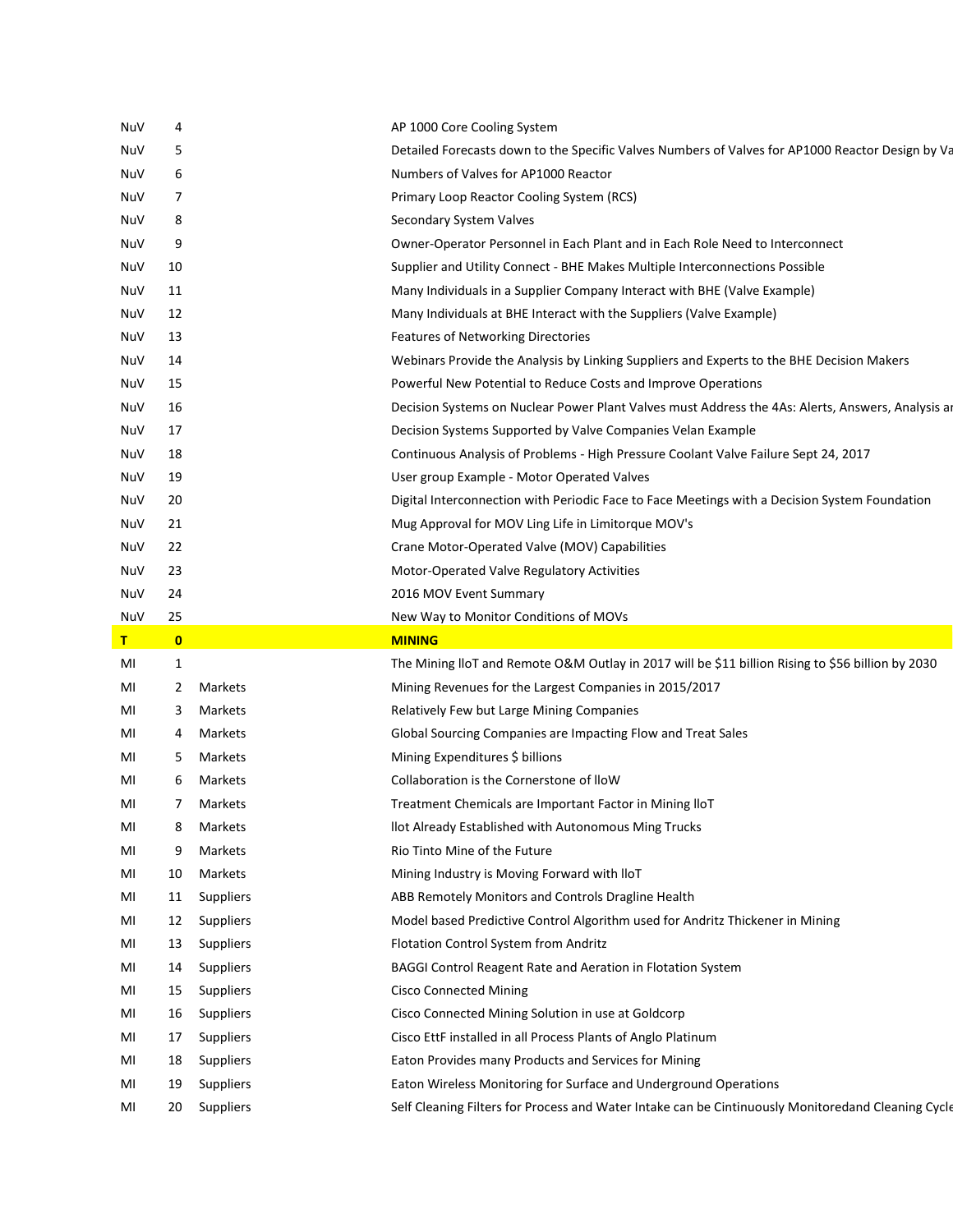| MI  | 21           | Suppliers                     | Emerson's Online Machinery Health Minitoring helps Phosphate Mine Protect Critical Assets, avoid   |
|-----|--------------|-------------------------------|----------------------------------------------------------------------------------------------------|
| MI  | 22           | Suppliers                     | Evoqua has a Diversified Range of Mining Equipment with Remote Monitoring Capabilities for each    |
| MI  | 23           | Suppliers                     | FLSmidth Process Expert System for Grinding and Flotation                                          |
| MI  | 24           | Suppliers                     | Grundfos Pumps for In Situ Leaching                                                                |
| MI  | 25           | <b>Suppliers</b>              | Honeywell                                                                                          |
| MI  | 26           | Suppliers                     | Howden Software and Monitoring Provide Mine Ventilation Solution                                   |
| MI  | 27           | Suppliers                     | Howden - Level 5 Optimization Delivers the Right Amount of Air and eliminates Energy Waste         |
| MI  | 28           | Suppliers                     | ITT I Alert 2 Equipment Health Monitor for Mining Valves and Pumps                                 |
| MI  | 29           | Suppliers                     | Kemira has Solutions                                                                               |
| MI  | 30           | Suppliers                     | Nalco Remotely Monitors and Controls Deposition at a Gold Mine                                     |
| MI  | 31           | Suppliers                     | Siemens                                                                                            |
| MI  | 32           | Suppliers                     | Gold Mining Operation more Profitable with Solenis Chemicals - Reason Less Downtime for Cleanin    |
| MI  | 33           | Suppliers                     | Symboticware offers Underground Mining Solution                                                    |
| MI  | 34           | Suppliers                     | Xylem Mining Portfolio-The Potential with IloT to Leverage the Capabilities of many Products in an |
| MI  | 35           | Suppliers                     | Xylem, cont.                                                                                       |
| т   | $\mathbf{0}$ |                               | <b>AIR POLLUTION CONTROL</b>                                                                       |
| AIR | 1            |                               | Participants                                                                                       |
| AIR | 2            | Overview                      | IloT is a \$300 billion Potential for Air Pollution Suppliers                                      |
| AIR | 3            | Overview                      | <b>APC Remote Operation</b>                                                                        |
| AIR | 4            | Overview                      | Beta Site to Further IloW                                                                          |
| AIR | 5            | Overview                      | Thermal Gas Treatment and IloT                                                                     |
| AIR | 6            | Overview                      | Thermal Gas Treatment and IIoT, cont.                                                              |
| AIR | 7            | Overview                      | Fabric Filter - Control of Operations and Inventory                                                |
| AIR | 8            | Overview                      | Power Plants are Largest IloT Opportunity                                                          |
| AIR | 9            | <b>VOC Treatment Examples</b> | Combustion and Vapor Recovery IloT Solution from Honeywell and Aereon Collaboration                |
| AIR | 10           | <b>VOC Treatment Examples</b> | <b>Aereon Automation Services</b>                                                                  |
| AIR | 11           | <b>VOC Treatment Examples</b> | Aereon Provides Turnkey Maintenance Services                                                       |
| AIR | 12           | <b>VOC Treatment Examples</b> | <b>Aereon Technical Services</b>                                                                   |
| AIR | 13           | <b>VOC Treatment Examples</b> | Koch Remote Vapor Control Monitoring                                                               |
| AIR | 14           | <b>VOC Treatment Examples</b> | Durr Energy Performance Contracting Reduces Soliant Contract Coating Costs                         |
| AIR | 15           | <b>VOC Treatment Examples</b> | LumaSense Flame Measurement for Oxidizers                                                          |
| AIR | 16           | <b>VOC Treatment Examples</b> | LumaSense flare Monitoring                                                                         |
| AIR | 17           | NO <sub>x</sub> Examples      | Siemens has NOx Control Solutions based on Furnace Sensors                                         |
| AIR | 18           | <b>NOx Examples</b>           | Emerson has Optimization Systems based on Disturbances                                             |
| AIR | 19           | <b>NOx Examples</b>           | Emerson System at Ameren Provides Very Low NOx leaving the Furnace                                 |
| AIR | 20           | <b>NOx Examples</b>           | NOx Control Inventory Management and Telemetry Services from Yara                                  |
| AIR | 21           | Daikin & Other Examples       | Daikin Fusion Overview                                                                             |
| AIR | 22           | Daikin & Other Examples       | Daikin Fusion to Create New Value in the Air & Environmental fields with Wisdom and Passion        |
| AIR | 23           | Daikin & Other Examples       | Daikin is Aggressively Pursuing IloT for HVAC                                                      |
| AIR | 24           | Daikin & Other Examples       | Daikin Intelligent Equipment for HVAC can be Integrated with APC IloT                              |
| AIR | 25           | Daikin & Other Examples       | Daikin Applied Already Incorporates Filter and Fan Health Analysis                                 |
| AIR | 26           | Daikin & Other Examples       | APC and Applied AC Serve the Same Market                                                           |
| AIR | 27           | Daikin & Other Examples       | Some of the Biggest Synergies are in China                                                         |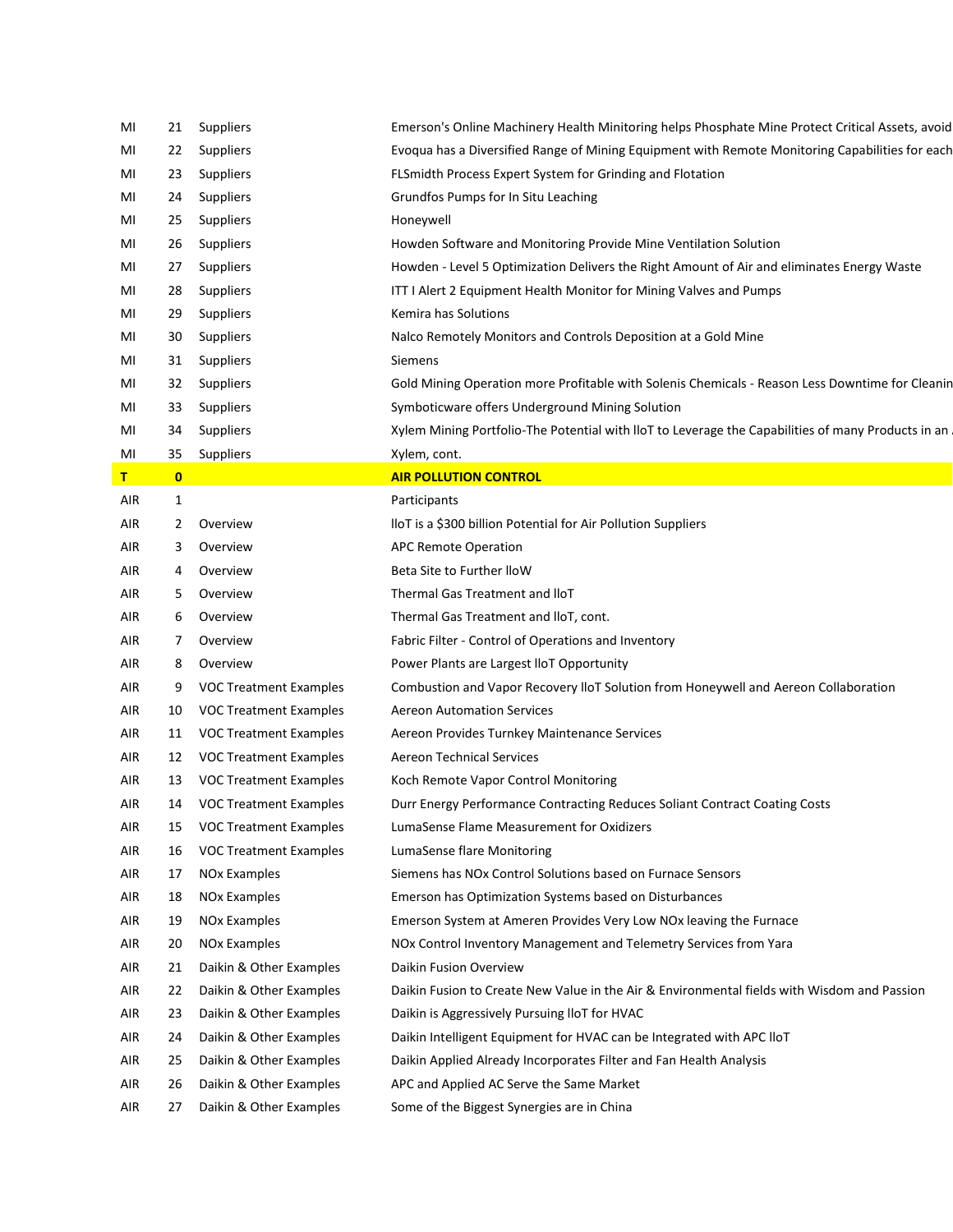| AIR  | 28           | Daikin & Other Examples      | The Pharmaceutical and Power Industries Present Major Opportunities                               |
|------|--------------|------------------------------|---------------------------------------------------------------------------------------------------|
| AIR  | 29           | Daikin & Other Examples      | New APC Technologies Recover Exhaust Heat and can Leverage Daikin Heating/Water Business          |
| AIR  | 30           | Daikin & Other Examples      | Daikin Already Expanding into Air Environment Engineering                                         |
| AIR  | 31           | Daikin & Other Examples      | The Present Pursuit of Differentiated Products will be Expanded by Focusing on Smart Products and |
| AIR  | 32           | Daikin & Other Examples      | Daikin Solves HVAC Problem when a Better Solution may have been Available with a Holistic Appro   |
| AIR  | 33           | Daikin & Other Examples      | Big Potential to Control Dust Hood Capture Air                                                    |
| AIR  | 34           | Daikin & Other Examples      | Holistic Approach Incorporated Make Up Air and Exhaust                                            |
| AIR  | 35           | Daikin & Other Examples      | FLSmidth has the Plant Systems and APC                                                            |
| AIR  | 36           | Daikin & Other Examples      | B&W is in an Ideal Position to Deliver IloT and Remote O&M for a Range of Products and Industries |
| AIR  | 37           | Daikin & Other Examples      | B&W All Acoustic Leak Detector System                                                             |
| AIR  | 38           | Daikin & Other Examples      | B&W Already Supplies CEM Systems with Continuous Reporting of Emissions                           |
| AIR  | 39           | Daikin & Other Examples      | B&W Working with Yokogawa for Recording Performance of RTO's Supplied by Megtec                   |
| AIR  | 40           | Daikin & Other Examples      | B&W can also Remotely Operate and Control Waste to Energy Plants                                  |
| AIR  | 41           | Daikin & Other Examples      | B&W Provides Training in a Number of Related Technologies                                         |
| AIR  | 42           | Daikin & Other Examples      | B&W now has Acoustic Emission Control and Filtration Systems for Engines                          |
| Τ.   | $\mathbf{0}$ |                              | <b>FILTRATION AND SEPARATION</b>                                                                  |
| FIL. | 1            |                              | Participants - Hot Topic Hour March 30, 2017                                                      |
| FIL  | 2            | Overview                     | Filtration and Separation IIoT and Remote O&M                                                     |
| FIL  | 3.           | Overview                     | Filtration & Separation IIoT & Remote O&M Market                                                  |
| FIL  | 4            | Overview                     | Some Industries Already Moving Forward                                                            |
| FIL  | 5.           | Overview                     | Many Suppliers are Moving into Smart products                                                     |
| FIL  | 6            | Overview                     | Relative Market Size by Segment                                                                   |
| FIL  | 7            | Overview                     | Suez with GE Water is Positioned to be an IloT Leader                                             |
| FIL  | 8            | Overview                     | GE and Suez Degremont Synergies                                                                   |
| FIL  | 9            | Overview                     | Suez Already has Remote Monitoring Center                                                         |
| FIL. | 10           | Overview                     | Andritz Automation Provides Remote Monitoring and Control for Pulp and Paper Plants               |
| FIL  | 11           | Overview                     | Andritz Fibervision Applications in Paper Processes                                               |
| FIL  | 12           | Overview                     | Leveraging Pulp and Paper Filtration Expertise                                                    |
| FIL  | 13           | Sedimentation&Centrifugation | Sedimentation and Centrifugation is a Robust IloT and Remote O&M Market                           |
| FIL. | 14           | Sedimentation&Centrifugation | Sedimentation & Centrifugation IIoT and Remote O&M Revenues                                       |
| FIL  | 15           | Sedimentation&Centrifugation | Model Based Predictive Control Algorithm used for Andritz Thickener in Mining                     |
| FIL. | 16           | Sedimentation&Centrifugation | Flotation Control System from Andritz                                                             |
| FIL. | 17           | Sedimentation&Centrifugation | GEA Centrifuge Automation and Remote Monitoring with Wewatch                                      |
| FIL. | 18           | Sedimentation&Centrifugation | System Components need to be Monitored                                                            |
| FIL. | 19           | Sedimentation&Centrifugation | <b>Centrisys Remote Monitoring System</b>                                                         |
| FIL. | 20           | Sedimentation&Centrifugation | Alfa Laval Biosolids Automated Dewatering                                                         |
| FIL. | 21           | Liquid Filters               | Mann & Hummel Developing Smart Filters                                                            |
| FIL  | 22           | <b>Liquid Filters</b>        | Donaldson Remotely Monitors Bulk Filtration Systems                                               |
| FIL. | 23           | Liquid Filters               | Remotely Switch Fuel filters                                                                      |
| FIL. | 24           | Liquid Filters               | Restaurant Technologies Monitors Fryer Filters                                                    |
| FIL. | 25           | Liquid Filters               | Remote Filter Analysis for Condensate Return Filters at Hundreds of BHE Plants                    |
| FIL  | 26           | <b>Liquid Filters</b>        | BHE has Hundreds of Lubrication Systems which can be Tracked with Condition Monitoring]           |
| FIL  | 27           | <b>Liquid Filters</b>        | BHE Connect is an Example of the Plant Interconnection Needs of IloW                              |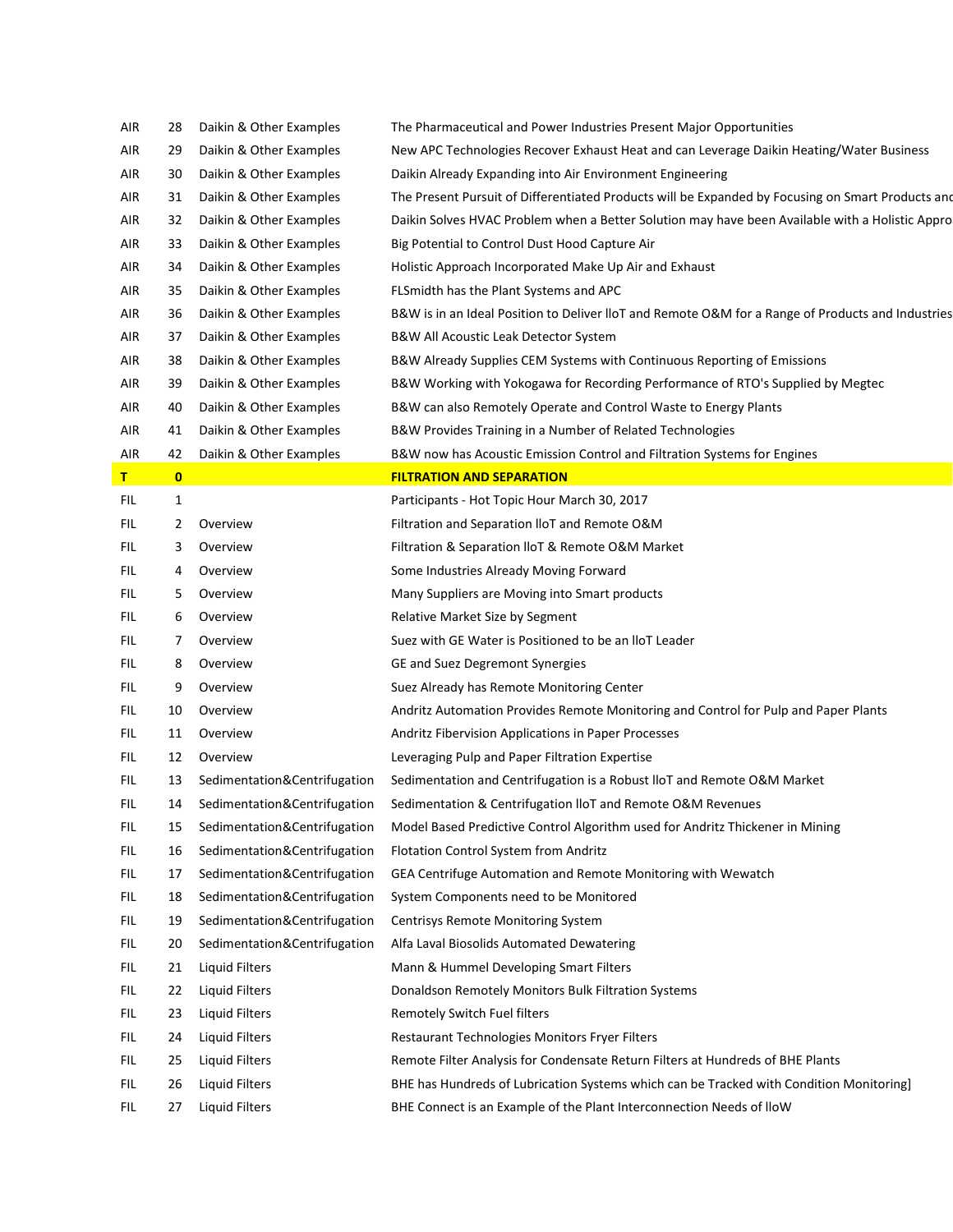| FIL        | 28           | Liquid Filters                                                 | Andritz Brainwave Hyperbaric Filter Control System                                                   |
|------------|--------------|----------------------------------------------------------------|------------------------------------------------------------------------------------------------------|
| FIL        | 29           | Liquid Filters                                                 | Remote Monitoring for Reverse Osmosis and Nanofiltration Systems                                     |
| FIL        | 30           | Liquid Filters                                                 | Evoqua Offers Process Monitoring for Filtration and Separation Systems                               |
| FIL        | 31           | Liquid Filters                                                 | <b>GEA Predictive Maintenance Tools</b>                                                              |
| FIL        | 32           | <b>Liquid Filters</b>                                          | Nalco 3D TRASAR                                                                                      |
| FIL        | 33           | Liquid Filters                                                 | Advantages of 3D TRASAR                                                                              |
| FIL        | 34           | Liquid Filters                                                 | <b>Support Services from Nalco</b>                                                                   |
| FIL        | 35           | Liquid Filters                                                 | U.S. Water Program Prevents Fouling by Determining Key Performance Indicators                        |
| FIL        | 36           | Liquid Filters                                                 | Normalized KPIs Remotely Monitored with U.S. Water SMART                                             |
| FIL        | 37           | Liquid Filters                                                 | GE Insight Analyzes Water Treatment Problems                                                         |
| FIL        | 38           | Liquid Filters                                                 | Insight Facilitates Collaboration                                                                    |
| FIL.       | 39           | Eng.&Turbine Air Inlet<br>Filtration<br>Eng.&Turbine Air Inlet | Gas Turbine Inlet Filter Monitoring is just Part of the Larger Package                               |
| FIL.       | 40           | Filtration                                                     | Gas Turbine Inlet Filter Monitoring Is Important                                                     |
| FIL.       | 41           | <b>Food Processing</b>                                         | Market Potential for IIoT in Food and Beverage                                                       |
| FIL.       | 42           | <b>Food Processing</b>                                         | Granular Breakout of Filtration revenue by Type, within Industry, Mil\$                              |
| FIL        | 43           | <b>Food Processing</b>                                         | Companies which can Leverage Multi Divisional Activities to Build IloT in Food Filtration and Separa |
| <b>FIL</b> | 44           | <b>Food Processing</b>                                         | Alfa Laval                                                                                           |
| FIL.       | 45           | <b>Food Processing</b>                                         | Andritz                                                                                              |
| <b>FIL</b> | 46           | <b>Food Processing</b>                                         | Danaher can Leverage Pall Knowledge                                                                  |
| FIL.       | 47           | <b>Food Processing</b>                                         | Pall                                                                                                 |
| FIL.       | 48           | <b>Food Processing</b>                                         | Food & Beverage Strategy                                                                             |
| FIL.       | 49           | <b>Food Processing</b>                                         | Eaton range of Filtration Equipment and Consumables for Food and Beverage                            |
| FIL.       | 50           | <b>Food Processing</b>                                         | Eaton Focusing on IloT                                                                               |
| FIL.       | 51           | <b>Food Processing</b>                                         | Eaton has Electrical sales of \$12 billion                                                           |
| FIL.       | 52           | <b>Food Processing</b>                                         | Eaton has Smart Circuit Breakers                                                                     |
| <b>FIL</b> | 53           | <b>Food Processing</b>                                         | Eaton Lighting Activities can also be Leveraged                                                      |
| <b>FIL</b> | 54           | <b>Food Processing</b>                                         | Eaton has Intelligent Valves as Well                                                                 |
| т          | $\mathbf{0}$ |                                                                | <b>CLEANROOMS</b>                                                                                    |
| CL.        | 1            | Overview                                                       | Cleanroom IloT and Remote O&M Market will Exceed \$11 billion in 2026                                |
| <b>CL</b>  | 2            | Overview                                                       | Cleanroom Revenues                                                                                   |
| <b>CL</b>  | 3            | Overview                                                       | Cleanroom Revenues, cont.                                                                            |
| CL.        | 4            | Overview                                                       | Berendsen has an IIoT Opportunity with its own Laundries and Customer Facilities                     |
| CL         | 5            | Overview                                                       | Vaisala Continuous Monitors Keep Pharma Cleanrooms Audit Ready                                       |
| CL         | 6            | Overview                                                       | Terra has Wireless Control System to Minimize Cleanroom Fan Energy Consumption                       |
| <b>CL</b>  | 7            | Overview                                                       | Lighthouse Software Provides Tracking of Air Cleanliness and Conditions                              |
| CL         | 8            | Overview                                                       | Mahindra Remotely Monitors Indian Cleanrooms                                                         |
| CL.        | 9            | Overview                                                       | Envirco Controls Air Flow in Cleanroom Filtration System                                             |
| CL         | 10           | Overview                                                       | ABB is Involved from Products through Complete IloT Solutions                                        |
| CL.        | 11           | Overview                                                       | ABB's Comprehensive IloT Solutions                                                                   |
| CL         | 12           | Overview                                                       | ABB's Comprehensive IIoT Solutions, cont.                                                            |
| CL.        | 13           | Semiconductors                                                 | lloT will allow Smaller Chip Companies to Compete                                                    |
| CL.        | 14           | Semiconductors                                                 | Semiconductor Manufacturing will lead the Way to llot for Other Industries                           |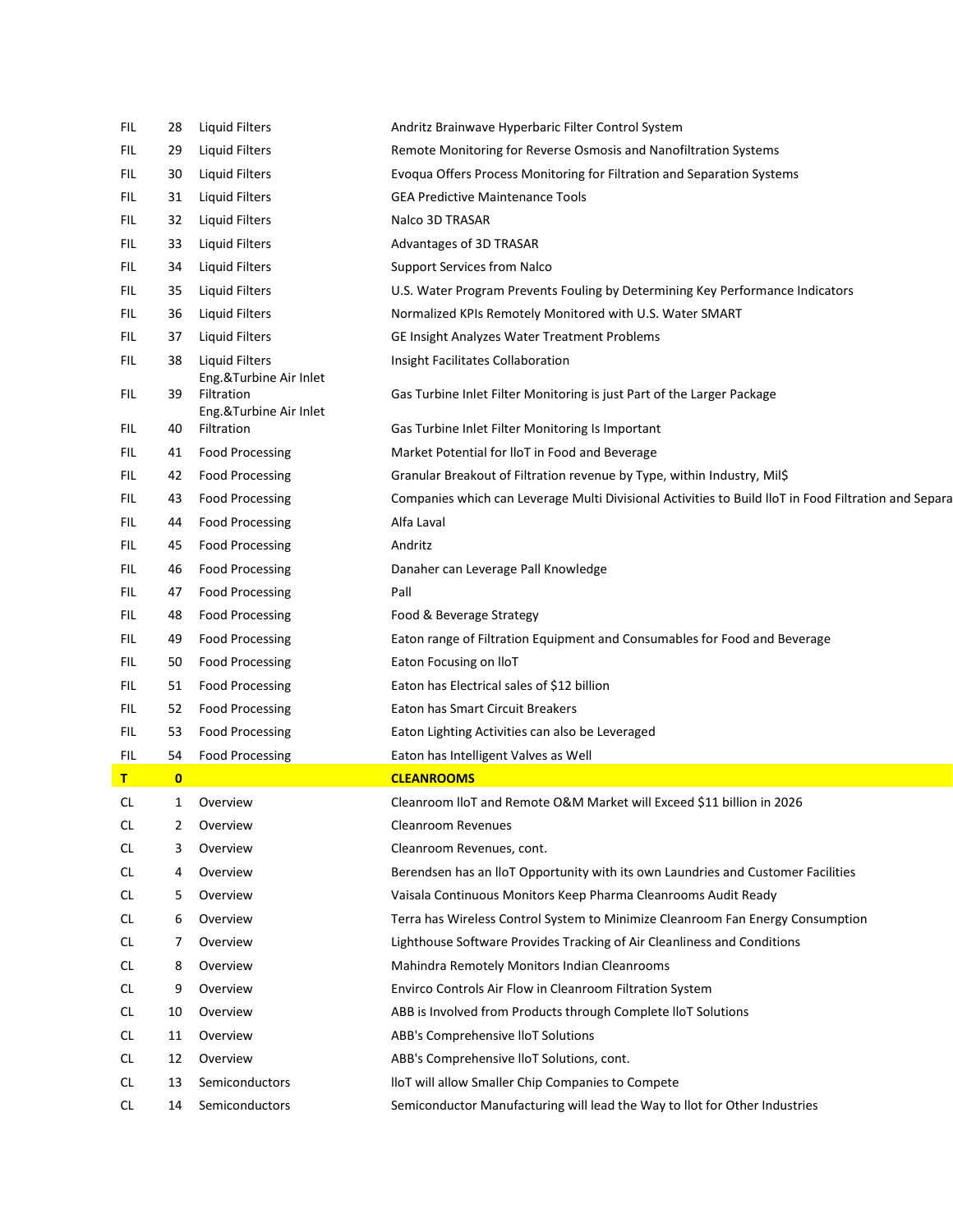| CL  | 15       | Semiconductors         | Semiconductor Manufacturing will integrate Cleanroom IIoT as Part of a Much Larger Effort    |
|-----|----------|------------------------|----------------------------------------------------------------------------------------------|
| CL. | 16       | Semiconductors         | AGS Moving to Data Driven Analysis with IloT to help make Maintenance Decisions              |
| CL. | 17       | <b>Suppliers</b>       | Danaher - Met One Facility Monitoring Systems Integrated with Enterprise Information Systems |
| CL  | 18       | <b>Suppliers</b>       | Danaher Optimistic About IloT Potential                                                      |
| CL. | 19       | <b>Suppliers</b>       | Danaher's Opportunity                                                                        |
| CL  | 20       | <b>Suppliers</b>       | Dickson Sensaphone Remote Monitoring Systems                                                 |
| CL. | 21       | <b>Suppliers</b>       | SenseGrow                                                                                    |
| CL  | 22       | <b>Suppliers</b>       | SenseGrow IIoT Platforms                                                                     |
| CL  | 23       | Suppliers              | ThermoFisher Wireless Monitoring for Cleanroom Laboratories                                  |
| CL. | 24       | Suppliers              | TSI Continuous Monitoring Systems for Cleanrooms                                             |
| CL. | 25       | <b>Suppliers</b>       | TSI has New Wireless Velocity and Pressure Measurement Solutions                             |
| CL. | 26       | Suppliers              | Cleanroom Garment Management and other Onsite Services from VWR                              |
| т   | $\bf{0}$ |                        | <b>ULTRAPURE WATER</b>                                                                       |
| ULT | 1        | Overview               | Ultrapure water IloT and Remote O&M Market will Exceed \$800 million in 2026                 |
| ULT | 2        | Overview               | 2026 Forecast by Industry Segment - \$million                                                |
| ULT | 3        | Overview               | Asia will Dominate the Market                                                                |
| ULT | 4        | Overview               | Kurita Example - Coordinating Automation with Products and Services                          |
| ULT | 5        | Overview               | Kurita Supplies the Chemicals Dictated by IloT System                                        |
| ULT | 6        | Overview               | Kurita System                                                                                |
| ULT | 7        | Overview               | Suez could become the lloT UPW Leader                                                        |
| ULT | 8        | Overview               | Veolia adds Mobile Fleets to Dispatch Based on Data Analytics                                |
| ULT | 9        | Overview               | Pump, Valve and Chemical Companies will Share Cloud System                                   |
| ULT | 10       | lloT Empowered by lloW | lloT Empowered by lloW                                                                       |
| ULT | 11       | lloT Empowered by lloW | Ultrapure Water Journal, CCJ, and McIIvaine as Three IloW Reservoirs                         |
| ULT | 12       | lloT Empowered by lloW | GWi - Ultrapure                                                                              |
| ULT | 13       | lloT Empowered by lloW | Gwi - Ultrapure, cont.                                                                       |
| ULT | 14       | lloT Empowered by lloW | Conferences                                                                                  |
| ULT | 15       | lloT Empowered by lloW | Why is Accurate Steam Sampling Critical for Power Plants?                                    |
| ULT | 16       | lloT Empowered by lloW | What Lessons can be Learned from Steam Generation Chemistry Control and Monitoring Failures? |
| ULT | 17       | lloT Empowered by lloW | New Techniques for Real time Monitoring of RO Integrity for Virus removal                    |
| ULT | 18       | lloT Empowered by lloW | Addison Tells CCJ that you need to Monitor Iron Levels                                       |
| ULT | 19       | lloT Empowered by lloW | Addison Paper Linked from McIIvaine's Global Decisions Orchard to CCJ                        |
| ULT | 20       | <b>Suppliers</b>       | ABB's Comprehensive IIoT Solutions                                                           |
| ULT | 21       | Suppliers              | ABB's Comprehensive IloT Solutions, cont.                                                    |
| ULT | 22       | Suppliers              | <b>ABB Conductivity Analyzers</b>                                                            |
| ULT | 23       | Suppliers              | Monitoring Silica - ABB                                                                      |
| ULT | 24       | Suppliers              | Parameters and Locations for Monitoring Demineralization Plants - Rob Terrell of ABB         |
| ULT | 25       | Suppliers              | Controller Parameters - Rob Terrell of ABB                                                   |
| ULT | 26       | <b>Suppliers</b>       | Key Monitoring Parameters - Rob Terrell of ABB                                               |
| ULT | 27       | Suppliers              | Enhanced Demineralisation Needs - Rob Terrell of ABB                                         |
| ULT | 28       | Suppliers              | Danaher Optimistic About IloT Potential                                                      |
| ULT | 29       | Suppliers              | Danaher's Opportunity                                                                        |
| ULT | 30       | Suppliers              | Danaher Hach Liquid Particle Counter with Remote Monitoring                                  |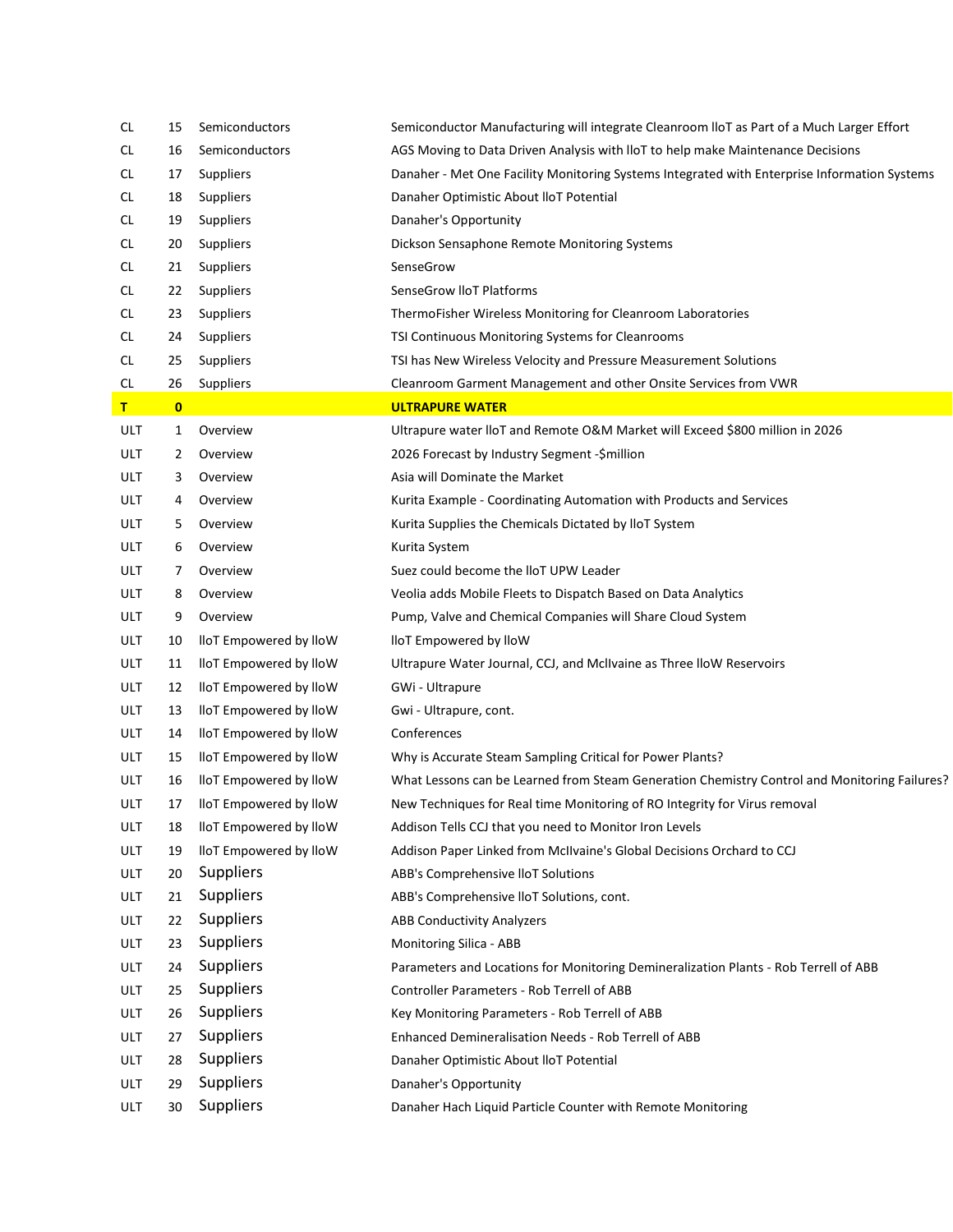| <b>ULT</b> | 31       | <b>Suppliers</b> | Danaher - Met One Facility Monitoring Systems Integrated with Enterprise Information Systems   |
|------------|----------|------------------|------------------------------------------------------------------------------------------------|
| <b>ULT</b> | 32       | Suppliers        | Endress + Hauser is Focusing on IIoT                                                           |
| <b>ULT</b> | 33       | <b>Suppliers</b> | E+H Using Digi Wireless Sensors in for Harsh Environments                                      |
| <b>ULT</b> | 34       | Suppliers        | Endress & Hauser Plant Asset Management                                                        |
| <b>ULT</b> | 35       | Suppliers        | E+H and Gerrie Electric Extend IloT in Canada                                                  |
| <b>ULT</b> | 36       | Suppliers        | Envirogen Remotely Monitors Ion Exchange System                                                |
| <b>ULT</b> | 37       | <b>Suppliers</b> | Predictive Diagnostic System from Hach                                                         |
| <b>ULT</b> | 38       | Suppliers        | Mettler Toledo lloT                                                                            |
| <b>ULT</b> | 39       | Suppliers        | Mettler Toledo in Touch Remote Services                                                        |
| <b>ULT</b> | 40       | Suppliers        | Mettler Toledo has Intelligent Sensor Management for Pharmaceutical Water                      |
| <b>ULT</b> | 41       | <b>Suppliers</b> | Mettler Toledo Data Analytics                                                                  |
| <b>ULT</b> | 42       | <b>Suppliers</b> | Swan Continuous Conductivity Monitoring                                                        |
| <b>ULT</b> | 43       | Suppliers        | Veolia Remote Monitoring                                                                       |
| ULT        | 44       | Suppliers        | Yokogawa Conductivity Monitoring to Detect lon Exchange Resin Damage in UPW Systems            |
| T          | $\bf{0}$ |                  | <b>PUMP</b>                                                                                    |
| PU         | 1        |                  | IloT is Creating New Market Paths to the Pump Market                                           |
| PU         | 2        |                  | Pump Company Success Depends on Knowledge                                                      |
| PU         | 3        |                  | The Role of High Performance Pumps in IloT                                                     |
| PU         | 4        |                  | High Performance Pumps                                                                         |
| PU         | 5        |                  | Total Industrial Pump Revenues in 2030 are Projected to be \$80 billion                        |
| PU         | 6        |                  | <b>Pump Revenues</b>                                                                           |
| PU         | 7        |                  | Revenues Attributable to IloT and Remote O&M - 2030                                            |
| PU         | 8        |                  | Increase in Revenue from IloT                                                                  |
| PU         | 9        |                  | Digital Process Management Scope                                                               |
| PU         | 10       |                  | Supply Hierarchy and Scope                                                                     |
| PU         | 11       |                  | Seizing the Opportunity                                                                        |
| PU         | 12       |                  | Gas Turbine Pump IloT Opportunities                                                            |
| PU         | 13       |                  | Changing Paths to Market                                                                       |
| PU         | 14       |                  | <b>End Users</b>                                                                               |
| PU         | 15       |                  | <b>Gas Turbine Plant and Process Providers</b>                                                 |
| PU         | 16       |                  | <b>Automation Suppliers</b>                                                                    |
| PU         | 17       |                  | Pump Industry Should Lead not Follow                                                           |
| PU         | 18       |                  | <b>O&amp;M Third Party Providers</b>                                                           |
| PU         | 19       |                  | Schneider Electric Makes Pumps Smart                                                           |
| PU         | 20       |                  | Smart Pumping Systems Along with IloT Reduces the Total cost of Ownership                      |
| PU         | 21       |                  | KSB Pumpmeter Provides Comprehensive Monitoring                                                |
| PU         | 22       |                  | Pumpmeter and PumpDrive in the Digital Industry                                                |
| PU         | 23       |                  | <b>KSB System Efficiency Services</b>                                                          |
| PU         | 24       |                  | Computerized Maintenance Management Systems Provide Lower Total Cost of Ownership              |
| PU         | 25       |                  | Paper Mill Bleach Plant Eliminates Oversized Pump Problem with Systems Based Solution from ITT |
| PU         | 26       |                  | <b>Grundfos Remote Management</b>                                                              |
| PU         | 27       |                  | Sulzer Remote Pump Monitoring                                                                  |
| PU         | 28       |                  | Altizon Platform for Remote Pump Monitoring                                                    |
|            |          |                  |                                                                                                |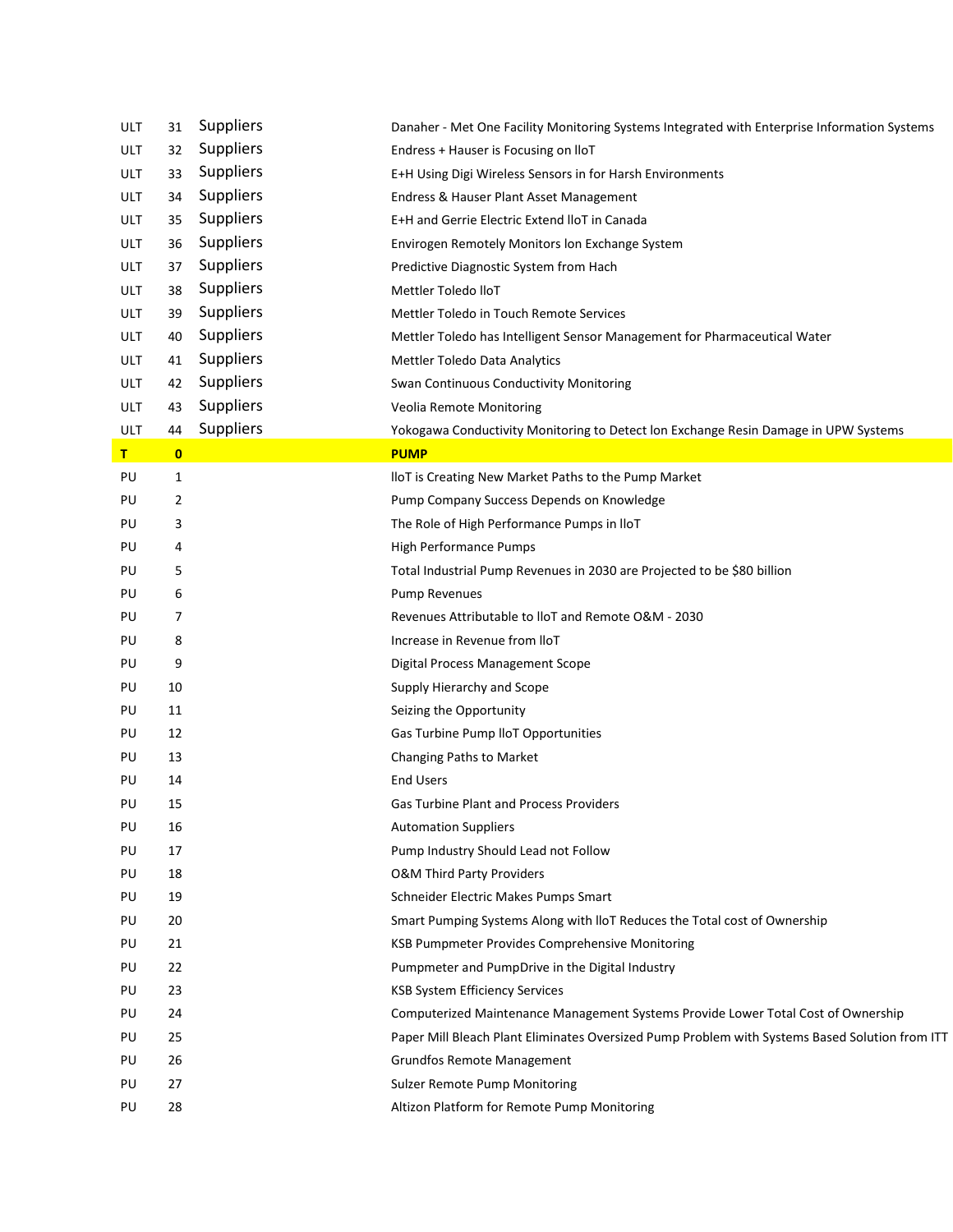| PU         | 29           | Weir Synertrex Monitoring Flow Control Equipment at a Platinum Mine            |
|------------|--------------|--------------------------------------------------------------------------------|
| PU         | 30           | <b>Flowrox Smart Solutions</b>                                                 |
| PU         | 31           | <b>Colfax Screw Pump Monitoring</b>                                            |
| T          | $\bf{0}$     | <b>THIRD PARTY SUPPORT FOR POWER PLANT OPERATIONS AND MAINTENANCE</b>          |
| THI        | 1            | GE Incorporates Remote Monitoring into Third Party Services                    |
| THI        | 2            | GE Services, cont.                                                             |
| THI        | 3            | ProEnergy Renews Large Ameren Contract                                         |
| THI        | 4            | <b>IHI has Flexible Suite of O&amp;M Services</b>                              |
| THI        | 5            | Uniper and India Power Joint Venture for Power Plant Services                  |
| THI        | 6            | Uniper/India Power will Offer Specialized Services                             |
| THI        | 7            | Wood Group will be O&M Provider for CAES Plant                                 |
| THI        | 8            | Ethos Energy Supplies a Range of O&M Services                                  |
| THI        | 9            | EDF Maintains and Operates many Renewable Energy Facilities and Sub Stations   |
| T          | $\mathbf{0}$ | <b>SOFTWARE PROGRAMS</b>                                                       |
| SOF        | 1            | Schneider Electric Wonderware System Platform Industrial Automation Solution   |
| SOF        | 2            | Schneider Electric Enterprise APM Solutions                                    |
| SOF        | 3            | Schneider Electric Enterprise Control System                                   |
| SOF        | 4            | <b>GE Digital</b>                                                              |
| SOF        | 5            | Wind River (Intel)                                                             |
| SOF        | 6            | Huawei ICT                                                                     |
| SOF        | 7            | <b>Bosch Software Innovations</b>                                              |
| SOF        | 8            | SoftDEL                                                                        |
| SOF        | 9            | OSISoft                                                                        |
| SOF        | 10           | Seeq Interactive, Visual Tools to Analyze Industrial Process Data              |
| SOF        | 11           | Valvkeep and OSHA 29 CFR1910.119 para. (d) aka Process Safety Management       |
| SOF        | 12           | ValvKeep Lays the Foundation for Remote O&M                                    |
| SOF        | 13           | Donaldson Remote Monitoring of Bulk Filtration Systems                         |
| SOF        | 14           | Assetscan Used by Donaldson to Monitor Filters on Off Road Vehicles            |
| SOF        | 15           | Analysis of IoT Pump Opportunities by John Hilberg of Accudyne                 |
| SOF        | 16           | AMI                                                                            |
| SOF        | 17           | Meshify IoT Solutions for Pumps and Other Flow Control and Treatment Processes |
| SOF        | 18           | Decisive Classification is the Key to Integration with software                |
| SOF        | 19           | Platform Levels and Why Level 3 is the Future                                  |
| SOF        | 20           | Venture Capital Backed New Entries in IloT                                     |
| SOF        | 21           | Venture Capital Backed New Entries                                             |
| T.         | $\mathbf{0}$ | <b>PROGRAMS AND PLATFORMS</b>                                                  |
| PG         | 1            | Eaton - Demand Response Solutions                                              |
| PG         | 2            | BHE - IES IOT                                                                  |
| T          | $\mathbf{0}$ | <b>REMOTE MONITORING INCLUDES SUPPLIERS</b>                                    |
| REM        | 1            | <b>Remote Monitoring Services</b>                                              |
| REM        | 2            | Remote Monitoring Service Architecture                                         |
| REM        | 3            | Remote Monitoring with Service in the Cloud                                    |
| <b>REM</b> | 4            | Bringing in the Suppliers for Maintenance Expertise                            |
|            |              |                                                                                |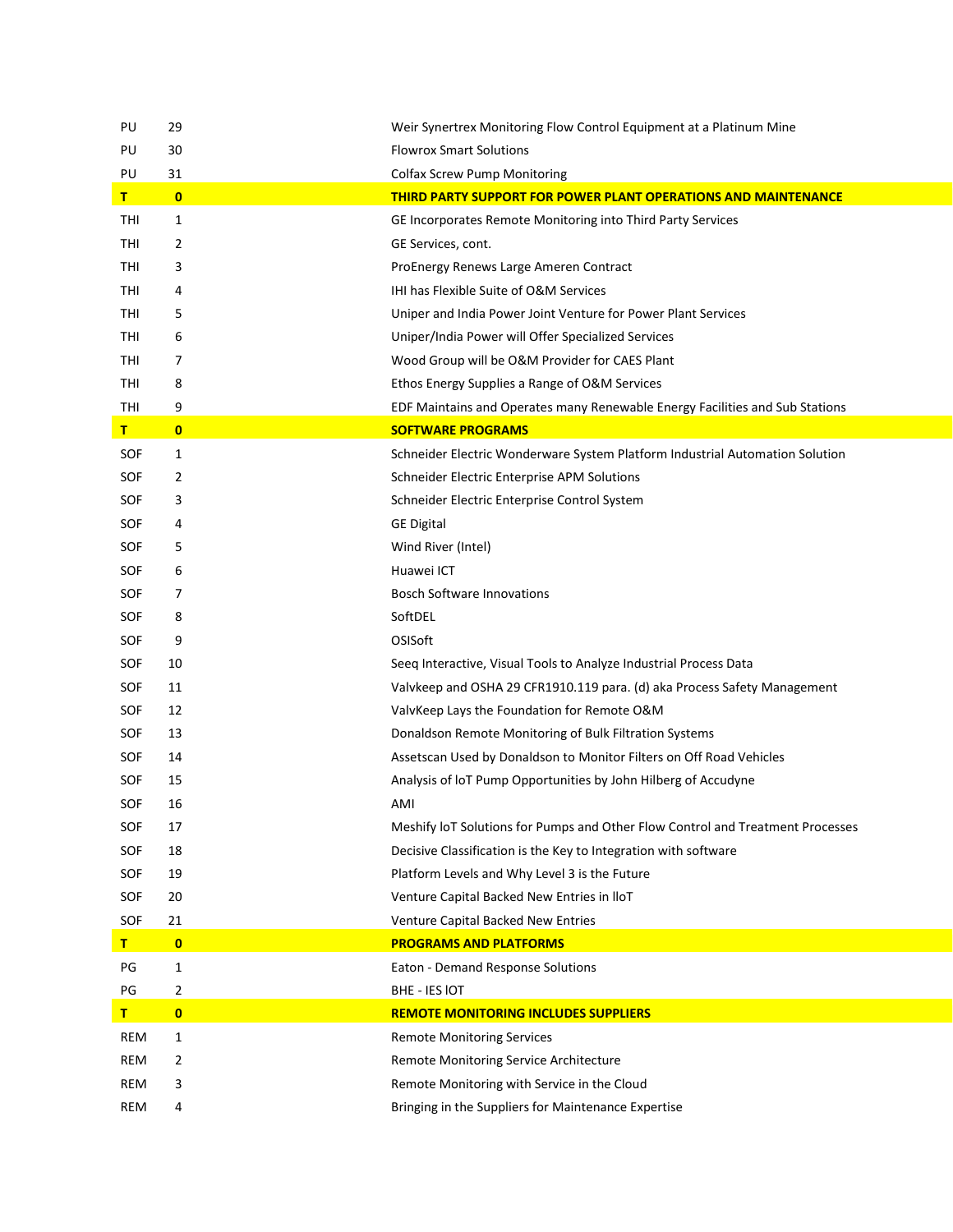| REM        | 5            | MHPS in Remotely Monitoring Coal Fired Plants from the Philippines                                                      |
|------------|--------------|-------------------------------------------------------------------------------------------------------------------------|
| REM        | 6            | MHPS Monitoring Gas Turbine from Orlando                                                                                |
| REM        | 7            | MHPS Combining OSIsoft Monitoring Software with Cloud Based Analytics in Strategic Alliance                             |
| REM        | 8            | Remote Water Chemistry Control                                                                                          |
| REM        | 9            | Nalco Data Management for Cooling Towers                                                                                |
| REM        | 10           | Sensor Improvement Enhances Remote Monitoring Mettler Toledo                                                            |
| REM        | 11           | EDF Monitors and Maintains Renewable Energy Facilities                                                                  |
| REM        | 12           | SKF Supplying Remote Monitoring Services for a Fleet 53 Tankers                                                         |
| REM        | 13           | ConnectM                                                                                                                |
| REM        | 14           | Remote Maintenance is Achieving Success in Some Segments and will Rapidly Spread to Others                              |
| т          | $\mathbf{0}$ | <b>PROCESSORS</b>                                                                                                       |
| <b>PRO</b> | 1            | Schneider ePAC Controller Managed from Open Ethernet Backbone                                                           |
| <b>PRO</b> | 2            | Schneider Electrictic TM Remotely Monitors DCS Performance                                                              |
| <b>PRO</b> | 3            | Rockwell Mobility Collaboration                                                                                         |
| <b>PRO</b> | 4            | Yokogawa Focus on Process Automation Controlling Gases and Liquid                                                       |
| <b>PRO</b> | 5            | <b>SCADA Systems</b>                                                                                                    |
| <b>PRO</b> | 6            | SCADA is the Glue for IloT<br>SCADA Digitalization though Data Management, Information Management, Energy Management, D |
| <b>PRO</b> | 7            | Communications                                                                                                          |
| <b>PRO</b> | 8            | Digitalization with SCADA through Data Management                                                                       |
| <b>PRO</b> | 9            | Data Management Logging                                                                                                 |
| <b>PRO</b> | 10           | PLC Logging-Data Archiving                                                                                              |
| <b>PRO</b> | 11           | SCADA Logging - Local Archiving                                                                                         |
| <b>PRO</b> | 12           | Process Historian - Comprehensive Archiving                                                                             |
| <b>PRO</b> | 13           | SCADA Digitilization through Information Management                                                                     |
| <b>PRO</b> | 14           | <b>Information Server</b>                                                                                               |
| <b>PRO</b> | 15           | Web-based Operator Control and Monitoring                                                                               |
| <b>PRO</b> | 16           | Standard, Modern Web Browser                                                                                            |
| <b>PRO</b> | 17           | Achieve Digitalization through Energy Management                                                                        |
| <b>PRO</b> | 18           | Intelligent Energy Management                                                                                           |
| PRO        | 19           | <b>Energy Monitoring Software</b>                                                                                       |
| <b>PRO</b> | 20           | <b>Diagnostics Management</b>                                                                                           |
| <b>PRO</b> | 21           | Open Communication                                                                                                      |
| <b>PRO</b> | 22           | OPC Unified Architecture (UA)                                                                                           |
| <b>PRO</b> | 23           | <b>Transparent Operation</b>                                                                                            |
| <b>PRO</b> | 24           | Industrial Data Bridge                                                                                                  |
| <b>PRO</b> | 25           | ExxonMobil's Plan for the Future of Process Automation                                                                  |
| <b>PRO</b> | 26           | Eaton DR Evolution - Products & Solutions                                                                               |
| <b>PRO</b> | 27           | Eaton - Grid Automation - Substation to Home                                                                            |
| <b>PRO</b> | 28           | Kontron Second Largest ECT Provider                                                                                     |
| т          | $\mathbf{0}$ | <b>MEMORY</b>                                                                                                           |
| MEM        | 1            | Reliable Flash Storage for IloT - Cactus                                                                                |
| MEM        | 2            | Cactus Industrial Grade Flash Storage                                                                                   |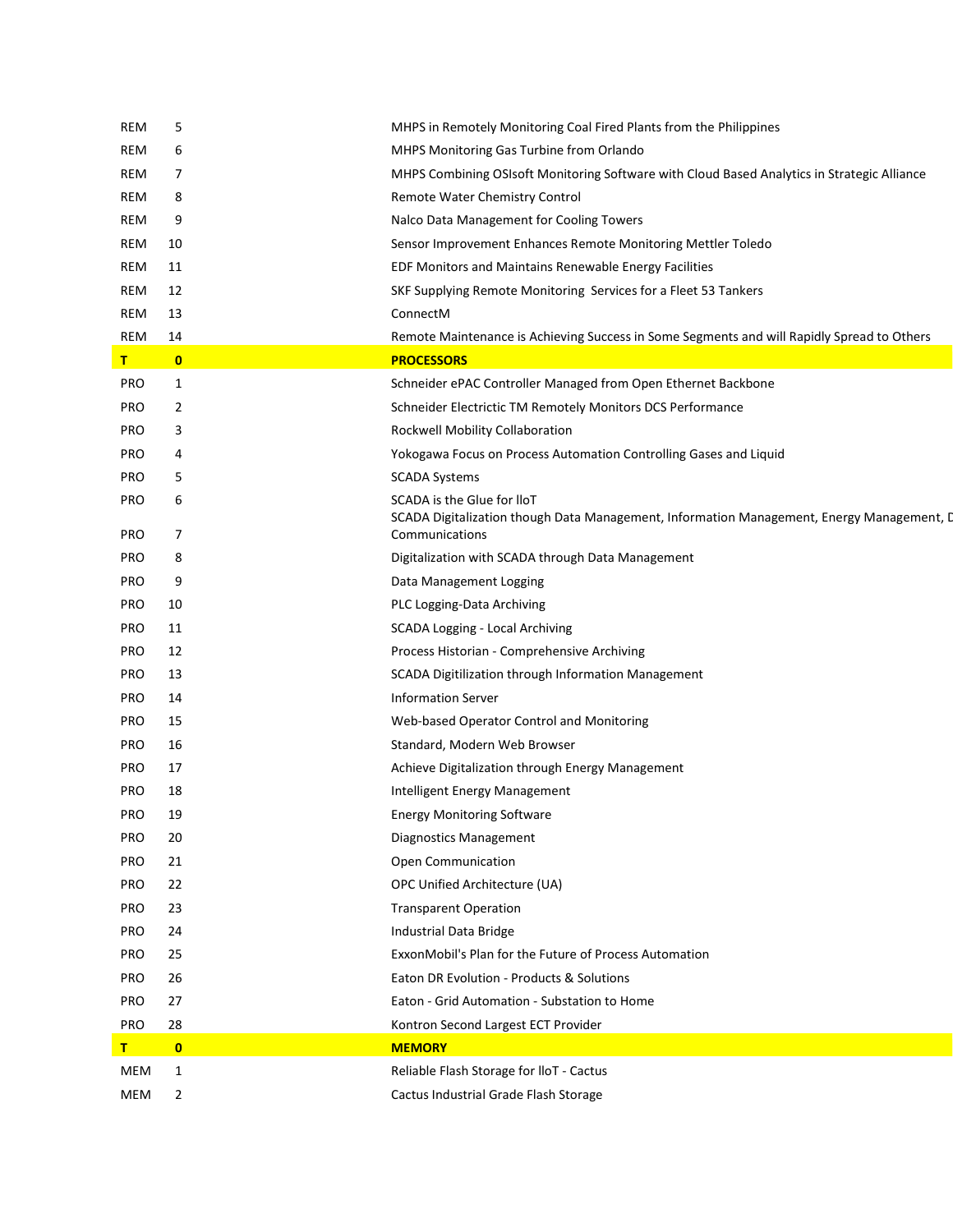| T   | $\mathbf{0}$ | <b>WATER TREATMENT CHEMICALS</b>                                                             |
|-----|--------------|----------------------------------------------------------------------------------------------|
| WA  | $\mathbf{1}$ | Water Treatment Chemical Companies will Play a Leading Role in IloT and Remote O&M           |
| WA  | 2            | <b>Specific Opportunities</b>                                                                |
| WA  | 3            | Leveraging IloT Will Increase Revenues                                                       |
| WA  | 4            | Large Potential of Specialty Chemical companies                                              |
| WA  | 5            | Water Treatment Market by Chemical Type                                                      |
| WA  | 6            | <b>Expanding to Process Knowledge</b>                                                        |
| WA  | 7            | <b>Major Markets</b>                                                                         |
| WA  | 8            | lloT Already Established                                                                     |
| WA  | 9            | Ancillary IIoT Related products and Services                                                 |
| WA  | 10           | Where Should WTC Companies Take the Lead?                                                    |
| WA  | 11           | <b>Challenges and Threats</b>                                                                |
| WA  | 12           | Competition                                                                                  |
| WA  | 13           | Water Treatment Chemicals Will Generate Large IloW Revenues                                  |
| WA  | 14           | Knowledge Tier                                                                               |
| WA  | 15           | Leveraging Chemical and Process Knowledge                                                    |
| WA  | 16           | Interconnection with Many Groups Needed                                                      |
| WA  | 17           | WTC Companies are Selling wisdom                                                             |
| WA  | 18           | Kemira Offers Remote Monitoring with Expert Support                                          |
| WA  | 19           | Kemira has Remote Monitoring and Control for Both Water and Wastewater                       |
| WA  | 20           | Kemira Solves Wastewater Problem with Flow Paced Dosing and Real Time Monitoring             |
| WA  | 21           | Improvement in Solids Dewatering by 5 Percent                                                |
| WA  | 22           | Improving Online Monitoring and Alert Systems                                                |
| WA  | 23           | Automation System Layout                                                                     |
| WA  | 24           | Buckman Controllers Configured with OnSite                                                   |
| WA  | 25           | Buckman Combines Chemistry and Equipment Knowledge at Ponderay Newsprint                     |
| WA  | 26           | Optimizing Flotation with Remote Chemical Adjustment                                         |
| WA  | 27           | Kurita Example - Coordinating Automation with Products and Services                          |
| WA  | 28           | Kurita Supplies the Chemicals Dictated by IloT System                                        |
| WA  | 29           | Kurita System                                                                                |
| WA  | 30           | Suez could become the lloT UPW Leader                                                        |
| WA  | 31           | Danaher Optimistic About IloT Potential                                                      |
| WA  | 32           | Danaher's Opportunity                                                                        |
| WA  | 33           | Danaher Hach Liquid Particle Counter with Remote Monitoring                                  |
| WA  | 34           | Danaher - Met One Facility Monitoring Systems Integrated with Enterprise Information Systems |
| WA  | 35           | Andritz Automation Provides Remote Monitoring and Control for Pulp and Paper Plants          |
| WA  | 36           | Andritz Fibervision Applications in Paper Processes                                          |
| WA  | 37           | Andritz                                                                                      |
| WA  | 38           | Andritz Brainwave Hyperbaric Filter Control System                                           |
| T   | $\mathbf{0}$ | <b>DATA ANALYTICS</b>                                                                        |
| DAT | 1            | Key Opportunities for Data Analytics                                                         |
| DAT | 2            | Variables Impacting Emissions and/or Emissions Reductions                                    |
| DAT | 3            | Approaches to Data Analytics                                                                 |
|     |              |                                                                                              |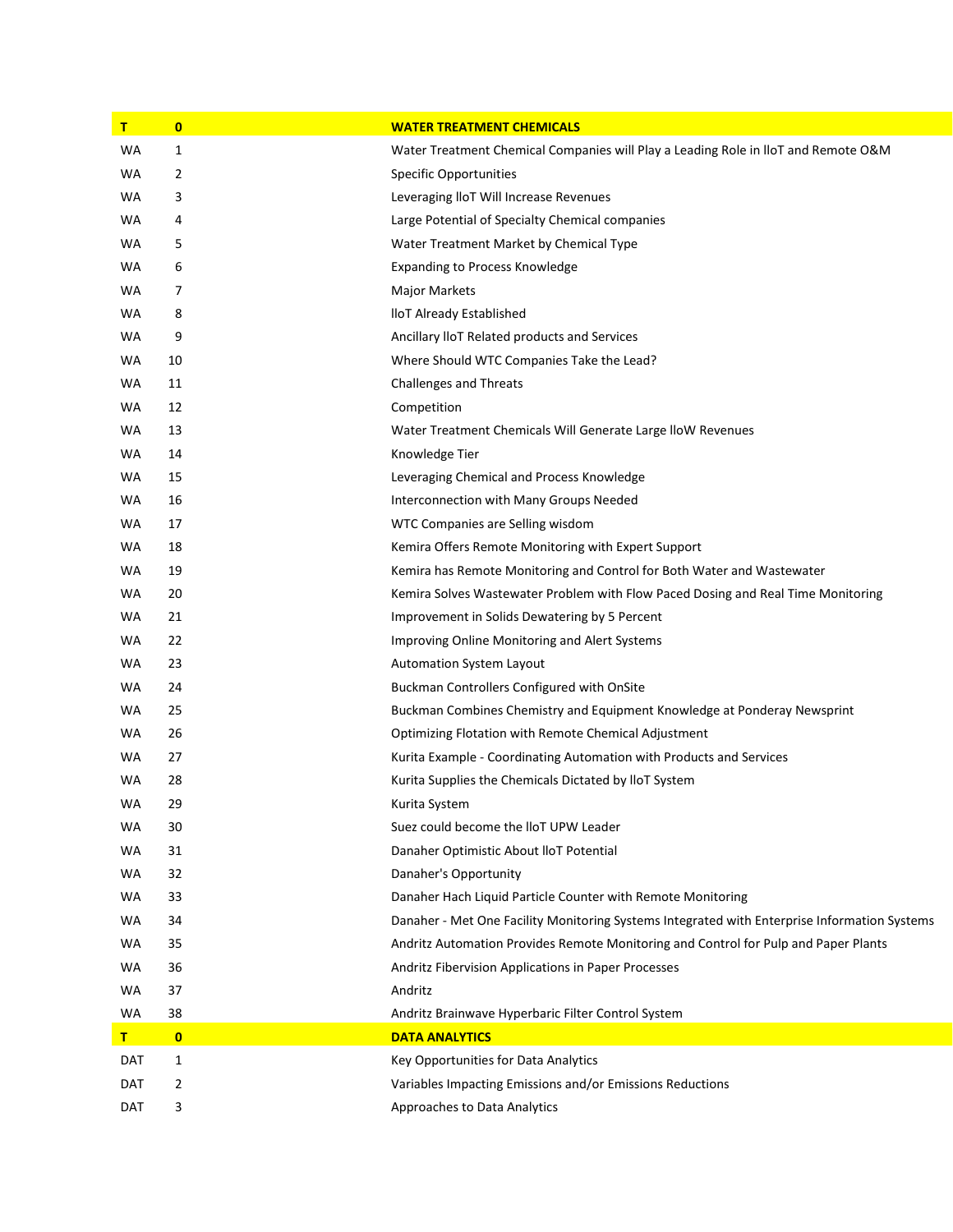| DAT | 4            |                                                           | Areas to Apply Data Analytics                                                         |
|-----|--------------|-----------------------------------------------------------|---------------------------------------------------------------------------------------|
| DAT | 5            |                                                           | Opposing Variables Makes it a Challenge                                               |
| DAT | 6            |                                                           | <b>Holistic Optimization Approach</b>                                                 |
| DAT | 7            |                                                           | Analytic Approaches (Experienced-based Models0                                        |
| DAT | 8            |                                                           | Analytic Approaches (Data-based Models)                                               |
| DAT | 9            |                                                           | Analytic Approaches (Physics-based Models)                                            |
| DAT | 10           |                                                           | Analytics Approaches (Hybrid Models)                                                  |
| T   | $\bf{0}$     |                                                           | <b>THE INTEGRATION OF DECISION SYSTEMS WITH REMOTE MONITORING AND PLANT SOFTWARE</b>  |
| DEC | 1            |                                                           | Sequence of Decision Making from Machine through Four Levels of Contributors          |
| DEC | 2            |                                                           | The Types of Decisions which can be Made with the Benefit of Remote Monitoring        |
| DEC | 3            |                                                           | The Four Knowledge Needs and Role of Remote Monitoring                                |
| DEC | 4            |                                                           | Decisive Classification is the Key to Integration with Software                       |
| T.  | $\bf{0}$     |                                                           | <b>ELECTRONICS</b>                                                                    |
| Ele | $\mathbf{1}$ |                                                           | Electronics - \$ billions                                                             |
| Ele | 2            |                                                           | Electronics Manufacturers are Moving Ahead with IloT                                  |
| Τ.  | $\mathbf{0}$ |                                                           | <b>STONE</b>                                                                          |
| ST  | 1            |                                                           | Stone - \$ billions                                                                   |
| ST  | 2            |                                                           | Fives                                                                                 |
| Τ.  | $\bf{0}$     |                                                           | <b>OTHER INDUSTRIES</b>                                                               |
| ΟI  | 1            |                                                           | Other Industries - \$ billions                                                        |
| т.  | $\bf{0}$     |                                                           | <b>PULP &amp; PAPER INDUSTRY</b>                                                      |
| PuP | $\mathbf{1}$ |                                                           | Pulp & Paper Empowering IloT with IloW                                                |
| PuP | 2            |                                                           | <b>Table of Contents</b>                                                              |
| PuP | 3            | Markets                                                   | Forecast of Sales to the Pulp and Paper Industry                                      |
| PuP | 4            | Markets                                                   | Forecast of Purchases for 550 Major Producers                                         |
| PuP | 5            | Markets                                                   | Pulp and Paper Manufacturers 2018 Guide, Control and Measure Purchases \$ million     |
| PuP | 6            | Markets                                                   | <b>Measure Markets</b>                                                                |
| PuP | 7            | Markets                                                   | Pulp and Paper Manufacturers 2018 Analyzer Purchases                                  |
| PuP | 8            | Markets                                                   | Pulp and Paper Industry Forecast                                                      |
| PuP | 9            | Markets                                                   | U.S. Pulp and Paper Output Down 3.9 billion Tons for 2013-16                          |
| PuP | 10           | Markets                                                   | U.S. Paper Consumption 2017-21                                                        |
| PuP | 11           | Markets                                                   | U.S. Exports of Pulp Lower than 2011                                                  |
| PuP | 12           | Markets                                                   | Global Forest Product Companies Income to Rise 2-4% over 18 Months                    |
| PuP | 13           | Markets                                                   | Paper Board Production- Consensus View                                                |
| PuP | 14           | Markets                                                   | Paper & Board Production                                                              |
| PuP | 15           | Markets                                                   | Market Pulp Demand Growth Remains Geared to China                                     |
| PuP | 16           | Markets                                                   | Market Pulp Capacity 2013 & 2014, - 2018                                              |
| PuP | 17           | Analysis Pulp & Paper<br>Company                          | Leading Pulp and Paper Suppliers by Tons of Production                                |
| PuP | 18           | Analysis Pulp & Paper<br>Company<br>Analysis Pulp & Paper | Top 100 Global Forest, Paper & Packaging Industry Companies (U.S. \$ millions)        |
| PuP | 19           | Company<br>Analysis Pulp & Paper                          | Top 100 Global Forest, Paper & Packaging Industry Companies (U.S. \$ millions), cont. |
| PuP | 20           | Company                                                   | 2015 Capacity Developments                                                            |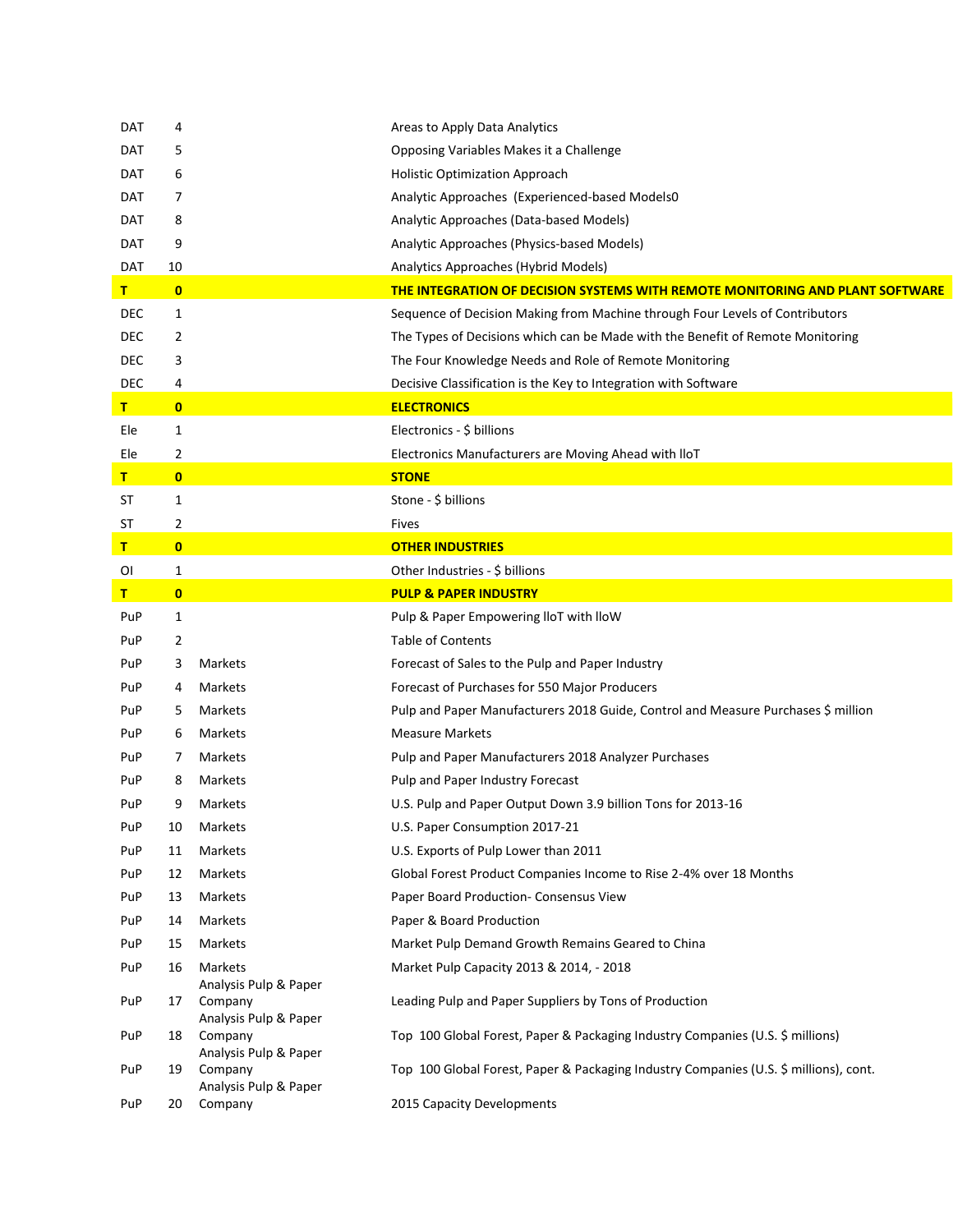|     |    | Analysis Pulp & Paper      |                                                                                          |
|-----|----|----------------------------|------------------------------------------------------------------------------------------|
| PuP | 21 | Company                    | 2016 Capacity Developments                                                               |
| PuP | 22 | <b>International Paper</b> | International paper Repositioning and Automating                                         |
| PuP | 23 | <b>International Paper</b> | <b>Global Cellulose Fibers</b>                                                           |
| PuP | 24 | <b>International Paper</b> | Full-Year 2016 Financial Results                                                         |
| PuP | 25 | <b>International Paper</b> | <b>First Quarter Outlook</b>                                                             |
| PuP | 26 | <b>International Paper</b> | <b>Maintenance Outages Expenses</b>                                                      |
| PuP | 27 | <b>International Paper</b> | Geographic Business Segment Operating Results (Quarterly)                                |
| PuP | 28 | <b>International Paper</b> | Geographic Business Segment Operating Results ((Annually)                                |
| PuP | 29 | <b>International Paper</b> | <b>Total Cash Cost Components</b>                                                        |
| PuP | 30 | <b>International Paper</b> | U.S. Chemical Composite Cost Trend 4Q16 Average Cost Up 3% vs. 3Q16                      |
| PuP | 31 | <b>International Paper</b> | 2017 Global Comsumption (Annual Purchase Estimates for Key Imputs)                       |
| PuP | 32 | <b>International Paper</b> | Water Permits Provide Valuable Information-International Paper Olympia Washington---2015 |
| PuP | 33 | <b>International Paper</b> | Building the Case for Asset Framework at International Paper                             |
| PuP | 34 | <b>International Paper</b> | <b>Digester Production Calculations</b>                                                  |
| PuP | 35 | <b>International Paper</b> | <b>Build the Calculation Template</b>                                                    |
| PuP | 36 | <b>International Paper</b> | Asset Framework (AF) Calculation Conversion Benefits                                     |
| PuP | 37 | <b>International Paper</b> | Case #2: Downtime Tracking                                                               |
| PuP | 38 | <b>International Paper</b> | <b>Report Output</b>                                                                     |
| PuP | 39 | <b>International Paper</b> | Future Downtime Data Flow                                                                |
| PuP | 40 | <b>International Paper</b> | Case #3: Tracking (Energy) Consumption                                                   |
| PuP | 41 | <b>International Paper</b> | <b>Monthly Summary</b>                                                                   |
| PuP | 42 | <b>International Paper</b> | In the End, All the Effort IS Worth It                                                   |
| PuP | 43 | <b>International Paper</b> | <b>Rick Smith</b>                                                                        |
| PuP | 44 | Stora Enso                 | <b>Plant Locations and Operations</b>                                                    |
| PuP | 45 | Stora Enso                 | Pulp Demand Deeps growing, Especially in Segments Selected in Stora Enso Strategy        |
| PuP | 46 | Stora Enso                 | <b>Transformation Journey</b>                                                            |
| PuP | 47 | Stora Enso                 | Capital Allocation                                                                       |
| PuP | 48 | Stora Enso                 | Thermo Fisher Photometric Analyser                                                       |
| PuP | 49 | Stora Enso                 | Thermo Automated Discrete Phtometric Analyzer for Silica and Phosphate at Stora Enso     |
| PuP | 50 | Stora Enso                 | Thermo Fisher Gallery at Stora Enso                                                      |
| PuP | 51 | WestRock                   | <b>WestRock Overview</b>                                                                 |
| PuP | 52 | WestRock                   | Update on Q3 FY17 Activities - Executing on our Strategy                                 |
| PuP | 53 | WestRock                   | Disciplined Capital Allocation Strategy Focused on Value Creation at 3/31/17             |
| PuP | 54 | WestRock                   | Focusing the WestRock Portfolio                                                          |
| PuP | 55 | WestRock                   | Q2FY17 Adjusted Segment Sales, Adjusted EBITDA and Adjusted EBITDA Margin                |
| PuP | 56 | WestRock                   | Q2 FY17 Packaging Shipments Results                                                      |
| PuP | 57 | WestRock                   | Key Commodity Annual Consumption Volumes and FX by Currency                              |
| PuP | 58 | Weyerhaeuser               | Weyerhaeuser Facilities                                                                  |
| PuP | 59 | Weyerhaeuser               | Weyerhaeuser Biomass Activities                                                          |
| PuP | 60 | Weyerhaeuser               | New Water Limits being Promulgated by States                                             |
| PuP |    | Weyerhaeuser               |                                                                                          |
|     | 61 |                            | Guide                                                                                    |
| PuP | 62 | Weyerhaeuser               | <b>Guide Examples</b>                                                                    |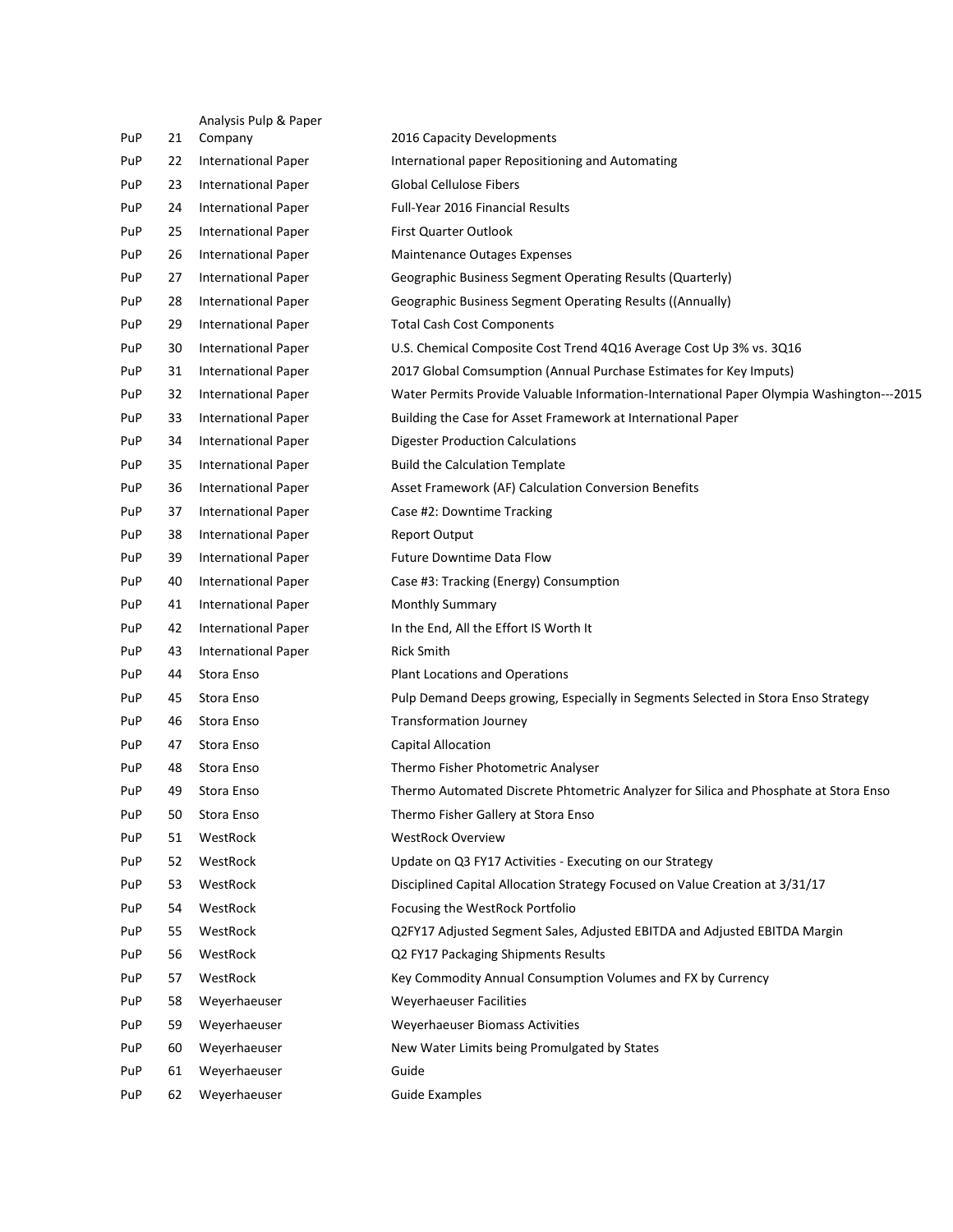| PuP | 63 | Weyerhaeuser | Accenture Helps set the Course for Large Pulp Company                                         |
|-----|----|--------------|-----------------------------------------------------------------------------------------------|
| PuP | 64 | Weyerhaeuser | Andritz Fibervision Applications in Paper Processes                                           |
| PuP | 65 | Weyerhaeuser | Buckman Combines Chemistry and Equipment Knowledge at Ponderay Newsprint                      |
| PuP | 66 | Weyerhaeuser | Optimizing Flotation with Remote Chemical Adjustment                                          |
| PuP | 67 | Weyerhaeuser | Emerson Digester Process Control is a Demonstration of Deep Process Knowledge                 |
| PuP | 68 | Weyerhaeuser | GE and Kemira have Distribution Agreement for InSight Knowledge Management to the Pulp Indust |
| PuP | 69 | Weyerhaeuser | Kemira Offers Remote Monitoring with Expert Support                                           |
| PuP | 70 | Weyerhaeuser | Kemira Total Chemistry Management                                                             |
| PuP | 71 | Control      | Control                                                                                       |
| PuP | 72 | Control      | ABB Collaborative Production Management System at KPAQ                                        |
| PuP | 73 | Control      | Andritz Automation Provides Remote Monitoring and Control for Pulp and Paper Plants           |
| PuP | 74 | Control      | Buckman Controllers Configured with OnSite                                                    |
| PuP | 75 | Control      | <b>Automation System Layout</b>                                                               |
| PuP | 76 | Control      | <b>Emerson Digester Control Systems</b>                                                       |
| PuP | 77 | Control      | <b>Emerson Pulp and Paper Transmitter</b>                                                     |
| PuP | 78 | Control      | Finch Paper Using Honeywell Experion PKS                                                      |
| PuP | 78 | Control      | Ontario Pulp Mill Using Honeywell Control Performance Monitor                                 |
| PuP | 80 | Measure      | <b>Measurement Products and Suppliers</b>                                                     |
| PuP | 81 | Measure      | Ashcroft Pressure Instrumentation                                                             |
| PuP | 82 | Measure      | Berthold Radiometric Belt Weigher for Recycled Paper                                          |
| PuP | 83 | Measure      | Berthold Using Microwave Technology to Measure Chip Moisture                                  |
| PuP | 84 | Measure      | E+H pH Measurement in Fibrous Media                                                           |
| PuP | 85 | Measure      | Emerson Magnetic Flow Meter Addresses Variability in Paper Quality                            |
| PuP | 86 | Measure      | FCI Thermal Dispersion Level Switch for Black Liquor                                          |
| PuP | 87 | Measure      | Intek flow Meters and Switches for P&P                                                        |
| PuP | 88 | Measure      | Kurz Flow Meter Application on Gases in a Pulp Mill                                           |
| PuP | 89 | Measure      | Magnetrol Provides Level and flow Control                                                     |
| PuP | 90 | Measure      | Magnetrol Level Switches for Pulp Chips                                                       |
| PuP | 91 | Measure      | Themo Fisher Density Gauge                                                                    |
| PuP | 92 | Measure      | Thermo Fisher TRS Monitor                                                                     |
| PuP | 93 | Measure      | Yokogawa Measures Flow and Consitituents                                                      |
| PuP | 94 | Measure      | Yokogawa Measurement of Alkali Concentration                                                  |
| PuP | 95 | Measure      | Kokogawa Pulp pH Measurement                                                                  |
| PuP | 96 | Measure      | Liquid Products and Suppliers                                                                 |
| PuP | 97 | Liquids      | Andritz                                                                                       |
| PuP | 98 | Liquids      | Andritz Brainwave Hyperbaric Filter Control System                                            |
| PuP | 99 | Liquids      | Chemtreat Water Treatment Control System                                                      |
| PuP | ## | Liquids      | Dezurik Valves for Repulping and Paper Machines                                               |
| PuP | ## | Liquids      | <b>Stock Preparation Valves</b>                                                               |
| PuP | ## | Liquids      | Filtration Group - Mahle Filters for Pulp and Paper                                           |
| PuP | ## | Liquids      | Filtration Group - Lubricant, Back Up Power Fuel Conditioning and Hydraulic Fluid Filtration  |
| PuP | ## | Liquids      | <b>Emerson Pentair Valve</b>                                                                  |
| PuP | ## | Liquids      | <b>Fisher Control Valves</b>                                                                  |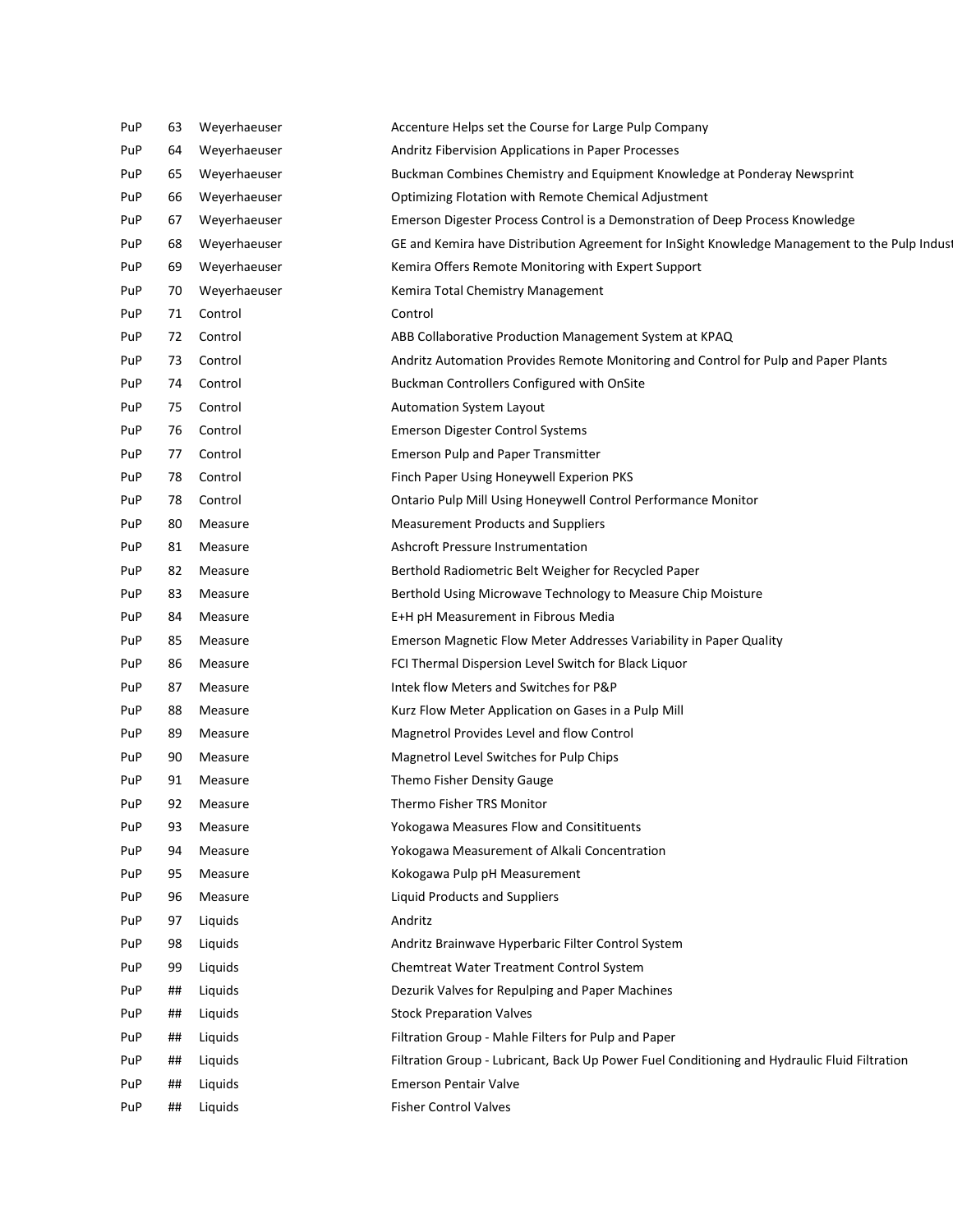| PuP | ##           | Liquids | GE Valves for Pulp and Paper                                                                        |
|-----|--------------|---------|-----------------------------------------------------------------------------------------------------|
| PuP | ##           | Liquids | GEA Heat Exchangers for Pulp and Paper                                                              |
| PuP | ##           | Liquids | GEA Collaboration to Improve Microfibrillated Cellulose Process                                     |
| PuP | ##           | Liquids | Nederman Filter Media and Filters for P&P                                                           |
| PuP | ##           | Liquids | Pall Filters for Bleaching and Paper Machines                                                       |
| PuP | ##           | Liquids | Samson Valves to Control Fibrous Flow                                                               |
| PuP | ##           | Liquids | Solenis Chemicals for P&P                                                                           |
| PuP | ##           | Liquids | Spray Controllers Optimize Automatic Nozzle Performance                                             |
| PuP | ##           | Liquids | Spraying Systems PulsaJet Manifold for Precision Spray Control Applications                         |
| PuP | ##           | Liquids | Sulzer, Recycled Fiber Line, Paper Machine, Water, and Power                                        |
| PuP | ##           | Liquids | Sulzer - Pumps and Mixers for Pulp and Paper                                                        |
| PuP | ##           | Liquids | Sulzer Chemical Recovery and Mechanical Pulp Lines                                                  |
| PuP | ##           | Liquids | Xylem Ozone Systems for Bleaching and Wastewater                                                    |
| PuP | ##           | Liquids | Xylem Ozone Systems in Use at Fibria                                                                |
| PuP | ##           | Liquids | Wisconsin Rapids Mill Uses Xylem Underdrains and Media Retainers                                    |
| PuP | ##           | Liquids | Xylem Cross Flow Membranes Used in Multiple P&P Applications                                        |
| PuP | ##           | Liquids | Filtration group Clear Edge Systhetic, Spiral, and Metal Belts and Cloths for Pulp and Paper        |
| PuP | ##           | Liquids | Valmet Disc Filter Bags                                                                             |
| PuP | ##           | Liquids | Valmet Pulp Dewatering Wires and Fabrics                                                            |
| PuP | ##           | Gases   | Examples of Emission Processes and Suppliers                                                        |
| PuP | ##           | Gases   | <b>Festo Controls and Emin Ledier</b>                                                               |
| PuP | ##           | Gases   | Filtration Group (Purafil) Air Filtration for Corrosion Protection                                  |
| PuP | ##           | Gases   | Freudenberg Supplies Pellets for Air Contaminants                                                   |
| PuP | ##           | Gases   | GE Turbine Control System for Recovery Boiler                                                       |
| PuP | ##           | Gases   | GE Precipitators and Scrubbers in Pulp and Paper                                                    |
| PuP | ##           | Gases   | Stora Enso Ventilation Improvement with TM Systems                                                  |
| PuP | ##           | Gases   | IVI Turnkey Ventilation Systems for Converters                                                      |
| PuP | ##           | Powders | Powders                                                                                             |
| PuP | ##           | Powders | Clyde Bergemann Material Handling in P&P                                                            |
| PuP | ##           | Powders | Kason - Wood Preparation Screens                                                                    |
| PuP | ##           | Powders | Kason Screens - Cooking Liquor                                                                      |
| PuP | ##           | Powders | Kason Screens - Fiber Recovery                                                                      |
| PuP | ##           | Powders | Kopar Conveying Mill Powders and Combustion Ash                                                     |
| PuP | ##           | Powders | KWS Conveyors, Feeders, Bins                                                                        |
| PuP | ##           | Powders | Pulp & Paper Empowering IloT with IloW                                                              |
| T   | $\mathbf{0}$ |         | <b>GAS TURBINES AND RECIPROCATING ENGINES</b>                                                       |
| GsT | $\mathbf{1}$ |         | Gas Turbine, Reciprocating Engine IloT & Remote O&M Overview                                        |
| GsT | 2            | Markets | Gas Turbine, Reciprocating Engine IIoT & Remote Markets for Components                              |
| GsT | 3            | Markets | lloT is Creating New Market Paths to the \$100 Billion Gas turbine Repair, Replace and Service Mark |
| GsT | 4            | Markets | Market Segmentation by Major Component                                                              |
| GsT | 5            | Markets | Valves and Pumps Lead Component Purchases                                                           |
| GsT | 6            | Markets | <b>Drivers Impacting Product Markets</b>                                                            |
| GsT | 7            | Markets | <b>Regulatory Drivers</b>                                                                           |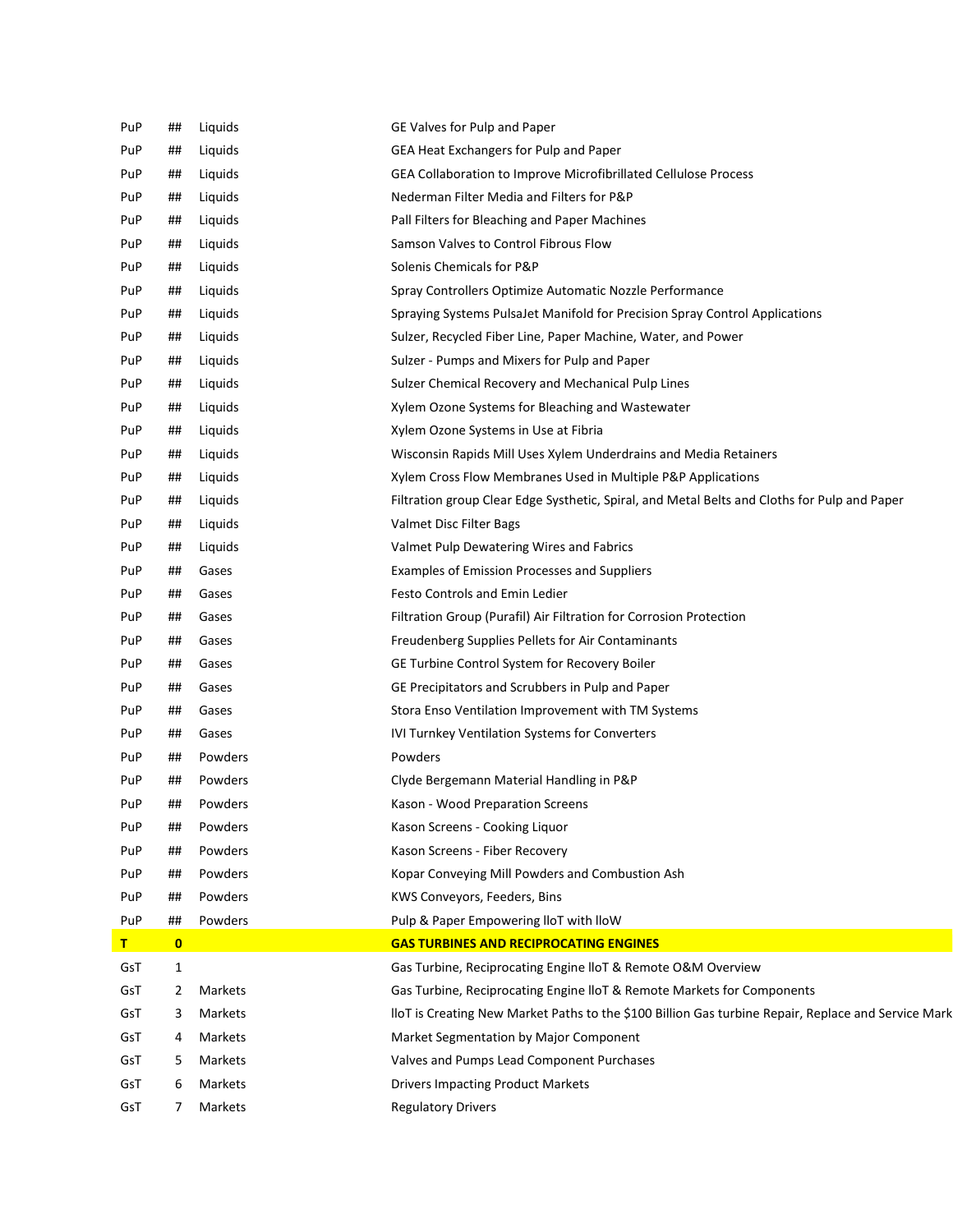| GsT | 8  | Markets                      | Gas Turbine Opportunities for Valve Companies Shaped by IloT                                    |
|-----|----|------------------------------|-------------------------------------------------------------------------------------------------|
| GsT | 9  | Markets                      | Multiple Gas Turbine Valve Purchasers with IloT                                                 |
| GsT | 10 | Markets                      | Inlet air Filter Monitoring can be Combined with Digitized Sourcing Programs                    |
| GsT | 11 | Support Program              | Gas Turbine Product and services Enhanced by IloT                                               |
| GsT | 12 | Support Program              | This Program will Help you Make the Paradigm Shift caused by IloT and Remote Monitoring         |
| GsT | 13 | Support Program              | Example of Bi Weekly7 GT Supplier Alert                                                         |
| GsT | 14 | Support Program              | Monthly GTRE Update                                                                             |
| GsT | 15 | Support Program              | Projects Updated Every Few Weeks. Here is Update for November 26, 2016                          |
| GsT | 16 | Support Program              | Details on GTCC in Each Country                                                                 |
| GsT | 17 | Support Program              | lloT and Remote O&M Programs Allow the Large Owners to Coordinate Operations Across the Flee    |
| GsT | 18 | Support Program              | Lots of Data Relative to each Component has to be Gathered in a Digital Process Management Prog |
| GsT | 19 | Support Program              | Operating ZLD Systems from McIlvaine GTCC Supplier Program                                      |
| GsT | 20 | Support Program              | New ZLD Projects from McIlvaine GTCC Supplier Program                                           |
| GsT | 21 | Software                     | AEP Monitoring with IBM Maximo and Siemens PrismMoni                                            |
| GsT | 22 | Software                     | ABB Symphony Plus DCS for Collection and Analysis of Plant Data                                 |
| GsT | 23 | Software                     | Schneider Electric ios Providing Comprehensive Services for Power Plants                        |
| GsT | 24 | Software                     | C31oT Platforms Used at all 24 ENGIE Business Units                                             |
| GsT | 25 | Software                     | AECC Replaces CEMS with Predictive System for Seven Gas Turbines                                |
| GsT | 26 | Third Party O&M              | Turbine Services Supports Sites with Different Make Turbines                                    |
| GsT | 27 | Third Party O&M              | ProEnergy is One of Many Third Party O&M Firms and the Trend is Accelerating                    |
| GsT | 28 | Third Party O&M              | <b>IHI has Flexible Suite of O&amp;M Services</b>                                               |
| GsT | 29 | Third Party O&M              | NRG Energy Services can Provide Digital Process Management and Remote Monitoring of its Own a   |
| GsT | 30 | Third Party O&M              | NRG Energy Services Providing O&M to Golden Spread for Two Large Gas Turbine Plants             |
| GsT | 31 | Third Party O&M              | Wood                                                                                            |
| GsT | 32 | <b>Remote Monitoring</b>     | <b>Remote Monitoring</b>                                                                        |
| GsT | 33 | <b>Remote Monitoring</b>     | Remote O&M, Data Analytics and Subject Matter Experts                                           |
| GsT | 34 | <b>Remote Monitoring</b>     | Laborelec (ENGIE) has Remote Monitoring and Niche Expertise Capability                          |
| GsT | 35 | <b>Remote Monitoring</b>     | Ethos Energy Operates Monitoring and diagnostic Center                                          |
| GsT | 36 | Remote Monitoring            | Siemens Monitors More Than 9,000 Turbines at its European Data Center                           |
| GsT | 37 | <b>Remote Monitoring</b>     | GE Gas Turbine Remote Monitoring Center                                                         |
| GsT | 38 | <b>Remote Monitoring</b>     | Ansaldo Remote Monitoring and Diagnostic Center                                                 |
| GsT | 39 | <b>Remote Monitoring</b>     | IHI Remote Monitoring Center for Gas Turbines                                                   |
| GsT | 40 | <b>Remote Monitoring</b>     | MHPS Supplies recordes of Daily Activity and Insights on Performance and Availability           |
| GsT | 41 | <b>Remote Monitoring</b>     | Parker has Condition Monitoring for Gas Turbines                                                |
| GsT | 42 | <b>Remote Monitoring</b>     | Parker Condition Monitoring for Gas Turbines                                                    |
| GsT | 43 | Individual Co. Opportunities | <b>Braden</b>                                                                                   |
| GsT | 44 | Individual Co. Opportunities | Bershire Hathaway                                                                               |
| GsT | 45 | <b>Engine Applications</b>   | Diesel and Natural Gas Internal Combustion Generators by State                                  |
| GsT | 46 | <b>Engine Applications</b>   | Drivers for the Growth in Use of Gas for Power Generation                                       |
| GsT | 47 | <b>Engine Applications</b>   | Factors Favoring Growth in the Use of Stationary Engines for Power Generation                   |
| GsT | 48 | <b>Engine Applications</b>   | Age of Gas                                                                                      |
| GsT | 49 | <b>Engine Applications</b>   | Natural Gas Production by Type                                                                  |
| GsT | 50 | <b>Engine Applications</b>   | Developing Countries will have Greatest Growth in Consumption                                   |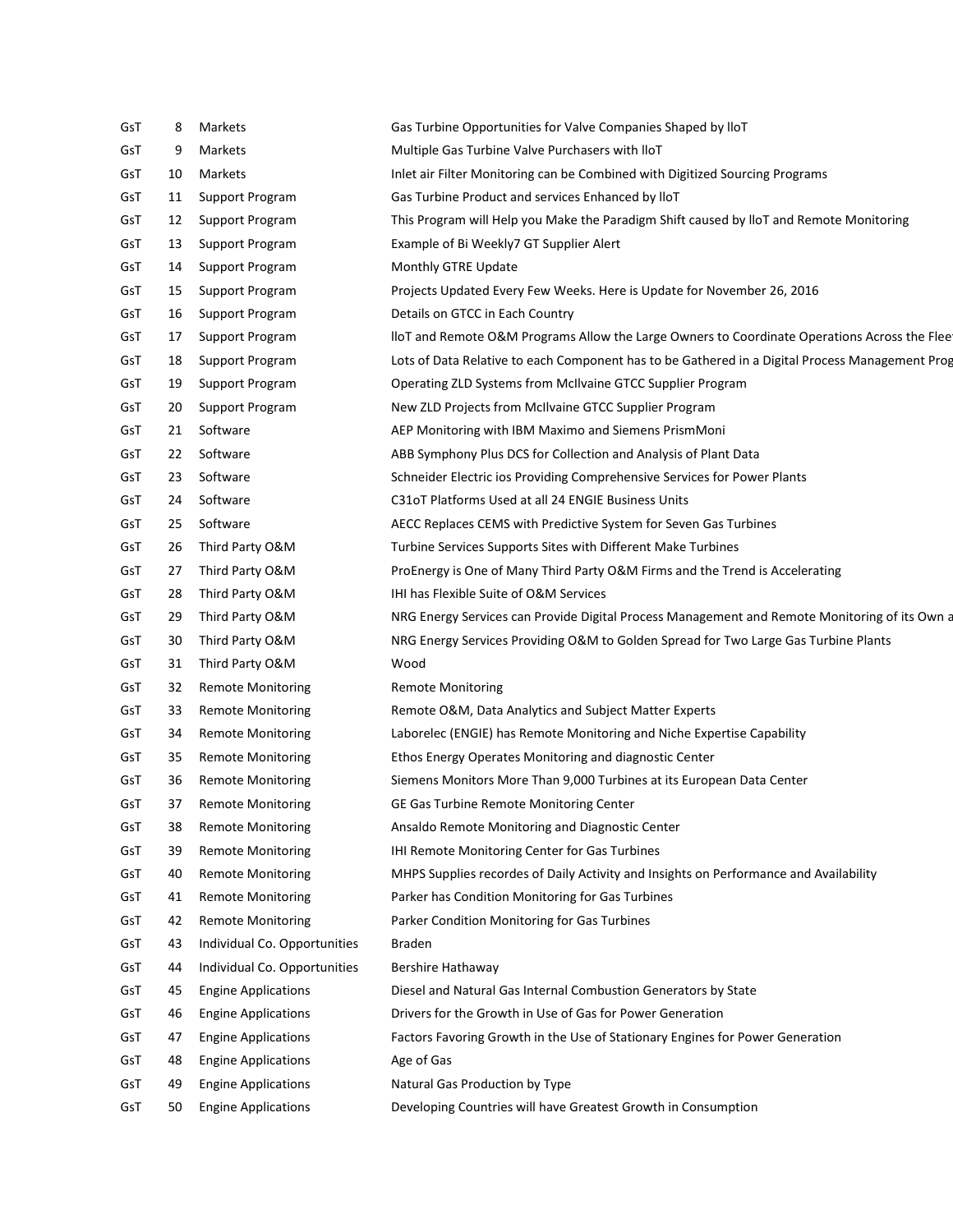| GsT | 51       | <b>Engine Applications</b> | Projected Number of New Stationary CI (Diesel) Engines per Year from 2011 through 2017                 |
|-----|----------|----------------------------|--------------------------------------------------------------------------------------------------------|
| GsT | 52       | <b>Engine Applications</b> | <b>Distributed Power</b>                                                                               |
| GsT | 53       | <b>Engine Applications</b> | Distributed Power, cont.                                                                               |
| GsT | 54       | <b>Engine Applications</b> | Potential Growth of CHP in the U.S.                                                                    |
| GsT | 55       | <b>Engine Applications</b> | Existing CHP Compared to On-Site Technical Potential by Sector                                         |
| GsT | 56       | <b>Engine Applications</b> | Total U.S. CHP Technical Potential Across All Facility Types                                           |
| GsT | 57       | <b>Engine Applications</b> | Existing Commercial CHP Capacity by Prime Mover                                                        |
| GsT | 58       | <b>Engine Applications</b> | Remote Monitoring of Compressor Station Engines with Rockwell PlantPAx                                 |
| GsT | 59       | <b>Engine Applications</b> | Rockwell PlantPAx, cont.                                                                               |
| GsT | 60       | <b>Engine Applications</b> | Condition Monitoring, Dynamic Maintenance Planning and Condition Based Maintenance                     |
| GsT | 61       | <b>Engine Applications</b> | <b>DMP Concept</b>                                                                                     |
| GsT | 62       | <b>Engine Applications</b> | DMP Concept- Maintenance Planning                                                                      |
| GsT | 63       | <b>Engine Applications</b> | CBM Way of Working                                                                                     |
| GsT | 64       | <b>Engine Applications</b> | How the Engine Health is Determined?                                                                   |
| GsT | 65       | <b>Engine Applications</b> | Cummins CHP Systems Provide up to 90% Energy Efficiency                                                |
| GsT | 66       | <b>Engine Applications</b> | CO2 Cleaned and Returned to Greenhouse to Gain 30% Plant Growth (600 ppm)                              |
| GsT | 67       | <b>Engine Applications</b> | H&H SCR System Redues NOx and Delivers CO2 to the Greenhouse. System could be Remotely Mor             |
| GsT | 68       | <b>Engine Applications</b> | Clarke Energy Provides Turnkey Engine Systems for CHP, Greenhouses, and Other Applications             |
| GsT | 69       | <b>Engine Applications</b> | Clarke Energy Greenhouse System                                                                        |
| GsT | 70       | <b>Engine Applications</b> | <b>Biogas Engines</b>                                                                                  |
| GsT | 71       | <b>Engine Applications</b> | Power by Biogas ICEs vs. Central Power Plants                                                          |
| T   | $\bf{0}$ |                            | <b>OIL AND GAS</b>                                                                                     |
| OIL | 1        |                            | Hot Topic Hour Participants - March 23, 2017                                                           |
| OIL | 2        |                            | Oil and Gas IloT and Remote O&M Expenditures will Rise from \$31 billion this Year to \$168 billion in |
| OIL | 3        |                            | lloT and Remote O&M - Oil and Gas - \$ billions                                                        |
| OIL | 4        |                            | llot and Remote O&M will Boost Sales to the Oil and Gas Industry by \$13 billion this year             |
| OIL | 5        |                            | \$31 billion Opportunity this Year                                                                     |
| OIL | 6        |                            | Oil and Gas IIoT needs to be Empowered by IIoW                                                         |
| OIL | 7        |                            | Organizing IloW to the Same Degree as IloT                                                             |
| OIL | 8        |                            | Mcilvaine Valve Decision Guides for Oil & Gas are another Tool to Empower lloT with lloW               |
| OIL | 9        |                            | Oil and Gas                                                                                            |
| OIL | 10       |                            | \$168 billion Oil and Gas IloT & Remote O&M Market by 2030                                             |
| OIL | 11       |                            | Capex Expenditures vary from \$700 billion to \$1 trillion                                             |
| OIL | 12       |                            | Price and Other Assumptions in the Forecast                                                            |
| OIL | 13       |                            | Oil Production                                                                                         |
| OIL | 14       |                            | U.S. Natural Gas Production Growth is the Result of Continued Development of Shale Gas and Tight       |
| OIL | 15       |                            | U.S. LNG Export Levels Vary Across Cases and Reflect both the Level of Global Demand-                  |
| OIL | 16       |                            | IloT will be Utilized to Meet New Regulations                                                          |
| OIL | 17       | Software                   | Honeywell Software and Dover Energy Domain Knowledge are being Leveraged in O&G                        |
| OIL | 18       | Software                   | Emission Control Collaboration between Aereon and Honeywell                                            |
| OIL | 19       | Software                   | Schneider Electric Software Suite                                                                      |
| OIL | 20       | Software                   | Schneider Electric                                                                                     |
|     |          |                            |                                                                                                        |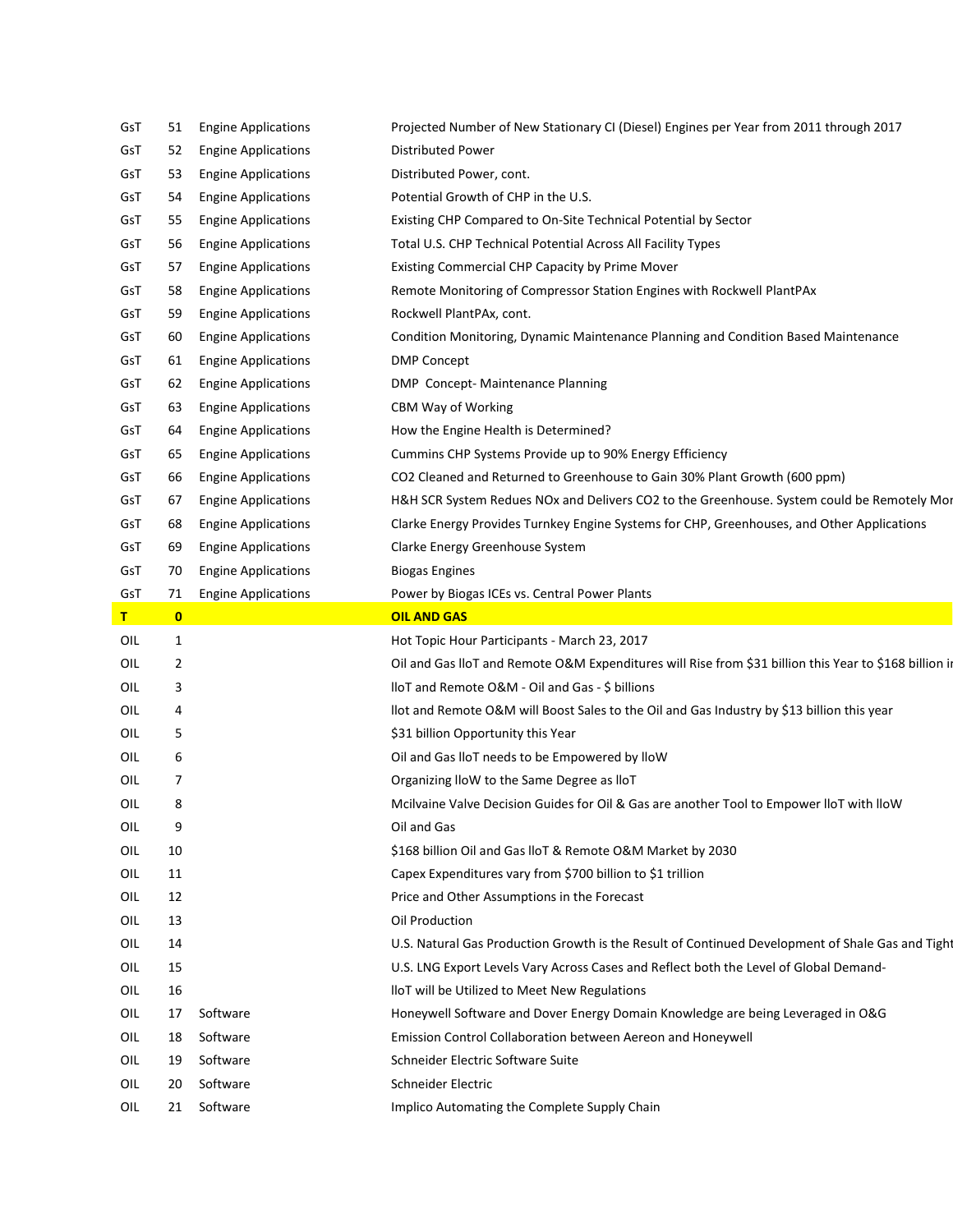| OIL | 22       | Software                              | <b>Standardized Automation Systems</b>                                                           |
|-----|----------|---------------------------------------|--------------------------------------------------------------------------------------------------|
| OIL | 23       | Software                              | Ways to Reduce Automation Costs                                                                  |
| OIL | 24       | Software                              | Reduce Customization and Complexity                                                              |
| OIL | 25       | Software                              | RTI is one of the Companies Contributing to the Use of IloT According to Survey                  |
| OIL | 26       | Software                              | RTS's Approaches to Utilizing lloW in Oil and Gas including Five Contributions                   |
| OIL | 27       | Software                              | RTI- Automating Remote Operations                                                                |
| OIL | 28       | Software                              | RTI - Enable Massive Data Collection                                                             |
| OIL | 29       | Software                              | RTI - Integrating Analytics                                                                      |
| OIL | 30       | Software                              | RTI - Securing Operations                                                                        |
| OIL | 31       | Software                              | Replacing Specialized Software with Internet Platforms                                           |
| OIL | 32       | Software                              | Open process Automation Forum                                                                    |
| OIL | 33       | Wireless                              | Wireless Invaluable for Remote Facilities (Siemens)                                              |
| OIL | 34       | Wireless                              | Siemens Wireless in Gulf of Mexico                                                               |
| OIL | 35       | Wireless                              | Siemens RUGGEDCOM Designed for Harsh Environments                                                |
| OIL | 36       | <b>Condition Monitoring</b>           | Shell Ormen Lange Provides Condition Monitoring for all Moving Components                        |
| OIL | 37       | <b>Condition Monitoring</b>           | Condition Monitoring of the 41 most Critical Shutdown Isolation Valves                           |
| OIL | 38       | <b>Condition Monitoring</b>           | Leaks Detected with Acoustic Emission Sensors                                                    |
| OIL | 39       | <b>Condition Monitoring</b>           | Challenge with Very Large Valves and High Pressures                                              |
| OIL | 40       | <b>Condition Monitoring</b>           | Data is Captured and Utilized within and without the Shell Network                               |
| OIL | 41       | <b>Condition Monitoring</b>           | Hortonworks Supplying Big Data Technologies to Noble Energy and Centrica                         |
| OIL | 42       | <b>Condition Monitoring</b>           | Rotork Wireless Valve Monitors for Oil and Gas Remote Locations Facilitate Preventive Maintenand |
| OIL | 43       | Compressor lloT                       | BHP Billiton and L&T Infotech Develop Method to Anticipate Compressor Problems                   |
| OIL | 44       | Compressor lloT                       | Logilube Compressor Condition Monitoring                                                         |
| OIL | 45       | Compressor lloT                       | RoviSys Provides Compressor Monitoring System to Columbia Pipeline                               |
| OIL | 46       | Compressor lloT                       | Detecting and Reacting to Problems such as Caustic Fumes Arundo                                  |
| OIL | 47       | Compressor lloT                       | SKF Condition Monitoring for Reciprocating Compressors                                           |
| OIL | 48       | Compressor lloT                       | GE Bently Nevada Detects Dry Seal Problems                                                       |
| OIL | 49       | Compressor lloT                       | KOC Deals with Problems by Close Monitoring with Bentley Nevada System 1                         |
| т   | $\bf{0}$ |                                       | <b>POWER PLANTS</b>                                                                              |
| POW | 1        |                                       | Power - \$ billions                                                                              |
| POW | 2        | <b>Digital Data Generation Plants</b> | \$125 billion/yr. Power Plant loT Instrumentation, Software, and Service Opportunity             |
| POW | 3        | <b>Digital Data Generation Plants</b> | <b>Smart Instrumentation</b>                                                                     |
| POW | 4        | <b>Digital Data Generation Plants</b> | <b>Component Monitoring in Power Plants</b>                                                      |
| POW | 5        | <b>Digital Data Generation Plants</b> | <b>Remote Monitoring</b>                                                                         |
| POW | 6        | <b>Digital Data Generation Plants</b> | Remote O&M, Data Analytics and Subject Matter Experts                                            |
| POW | 7        | <b>Digital Data Generation Plants</b> | AEP Monitoring with IBM Maximo and Siemens PrismMoni                                             |
| POW | 8        | <b>Digital Data Generation Plants</b> | GE says Software Improvements can Reduce CO2 by 1.5 Percent                                      |
| POW | 9        | <b>Digital Data Generation Plants</b> | ABB Symphony Plus DCS for Collection and Analysis of Plant Data                                  |
| POW | 10       | <b>Digital Data Generation Plants</b> | MHPS Supplies Records of Daily Activity and Insights on Performance and Availability             |
| POW | 11       | <b>Digital Data Generation Plants</b> | NeuCo, Now Part Of GE Power Digital                                                              |
| POW | 12       | <b>Digital Data Generation Plants</b> | Schneider Electric is Providing Comprehensive Services for Power Plants                          |
| POW | 13       | <b>Digital Data Generation Plants</b> | Bit Stew Systems Integrates Data from 2 million BC Hydro Smart Meters                            |
| POW | 14       | <b>Digital Data Generation Plants</b> | NVEnergy mPowered Program                                                                        |